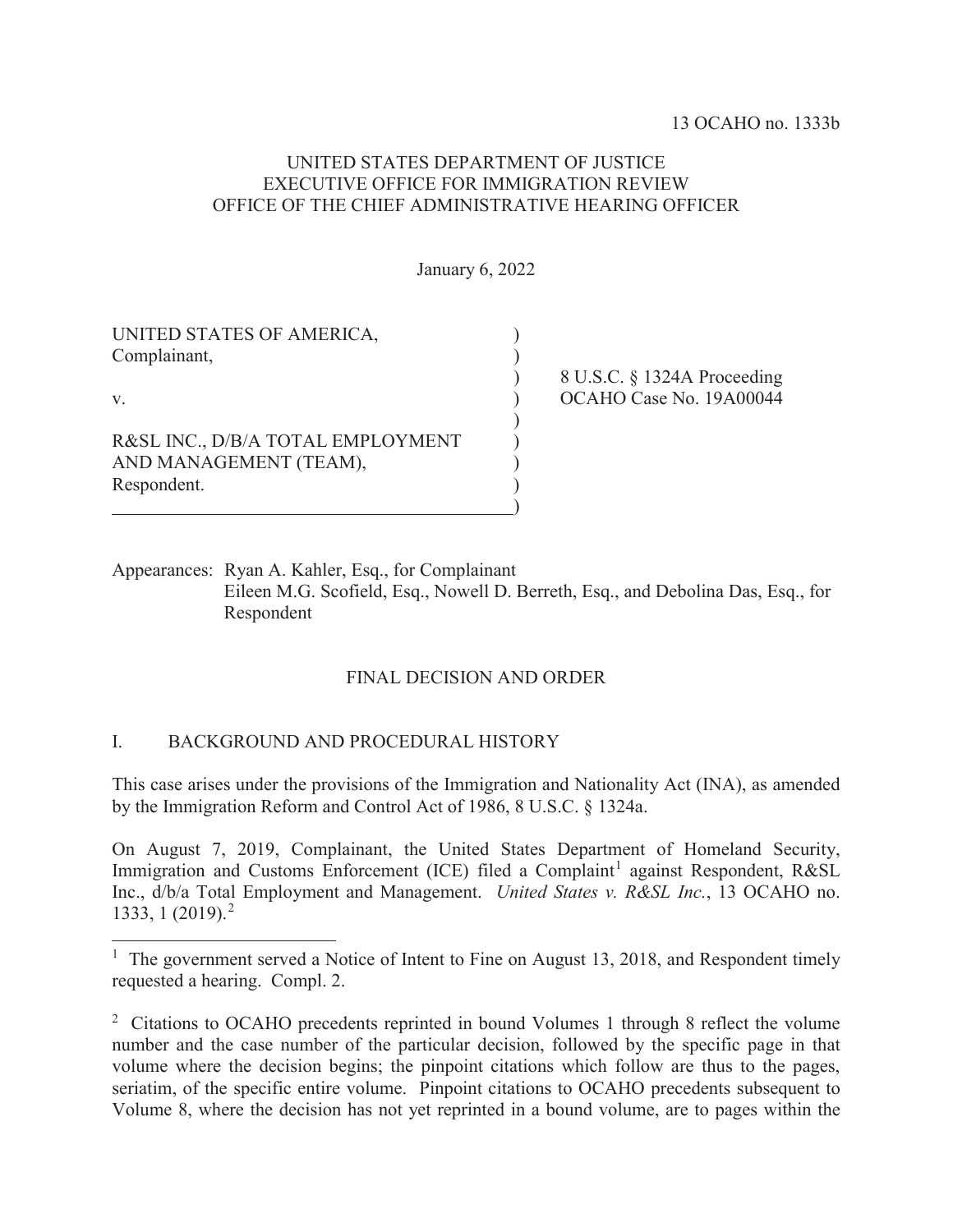On September 23, 2019, Respondent filed an Answer and a Motion to Dismiss. *Id.* Complainant filed a Response and a Motion to Amend the Complaint on September 30, 2019. *Id.* Respondent filed a Response to the Motion to Amend the Complaint on October 17, 2019. *Id.*

On November 7, 2019, the Court denied Respondent's Motion to Dismiss and granted Complainant's Motion to Amend Complaint.<sup>3</sup> *Id.* at 5.

On July 24, 2020, Complainant filed a Motion for Summary Decision; Respondent filed a Response on August 24, 2020.<sup>4</sup> *United States v. R&SL Inc.*, 13 OCAHO no. 1333a, at 1.

A. Order on Motion for Summary Decision

 $\overline{a}$ 

On November 25, 2020, the Court issued an Order on Motion for Summary Decision. *Id.* In its decision, the Court held the following:

Pursuant to Complainant's withdrawal of one violation in Count I, one violation in Count I is DISMISSED. Complainant did not establish that Respondent knowingly hired or continued to employ the remaining employee in Count I. As such, the violations in Count I are DISMISSED.

Pursuant to Complainant's withdrawal of five violations in Count II, five violations in Count II are DISMISSED. *The Court finds there is an issue of material fact in Count II regarding whether Respondent provided the remaining 512 I-9s to Complainant.*<sup>5</sup>

original issuances; the beginning page number of an unbound case will always be 1, and is accordingly omitted from the citation. Published decisions may be accessed in the Westlaw database "FIM-OCAHO," or in the LexisNexis database "OCAHO," or on the website at http://www.justice.gov/eoir/OcahoMain/ocahosibpage.htm#PubDecOrders.

<sup>3</sup> "The Amended Complaint asserts that Respondent, a family-owned staffing agency with offices in Oregon and Washington, violated sections  $274A(a)(1)$  and/or (2), and  $274(a)(1)(B)$  of the Immigration and Nationality Act, 8 US.C.  $\S\S$  1324A(a)(1) and/or (2) and (a)(1)(B). Complainant seeks \$2,691,518.15 in penalties for violations involving 1,853 employees." *United States v. R&SL Inc.*, 13 OCAHO no. 1333a, 1 (2020).

<sup>4</sup> The Court did not consider Complainant's September 14, 2020 Reply as it was filed in derogation of 28 C.F.R. § 68.11(b). *R&SL Inc.*, 13 OCAHO no. 1333a, at 4.

5 At hearing, the parties noted the Order on Motion for Summary Decision erroneously referenced 512 violations remaining in Count II. Tr. A, 12. Throughout the Order, the number was correctly listed as 513. Additionally, on the first day of the hearing, Complainant withdrew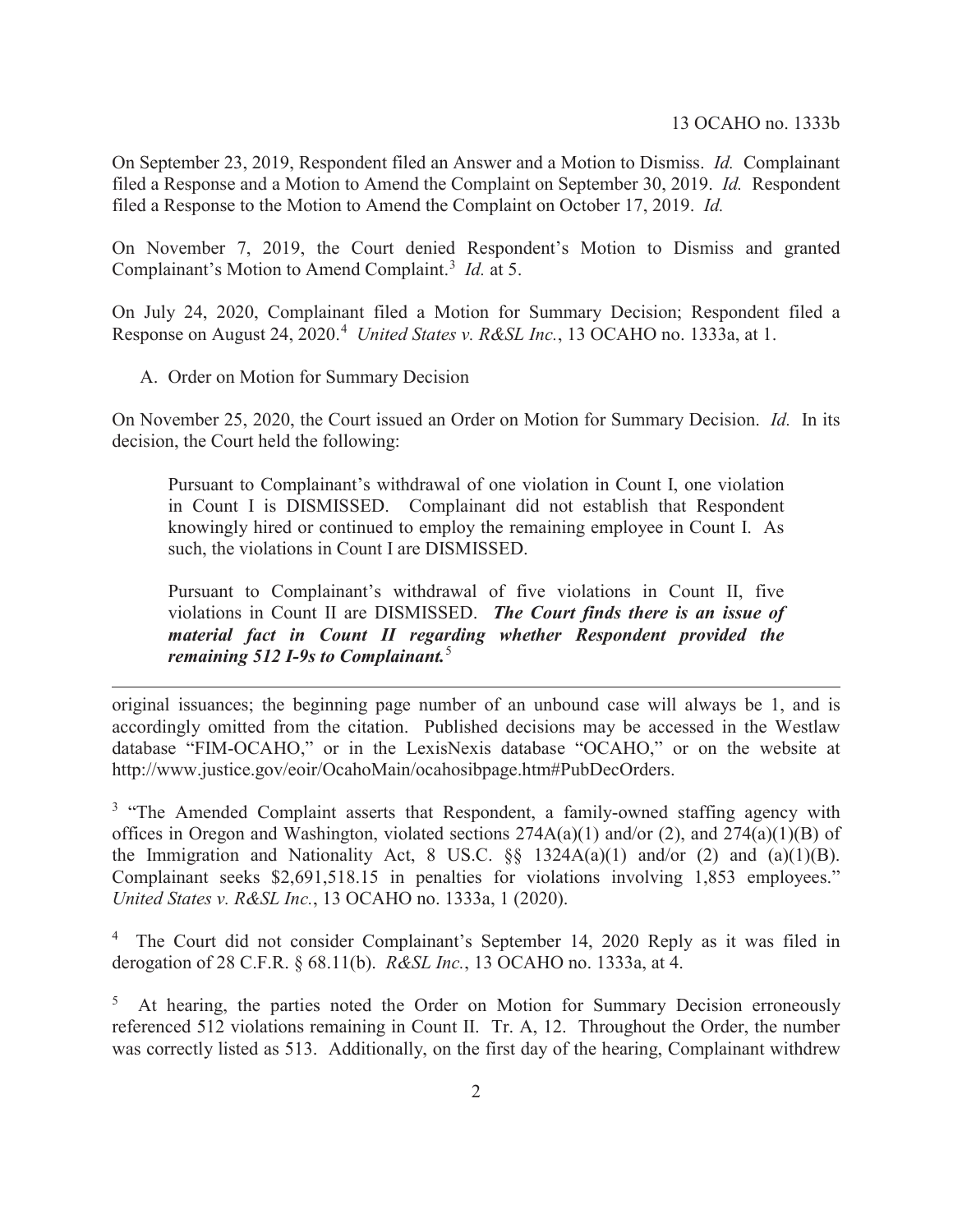Pursuant to Complainant's withdrawal of sixty-one violations in Count III, sixtyone violations in Count III are DISMISSED. Complainant did not establish that Respondent failed to timely prepare two I-9s in Count III. Thus, summary decision is denied as to two violations in Count III, and they are DISMISSED. Complainant established that Respondent failed to timely prepare and/or present 213 violations in Count III. *As such, Respondent is liable for failing to timely prepare and/or present I-9 forms for 213 employees.*

Complainant established that Respondent failed to ensure proper completion of section 1 and/or properly complete section 2 or 3 for 1,015 I-9 forms in Count IV. *As such, Respondent is liable for failure to ensure proper completion of section 1 and/or failure to properly complete sections 2 or 3 for 1,015 employees.*<sup>6</sup>

*There is a genuine issue of material fact as to 177 violations in Count IV*, thus Complainant's motion for summary dismissal is DENIED as to these violations. Complainant failed to establish a substantive violation related to 32 I-9 forms in Count IV. As such, 32 violations in Count IV are DISMISSED.

*Id.* at 19–20 (emphasis and footnotes added).

 $\overline{a}$ 

Because genuine issues of material fact remained, the Court set the case for hearing.<sup>7</sup> Order Summarizing Prehearing Conference 1–2, Apr. 7, 2021.

B. Hearing on Liability for Remaining Counts and Penalty

On March 24, 2021, the parties submitted Complainant's Witness & Exhibit List and Respondent's Witness and Exhibit List. On April 2, 2021, the parties filed Joint Proposed Stipulations.

two violations in Count II; specifically, numbers 25 and 162. Tr. A 14–18. Therefore, there are 511 remaining allegations of Count II at issue.

 $6$  After recalculation, the total number of violations in Count IV is 1,012. The original number provided in the Order on Motion for Summary Decision, 1,015, was a result of an arithmetic error. A further breakdown of the 1,012 violations in Count IV is provided below. Three Forms I-9 that were erroneously labeled as violations are in fact non-violations.

 $^7$  At hearing, the parties presented evidence on 511 alleged violations in Count II and 177 alleged violations in Count IV, and evidence on an appropriate civil penalty.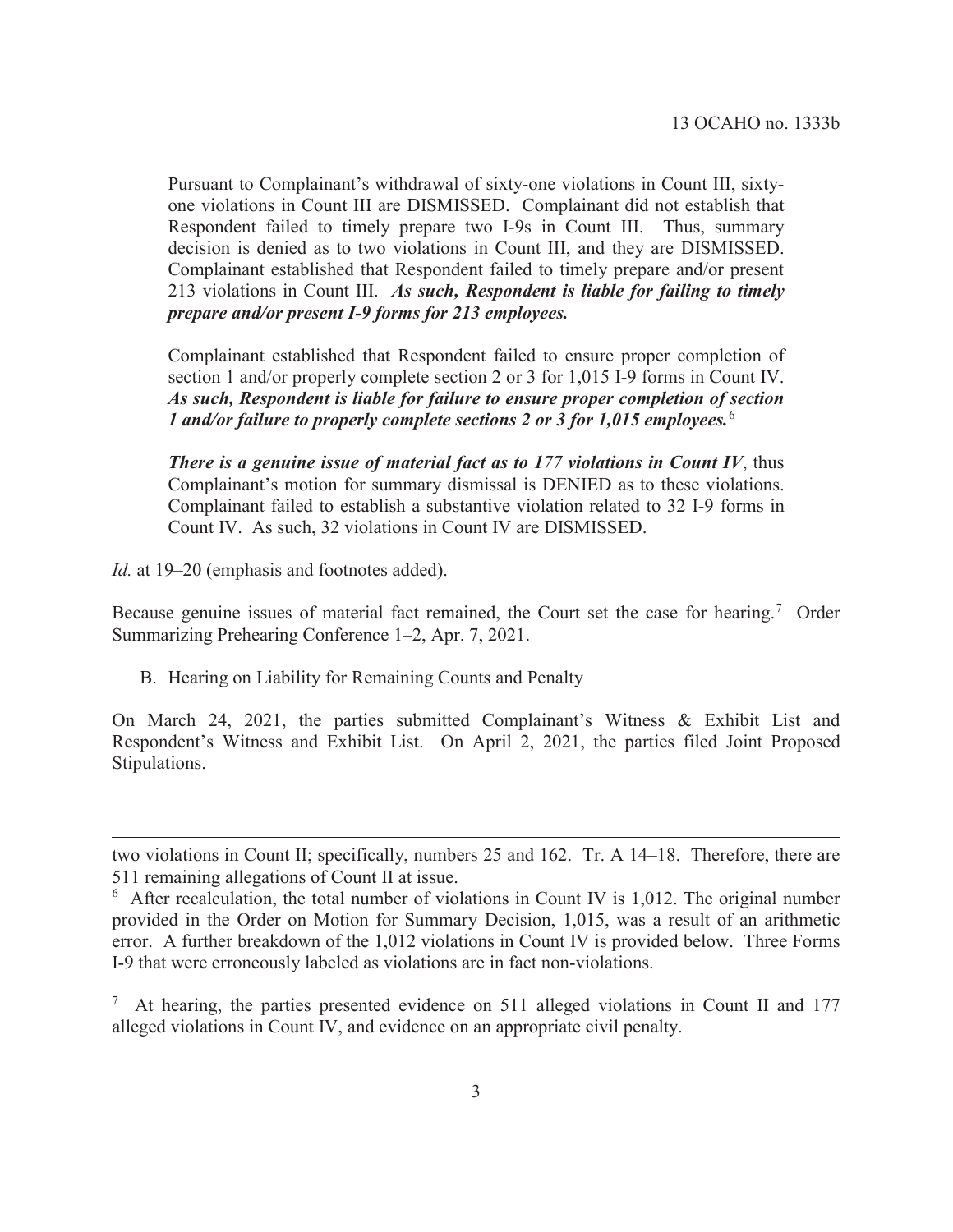### 13 OCAHO no. 1333b

On June 15 and 17, 2021, the Administrative Law Judge (ALJ) detailed to the case conducted a hearing. Consistent with 28 C.F.R. § 68.48(a), a verbatim transcript was generated, totaling 559 pages.<sup>8</sup> The parties offered 70 evidentiary exhibits, including one joint exhibit - Exhibit A.

### 1. Complainant's Exhibits

The following exhibits were offered and admitted: Hr'g Exs. G-1, G-1a, G-1b, G-1c, G-2 through G-6, G-6a, G-7, G-9 through G-11, G-13, G-13a, G-14. The exhibits include: an ICE fact sheet published by DHS Public Affairs providing an overview of I-9 inspections; internal memoranda detailing how ICE calculates penalties; subpoenas associated with the inspection in this case; a receipt for Respondent's I-9 forms; Respondent's employee information and tax records; and a penalty calculation sheet.

Complainant provided two affidavits from an ICE Homeland Security Investigations (HSI) auditor; both are dated, signed and sworn under penalty of perjury.<sup>9</sup> Hr'g Exs. G-6 and G-6A. The HSI auditor described the inspection and internal ICE processes with which she complied. Complainant provided a declaration from a Certified Public Accountant (CPA) who opined on evidence presented by Respondent. Hr'g Exs. G-13 and G-13A. Complainant's CPA described concerns with Respondent's CPA's methodology and recommendations. Complainant's CPA's declaration is signed and dated, but not sworn under penalty of perjury.<sup>10</sup>

2. Complainant's Witnesses

 $\overline{a}$ 

The following individuals testified: an HSI auditor (Tr. A, 39–129; Tr. B, 39–53), an HSI Assistant Special Agent in Charge for National Security and Public Safety Investigations (Tr. A, 131–154; Tr. B, 20–31), and a CPA (Tr. B, 203–261).

The HSI auditor testified consistent with her declaration. She described her experience, and her inspection's chronology - detailing interactions with Respondent and the materials Respondent submitted during the inspection. She explained the civil penalty recommendation.

<sup>&</sup>lt;sup>8</sup> One transcript was prepared per day. Transcript A refers to proceedings held on June 15, 2021 and Transcript B refers to proceedings held on June 17, 2021.

 $9\text{ }$  The HSI auditor testified under oath at the hearing and was subject to cross-examination.

 $10$  Complainant's CPA testified under oath at the hearing and was subject to cross-examination.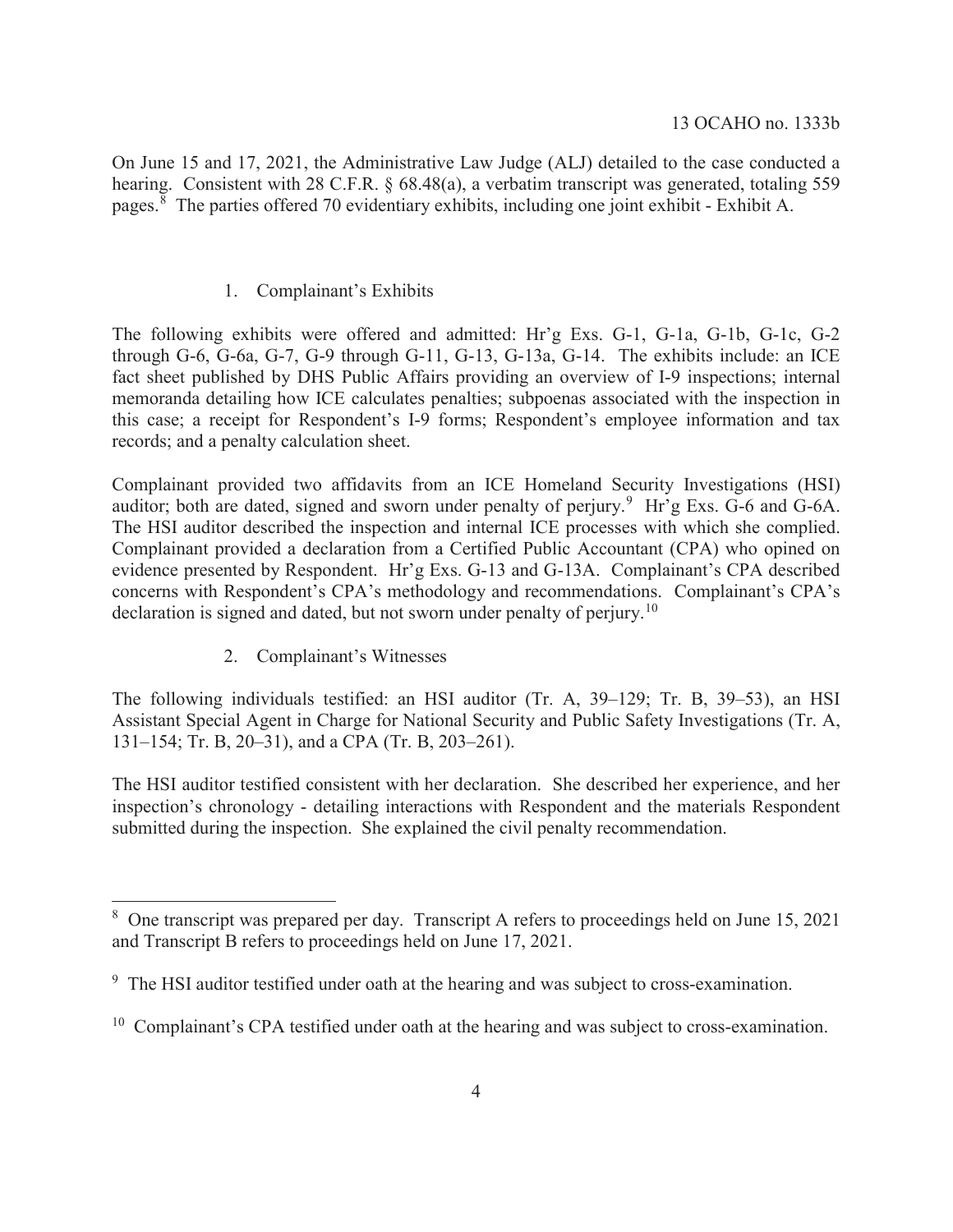The Assistant Special Agent in Charge described his professional experience and his supervisory role relative to the HSI auditor. He confirmed the HSI auditor followed HSI procedures, which included the level of specificity required in the receipt for the I-9 forms.

A CPA from Deva & Associates,  $PC<sub>11</sub><sup>11</sup>$  an expert witness,<sup>12</sup> testified consistent with his declaration. Complainant's CPA offered testimony rebutting Respondent's assertions about its inability to pay a civil penalty. Complainant's CPA, referencing auditing standards, described the financial data Respondent provided as incomplete and unreliable. In the alternative, Complainant's CPA opined the financial data did not support Respondent's assertion that Respondent would be unable to pay a civil penalty. *See* Tr. B, 224.

3. Respondent's Exhibits

 $\overline{a}$ 

The following exhibits were offered and admitted: Hr'g Exs. R-1 through R-7, R-9 through R-14, R-17, R-19, R-20, R-23 through R-31, R-33 through R-35, R-38 through R-56. The exhibits included: financial documents, an example of Respondent's hiring packet, a settlement agreement related to collateral maters; and a DHS Inspector General Report describing lax worksite enforcement.

Respondent provided a declaration from its owner; it is dated, signed and sworn under penalty of perjury.<sup>13</sup> Hr'g Ex. R-1. The declaration described the company's origins and positive involvement in the community. *Id.* The declaration detailed the current hiring process, and Respondent's efforts to comply with the inspection. *Id.* The owner stated a fine in excess of \$275,000 paid over at least 48 months would put him out of business. *Id.*

Respondent provided a declaration from its payroll manager; it is dated, signed, and sworn under penalty of perjury.14 Hr'g Ex. R-7. She described compliance with HSI inspection requests, and outlined logistical difficulties resulting from Respondent's de-centralized operations. *Id.* She

<sup>&</sup>lt;sup>11</sup> Deva & Associates contracts with the DHS ICE to provide financial management services, to include accounting, internal audit, financial statement preparation, and forensic financial support services. Tr. B, 207–08, 238.

 $12$  Respondent stipulated to the witness' qualifications as an expert in financial management services. Tr. B, 203.

<sup>&</sup>lt;sup>13</sup> Respondent's owner testified under oath at the hearing and was subject to cross-examination.

<sup>&</sup>lt;sup>14</sup> Respondent's payroll manager testified under oath at the hearing and was subject to crossexamination.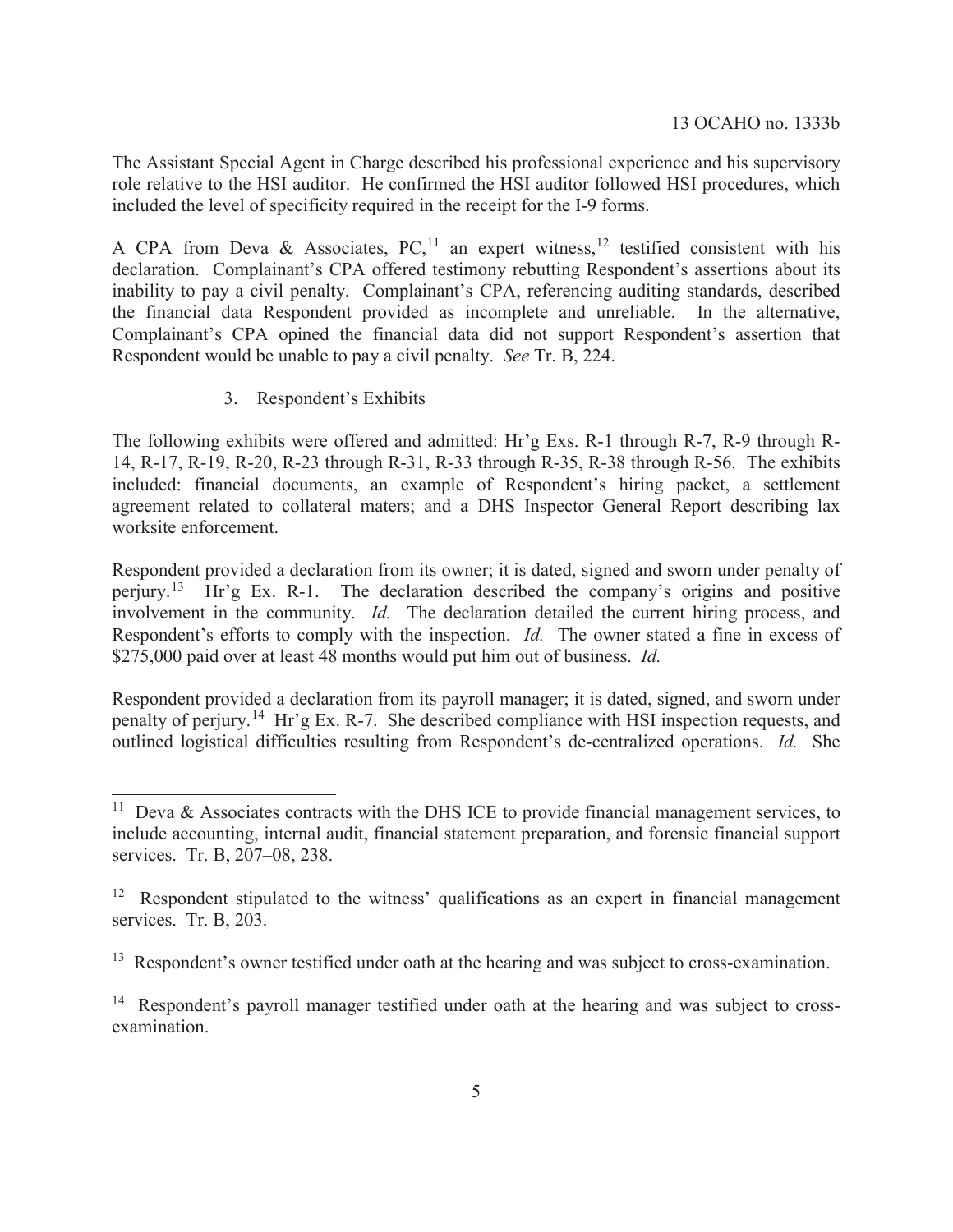supervised the cross-referencing of names to I-9 forms. *Id.* Utilizing their system, the payroll manager believed Respondent did not miss over 500 forms as Complainant alleges. *Id.*

Respondent provided a declaration from a CPA who opined on Respondent's finances. The declaration is signed, dated and sworn under penalty of perjury.<sup>15</sup> Hr'g Ex. R-12. Respondent also included several signed, unsworn, letters from the CPA wherein he stated the letters should "only be used by Respondent's counsel." Hr'g Exs. R-13; R-14; and R-16. The letters provide civil penalty payment options (maximum payment Respondent could make over a term of months) which varied between letters. *Id.* 

4. Respondent's Witnesses

 $\overline{a}$ 

The following individuals testified: Respondent's owner, (Tr. A 182–200; Tr. B, 58–115), Respondent's payroll manager (Tr. A, 203–239), Respondent's accountant (Tr. B, 120–167), and Respondent's expert witness, a CPA (Tr. B, 170–200).

Respondent's owner testified consistent with his declaration. He described the business' origins and ethos, chronicling the company's growth. He described compliance efforts and the financial hardship his company would endure depending on the amount of the civil penalty.

Respondent's payroll manager testified consistent with her declaration. She described the process by which she and her team gathered I-9 forms and checked them against personnel records, placing the forms in boxes and shipping them to the HSI auditor. She anticipated a more detailed receipt, and maintained she did not fail to account for over 500 forms. Specific to Count IV, she provided no additional information about the attesting employee or I-9 forms.

Respondent's accountant testified about Respondent's financial exhibits, explaining their contents relative to the civil penalty. She explained the company's financing, the IRS penalty currently in dispute, and anticipated loan forgiveness for the \$1,000,000 federally-backed pandemic business loan. She described the business' profits, expenses, and cash flow as cyclical.

A CPA from Certified Pro Advisors, an expert witness, <sup>16</sup> testified. Respondent retained this CPA after litigation commenced. Respondent's CPA offered testimony and opinion on the financial state of Respondent relative to the civil penalty, focusing on cash flow.

On June 17, 2021, the record was closed pursuant to 28 C.F.R. § 68.49(a). Tr. B, 270–71.

<sup>&</sup>lt;sup>15</sup> Respondent's CPA testified under oath at the hearing and was subject to cross-examination.

 $16$  Complainant stipulated to the witness' qualifications as an expert in financial management services. Tr. B, 168, 171.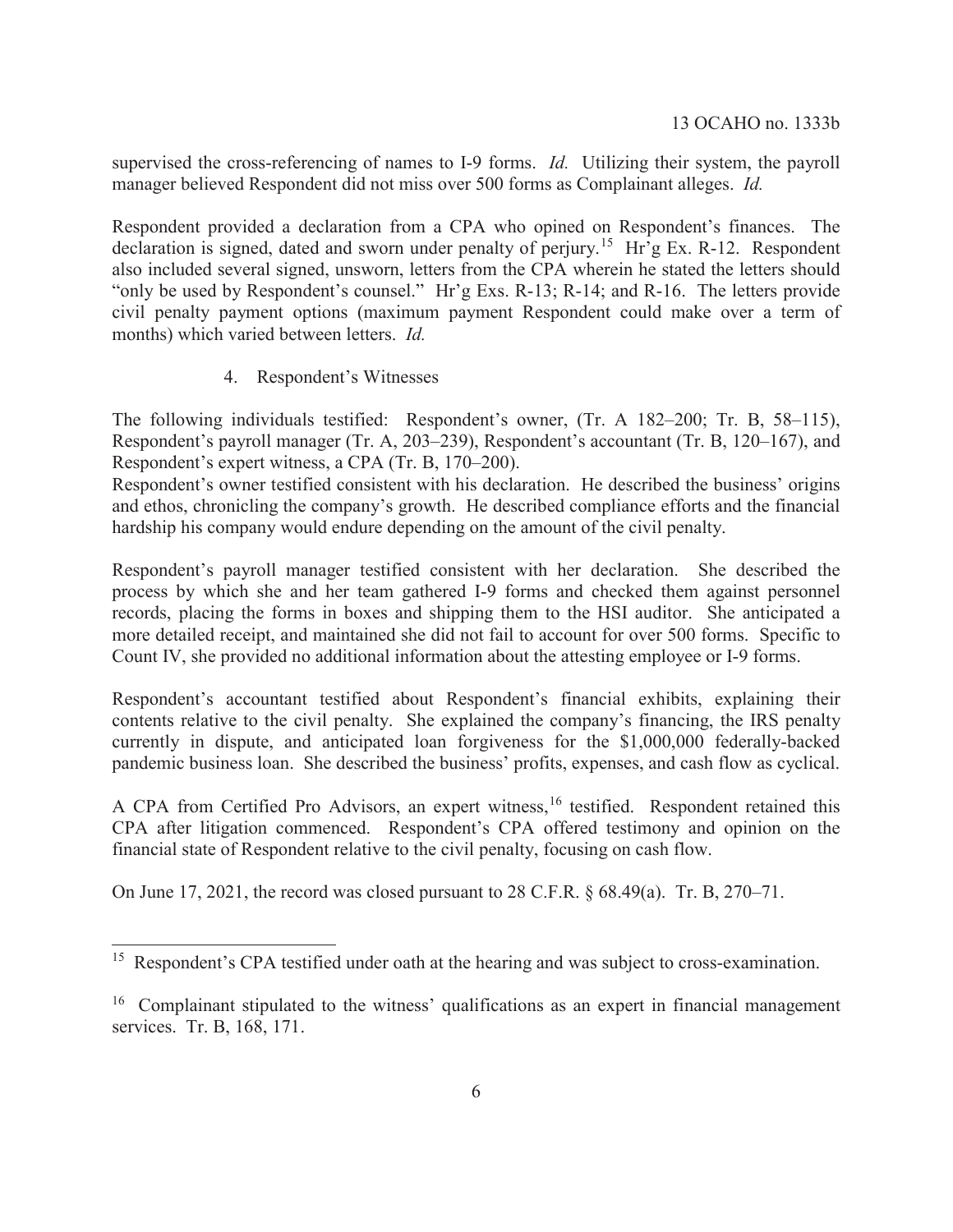On August 26, 2021, the Court issued an Order Correcting Hearing Transcripts and Setting Post-Hearing Briefing Schedule.

On September 27, 2021, Complainant filed Complainant's Post-Hearing Brief (C's Brief). On October 27, 2021, Respondent filed Respondent's Post-Hearing Brief (R's Brief). On November 3, 2021, Complainant filed Complainant's Reply to Respondent's Post-Hearing Brief (C's Reply). On November 10, 2021, Respondent filed its Reply to Complainant's Post-Hearing Brief (R's Reply).

This final order is entered pursuant to 28 C.F.R.  $\S$  68.52. As required by 28 C.F.R.  $\S$  68.52(b), this final order is "based upon the whole record" and "supported by reliable and probative evidence." *E.g., United States v. Fasakin*, 14 OCAHO no. 1375b, 4 (2021) (CAHO order). Moreover, pursuant to the Administrative Procedure  $Act<sub>1</sub><sup>17</sup>$  the undersigned considered "the whole record or those parts thereof cited by a party and supported by and in accordance with the reliable, probative, and substantial evidence." 5 U.S.C. § 556(d); *e.g., Fasakin*, 14 OCAHO no. 1375b, at 4.

- II. PARTIES' POSITIONS<sup>18</sup>
	- A. Complainant's Brief

 $\overline{a}$ 

Complainant alleges that Respondent violated § 1324a, noting: "[t]he Court has already found Respondent liable for 213 Count III violations and 1,015 Count IV violations." C's Br. 3. "[T]he evidence and testimony presented at hearing established, similarly, that Respondent should be found liable for the remaining alleged violations at issue, all 511 in Count II and all 177 remaining in Count IV." *Id.*

On liability, Complainant states the HSI auditor and the Assistant Special Agent in Charge (auditor's second level supervisor), testified credibly and they followed all internal agency procedures in conducting the inspection. *Id.* at 5. The supervisor described the HSI auditor as competent and "meticulous." *Id.* (quoting Tr. A, 142). Complainant highlighted the auditor's process in concluding 511 forms were missing, and 177 forms were backdated. *Id.* at 6. On Count II, Complainant argues: "Respondent has presented no evidence that forms I-9 for any of the remaining 511 employees identified in Count II were prepared at any time, let alone presented to Complainant pursuant to the Notice of Inspection or at any later date." *Id.* at 10.

<sup>&</sup>lt;sup>17</sup> The Administrative Procedure Act applies to OCAHO proceedings. 28 C.F.R. § 68.1; *e.g.*, *A.S. v. Amazon Web Servs., Inc.*, 14 OCAHO no. 1381c, 1–2 (2021) (citing *United States v. Strano*, 4 OCAHO no. 623, 304, 304 (1994)).

 $18$  This section is a summation of the positions of the parties presented in their post-hearing briefs regarding liability, penalties, and material issues of fact.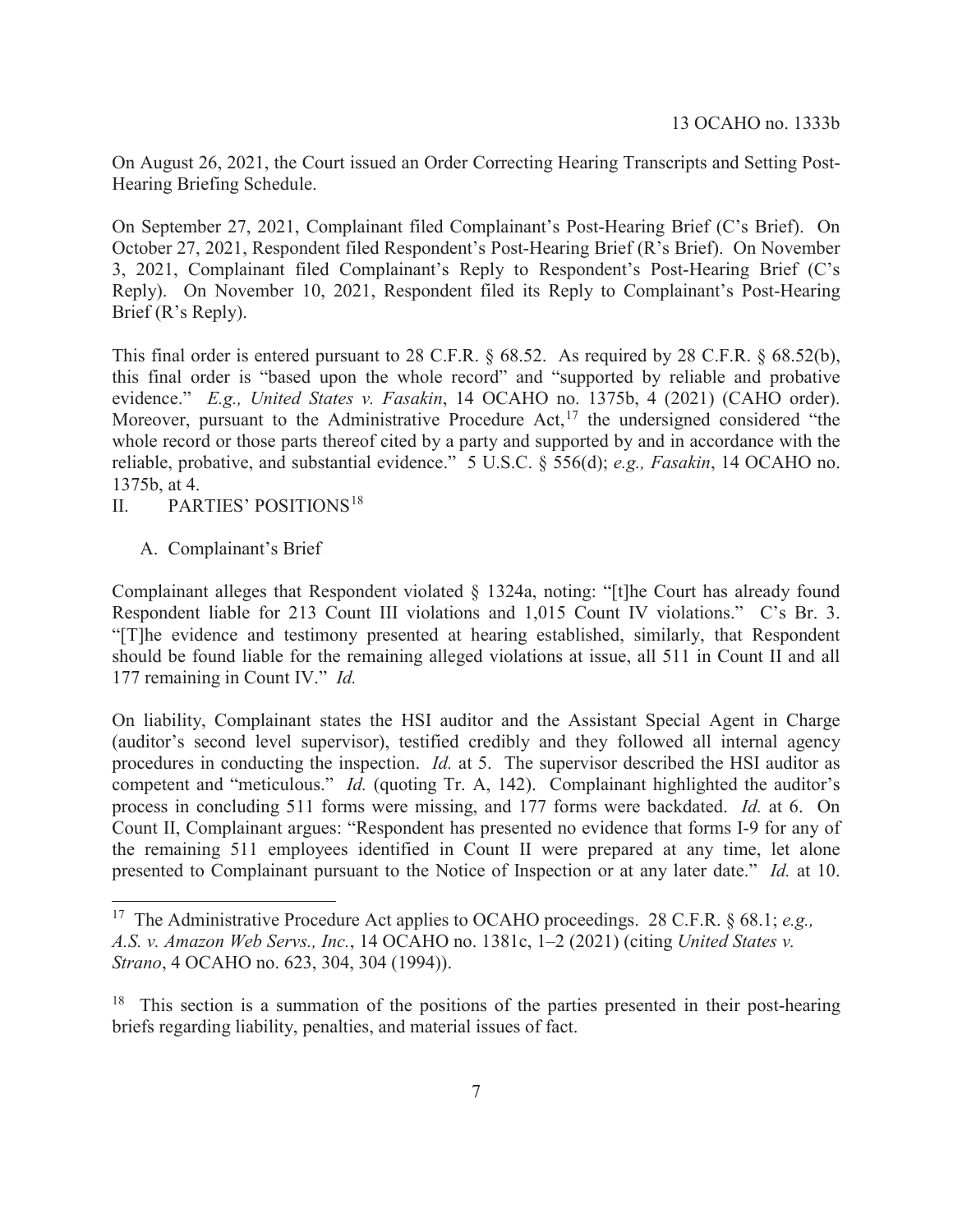On Count IV, Complainant argues the evidence presented on the timing of the attesting employee's name change demonstrate that Complainant met its burden. *See* C's Br. 10*.*

On penalties, Complainant asserts the following:

The penalty range in this matter is from \$220 to \$2,191 for each violation in Counts II and IV (Ex. G-2, at 6), and from \$110 to \$1,100 for each violation in Count III (*Id.*, at 5). Put another way, the total statutory minimum penalty for those violations either already established or which remain at issue, amounts to  $[511+1,192]x$220] + [213x$110] $398,090$ , and the total statutory maximum penalty amounts to [[511+1,192]x\$2,191] + [213x\$1,100] \$3,965,573.

Complainant has proposed penalties in the amount of \$1,457.30 per violation in Counts II and IV, and of \$731.50 per violation in Count III (Ex. G-14). Accordingly, the 511 violations in Count II (totaling \$744,689.30) combined with 1,192 in Count IV (totaling \$1,737,101.60) and 213 in Count III (totaling \$155,809.50) amount to a monetary penalty of \$2,637,591.40. Less a credit of \$102,319.40 as provided by paragraph 7 of the parties' Memorandum of Understanding (Ex. R-17, at 3), the total penalty sought by Complainant comes to \$2,535,272.00.

*Id.* at 3.

Complainant argues its penalty is reasonable as it:

falls to just below the  $60<sup>th</sup>$  percentile between the statutory minimum and statutory maximum amounts… [which is] appropriate due to the high violation percentage, amounting to 43% of all those forms required to be presented, together with the serious nature of so many of the violations, even after accounting for the size of Respondent's business relative to its industry.

C's Br. 4.

 $\overline{a}$ 

Complainant's penalty calculations are in conformity with its agency guidelines. *Id.* at 6.

On penalty, Complainant acknowledges Respondent is a small business, which is mitigating. *Id.*  at 11. Complainant recommends history of violations and good/ bad faith be treated as neutral. *Id.* at 12. On seriousness, Complainant determined the proposed penalty was sufficiently aggravated and did not "aggravate"<sup>19</sup> based on this factor, but it explicitly noted the violations

 $19$  Complainant uses the term "aggravate" to indicate a mathematical calculation of an increase in the proposed penalty figure by a certain percentage, as outlined in its applicable guidance.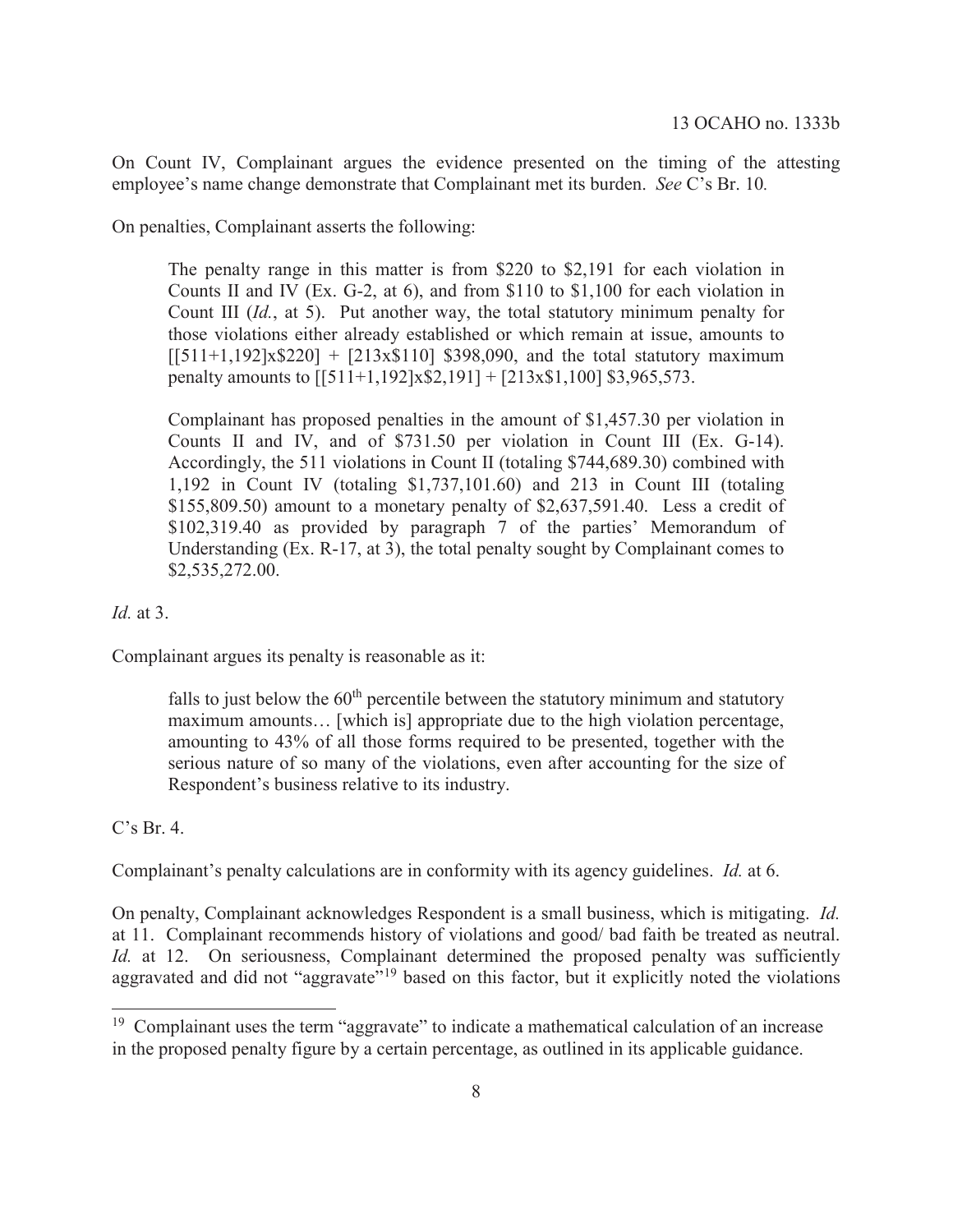were serious. *Id.* at 12–13. Complainant deemed the presence of unauthorized workers factor to be neutral. *Id.* at 13.

Complainant also provides argument related to "non-statutory [civil penalty] factors." C's Br. 13–15. Complainant argues the evidence provided by Respondent on its "ability to pay" does not meet the quantum of credible evidence required for the Court to consider the factor; and even if it does, the evidence does not support the conclusion asserted by Respondent. *Id.* at 14–15.

B. Respondent's Brief

Respondent provides procedural history of the parties' interactions. Respondent engaged Complainant in litigation at the U.S. Court of Appeals for the Ninth Circuit related to securing a hearing before OCAHO. R's Br. 3–4. The parties settled this matter in April 2019. *Id.* at 4.

Respondent argues Complainant has not met its burden on liability. On Count II, Complainant allegedly continued to find additional forms it initially claimed were missing. R's Br 5. Additionally, Respondent highlights instances where the HSI auditor was mistaken. *Id.* at 6. Respondent also argues that the HSI auditor's receipt for "3 large boxes of original Forms I-9" cannot show, with specificity, whether the "missing" forms were included in the shipment, and Complainant failed to identify the missing forms for 22 months. *Id.* at 7–8.

On Count IV, Respondent notes Complainant "changed its procedure to require employees to sign their legal name on Forms I-9" in 2019. *Id.* at 5. Respondent provides *Employer Solutions Staffing Group II, L.L.C. v. Office of the Chief Administrative Hearing Officer*, 883 F.3d 480 (5th Cir. 2016) to assert that employees need not use their legal name when signing the employer attestation as there was no notice requiring such. *Id.* at 10.

On civil penalty, Respondent argues Complainant's proposed penalty is "excessive" and would "put Respondent out of business and cost many hundreds of jobs." R's Br. 12.

On the statutory factors, Respondent concurs its status as a small business merits mitigation. On this factor, Respondent argues for a larger penalty reduction. It cites prior OCAHO case law where an ALJ reduced the base penalty because that respondent was "the type of small business" enterprise that should benefit from penalty mitigation and the general public policy of leniency toward small business entities, as set forth in the Small Business Regulatory Enforcement Fairness Act." R's Br. 12 (citing *United States v. Ideal Transp. Co., Inc.,* 12 OCAHO no. 1290 (2016)). Respondent states it has no history of violations, a mitigating factor. *Id.* at 16–17.

Respondent argues its inability to pay a large civil penalty should merit penalty mitigation, noting civil penalties "are intended 'to set a meaningful fine to promote future compliance without being unduly punitive." R's Br. 17 (quoting *United States v. 1523 Ave. J Foods Inc.,* 14 OCAHO no. 1361, 3 (2020))*.* As a threshold matter, Respondent argues it provided sufficient quantum of evidence on inability to pay, as an expensive "independent audit" is not required to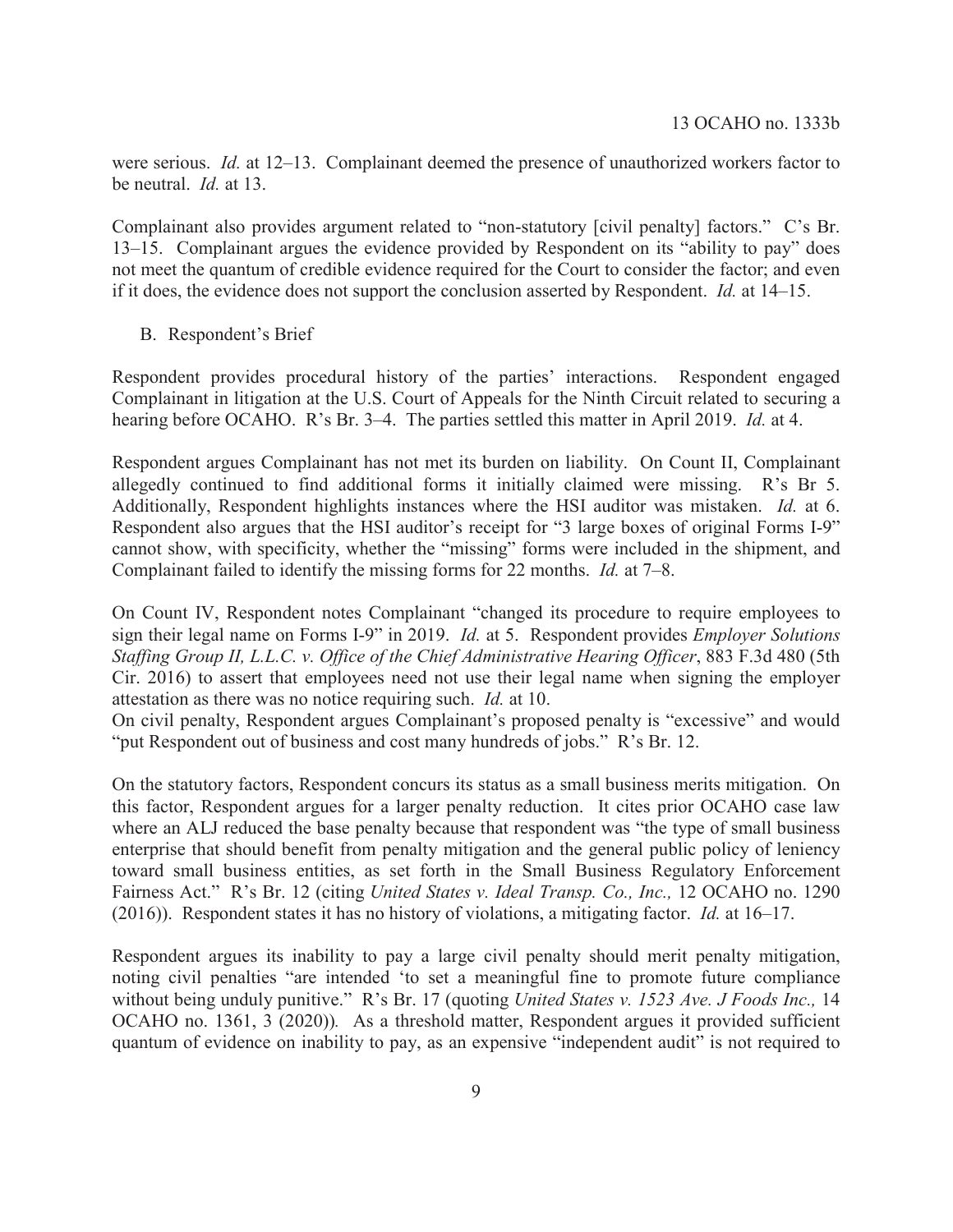meet the standard. *See id.* at 18–19. Respondent has "no operating cash," and only has access to expensive financing ("factoring") because of the business' poor financial health. *Id.* at 18. Respondent also notes COVID-19 placed additional stressors on the business and the business undertook additional operating costs in an effort to avoid laying off employees. *Id.* at 19–20.

C. Complainant's Reply

Referencing the testimony of the HSI auditor and the auditor's supervisor, Complainant explains the HSI auditor acted in compliance with agency requirements pertaining to receipt and storage of I-9 forms. C's Reply 2. Complainant notes the number of missing forms dropped from 518 to 511 because of errors or disparities in naming conventions within Respondent's own business records, not because of the HSI auditor. *Id.* at 3. To rebut Respondent's insinuations regarding the storage of the forms, Complainant notes it kept the forms in secure office space. *Id.* at 3–4.

On Count IV, Complainant highlights the attesting employee's own I-9 form and other payroll documents as evidence of the name change timing. C's Reply 5. Complainant notes the Court already concluded this attesting employee backdated forms in other instances (i.e. a propensity argument). *Id.* at 5–6.

On civil penalty, Complainant argues 5% mitigation for Respondent's small business status is prescribed by internal agency guidelines and is, independently, appropriate here. Respondent is small relative to its industry per Small Business Administration guidelines; however, it also has "recent receipts [that] have averaged over \$20 million annually[.]" C's Reply 7–8. On good faith, Complainant notes the violation rate is "high" and Respondent backdated forms. *Id.* at 8– 9. In discussing seriousness of the violations, Complainant asserts the violations are serious; however, Complainant determined the base fine rate calculated was sufficient; thus, Complainant did not "aggravate" its calculations by 5%. *Id.* at 9. Finally, Complainant notes absence of a history of violations can be neutral or mitigating. The Court has exercised its discretion in the past to treat it as neutral; Complainant requests the Court does so again. *Id.* at 9–10.

On Respondent's inability to pay, Complainant argues Respondent's evidence is insufficient to demonstrate it cannot afford to pay the penalty sought. C's Reply 10. "[C]ontinually plowing virtually all profits into expansion, growing the business into a multi-state operation boasting as many as 1,500 employees at a time, should not shield Respondent from liability for the penalties sought by Complainant in this matter." *Id.* at 12. Complainant concludes its proposed penalty is reasonable and it is amenable to a monthly payment plan. *Id.* at 13.

D. Respondent's Reply

On Count II, Respondent highlights Complainant's unspecific receipt, errors in the audit, time elapsed between collection and counting, method of storage, movement of forms, and change in receipt practice in support of its argument. R's Reply 2–3.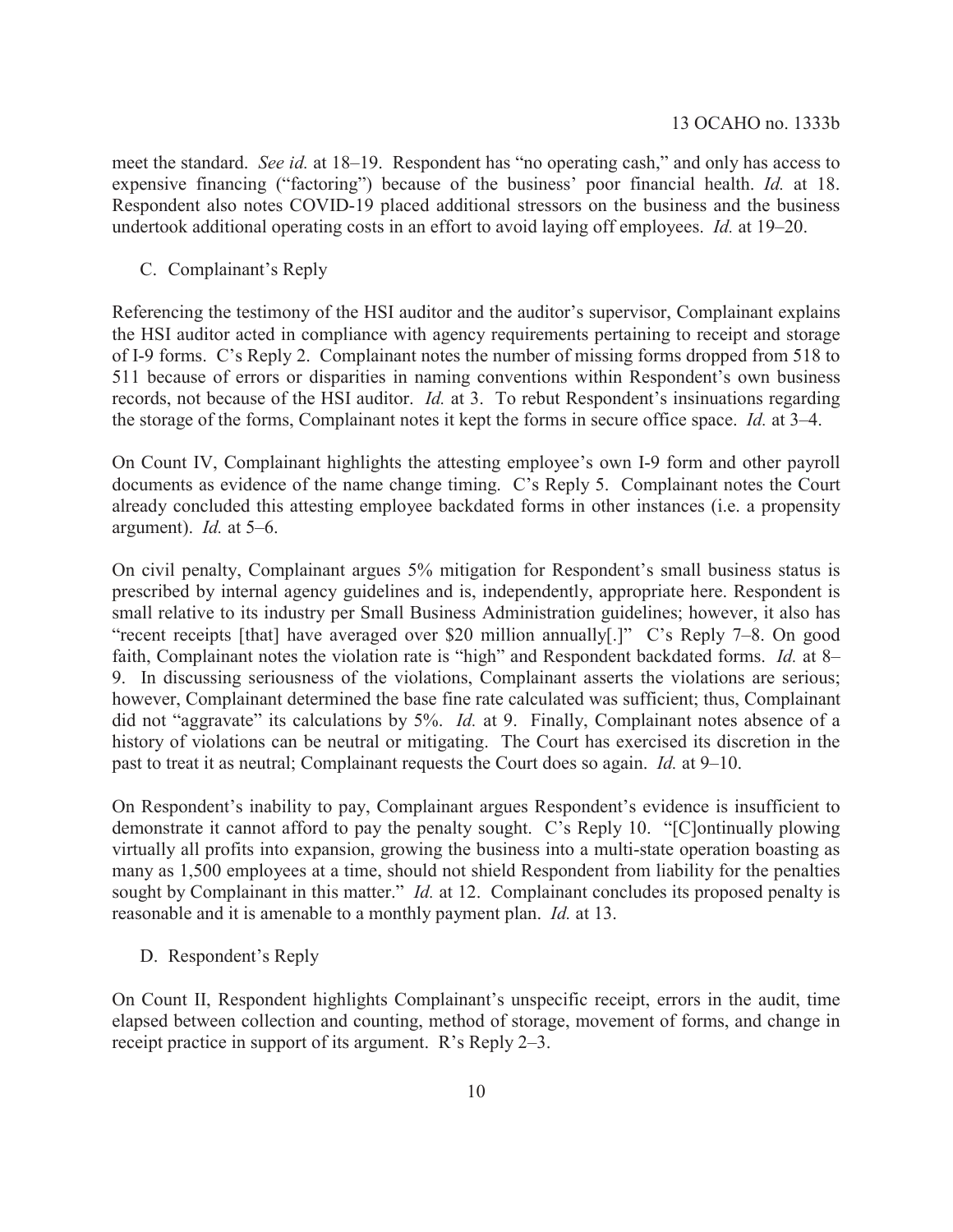On Count IV, Respondent argues it is "plausible that [the attesting employee] was using (officially or otherwise) her married name at the time she signed the I-9's in question [.]" *Id.* at 4. Respondent argues Complainant's reliance on the date the attesting employee updated her I-9 form is misplaced, as an employee can update an I-9 form at any time. *Id.* at 4–6.

Respondent argues it "cannot afford to pay the over \$2,500,000 fine the government seeks," and Complainant mischaracterizes the financial health of Respondent. *Id.* at 7. Respondent recommends the Court not focus on gross receipts or revenue, but rather on net revenue of the business. *Id.* at 9. Respondent also cites the disadvantageous financing methods it utilizes. *Id.*

#### III. FINDINGS OF FACT

 $\overline{a}$ 

Based on the November 25, 2020 Order on Motion for Summary Decision, the Joint Proposed Stipulations, the hearing exhibits, and the evidence presented at the hearing, the Court makes the following factual findings.<sup>20</sup>

- A. Background Respondent's Business
- 1. Respondent "is a staffing company duly authorized and registered to do business in the states of Oregon and Washington." Joint Prop. Stipulations 1.
- 2. Respondent has multiple physical locations in Washington and Oregon. Resp. Mot. Summ. Decision, Ex. R-7, p. 4.
- 3. Respondent's owner, who testified at hearing, owns 51% of the company and his wife owns the remaining 49%. Tr. B, 108–09.
- 4. Respondent employs a payroll manager, who was responsible for personnel forms and payroll for the company. Tr. A, 204–05.
- 5. The payroll manager did not directly assist onboarding employees with I-9 forms; rather, she supervised "administrative assistants" who completed of the forms. Tr. A, 205, 208–09.
- 6. At the time of inspection, 2016, Respondent had five locations, and at the time of the hearing, 2021, Respondent had seven locations. Tr. A, 196.
- 7. Respondent has, on average, 500–600 employees ("staff" and "labor "pool"). Tr. B, 83.
- 8. Respondent has 40–45 "staff" employees. Tr. B, 65.
- 9. Respondent's business is cyclical, depending on agriculture and aquaculture harvests; labor pool employees reach 1,500 total, peaking in the fall. Tr. B, 98, 102.
- 10. Respondent has been in business for 26 years. Tr. B, 97.

Facts may appear at multiple locations within the record. Headings in this section are provided as a convenience to the reader and do not preclude the Court from relying on facts in any particular section to conduct analysis or derive conclusions in this case.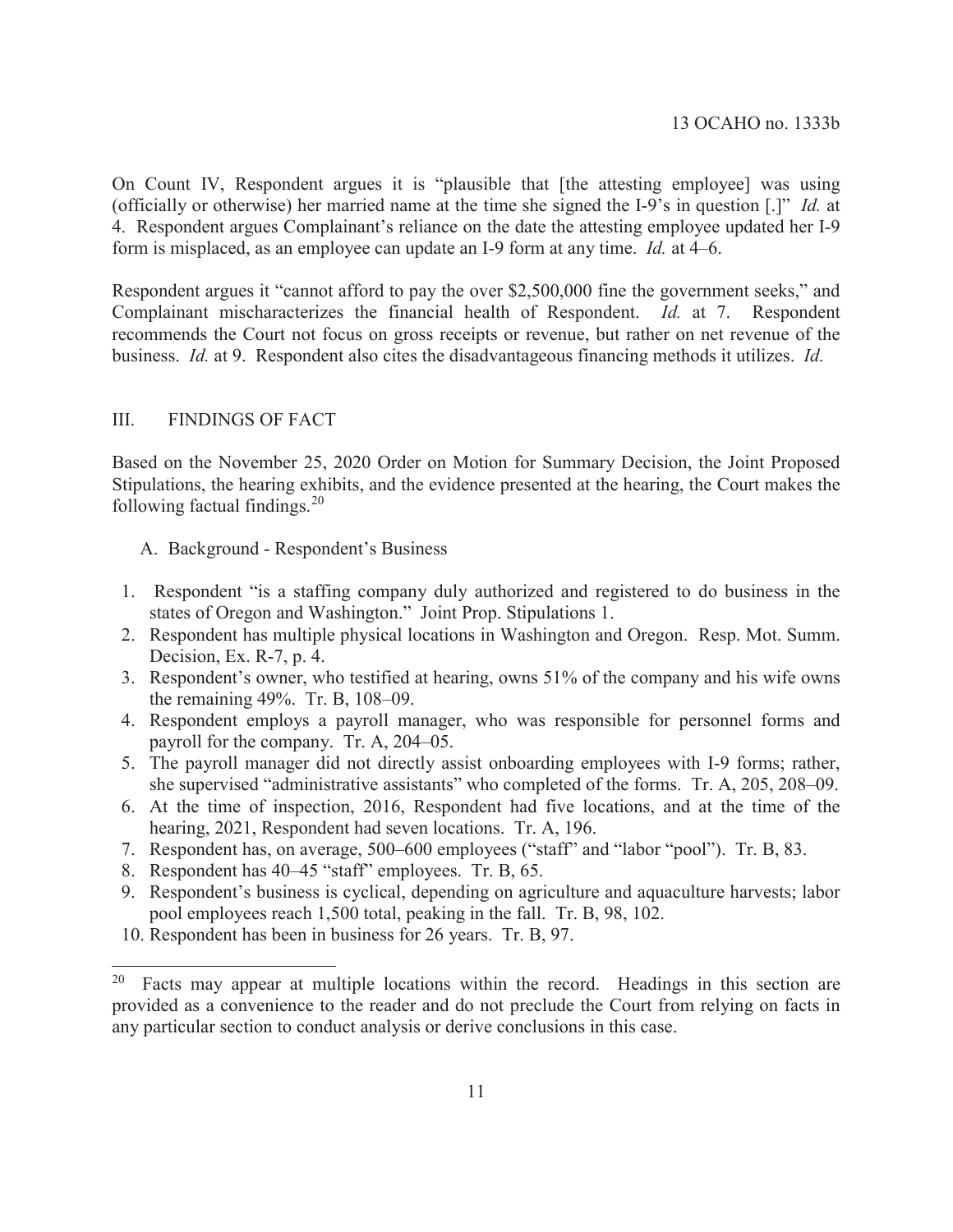- 11. Respondent retained all staff during the COVID-19 pandemic. Tr. B, 65–66, 139.
- 12. Respondent added childcare as an employee benefit during the pandemic. Tr. B, 65–66.
- 13. Respondent owns no real estate. Tr. B, 125.
- 14. Respondent provides an annual salary of \$45,000 to each of its two owners, and the owners have never taken equity out of the company. Tr. B, 109–10.
	- B. Procedural History Inspection Process Culminating in Notice of Intent to Fine
- 15. Homeland Security Investigation (HSI) received anonymous unlawful employment "tips" about Respondent, which resulted in an I-9 inspection. Tr. A, 43.
- 16. On September 7, 2016, HSI served a Notice of Inspection  $(NOI)^{21}$  and Immigration Enforcement Subpoena to Appear and/or Produce Records pursuant to 8 U.S.C. § 1225(d) and 8 C.F.R. § 287.4. Hr'g Ex. G-4, pp. 1–7; Joint Prop. Stipulations 1.
- 17. "All alleged violations . . . involve employees of Respondent who were hired on or after November 6, 1986." Joint Prop. Stipulations 1.
- 18. "All alleged violations . . . involve individuals who are employees of Respondent on or about September 7, 2016, or had been terminated within the retention period preceding service of the Notice of Inspection (NOI)." Joint Prop. Stipulations 1.
- 19. The inspection's retention period encompassed: (1) current employees as of September 7, 2016; (2) employees hired after September 7, 2013 (regardless of termination date); and (3) employees terminated after September 7, 2015 (regardless of hire date). Hr'g Ex. G-6, p. 2.
- 20. The NOI advised Respondent that "[f]ederal regulations require the provision of three days' notice prior to conducting an inspection of an employer's Forms I-9" and ICE "scheduled an inspection of [Respondent's] forms for September 16, 2016." Hr'g Ex. G-4, p. 6.
- 21. After receiving the NOI, Respondent's payroll manager and owner gathered I-9 forms. Hr'g Ex. R-7, pp. 1–3.
- 22. Respondent claims it provided over 4,000 I-9 forms in three boxes. Hr'g Ex. R-7, p. 1.
- 23. The documents produced "in response to the administrative subpoena and NOI were the original documents and/or true and accurate copies thereof." Joint Prop. Stipulations 1.
- 24. Respondent e-mailed some items deemed responsive to the administrative subpoena on September 20, 2016; however, the submission was not fully responsive. Hr'g Ex. G-6, p. 1.
- 25. Specifically, Respondent did not initially provide employment termination dates in response to the administrative subpoena. Hr'g Ex. G-6, p. 1.
- 26. ICE, through the HSI auditor, renewed the request for termination and hire dates for 49 specific employees as Respondent signed I-9 forms on dates that preceded an employee's date of hire. Hr'g Ex. G-6, p. 2.
- 27. Respondent ultimately complied with the requirements of the NOI. Tr. A, 52.

 $\overline{a}$ 

28. An HSI auditor with 14 years of experience conducted the inspection. Tr. A, 41–42.

<sup>&</sup>lt;sup>21</sup> "The NOI [can] compel production of the employer's I-9 forms and may request other supporting documentation." *Split Rail Fence Co. v. United States*, 852 F.3d 1228, 1233 (10th Cir. 2017).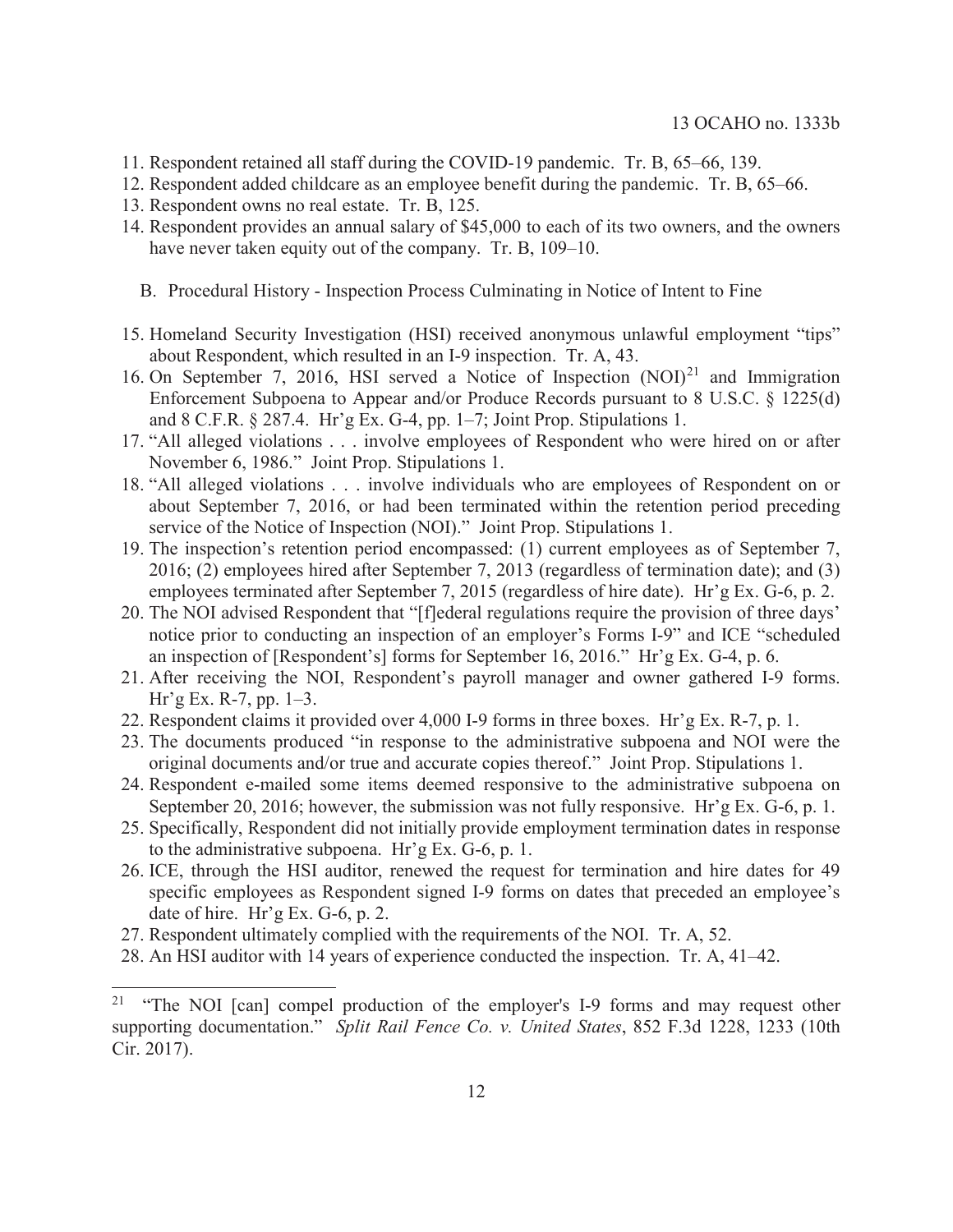- 29. The HSI auditor worked the inspection alone, from beginning to end. Tr. A, 43.
- 30. The HSI auditor stored the three boxes containing the original I-9 forms in an empty cubicle in a secure space. Tr. A, 54.
- 31. On September 20, 2016, ICE provided Respondent with a DHS Form 6051R receipt for the boxes of I-9 forms, which described Respondent's submission as "3 large boxes of Original Forms I-9." Mot. Summ. Decision, Ex. G-5.
- 32. The receipt form references Handbook 5200-09, which is a legacy US Customs Handbook, a precursor to DHS. Tr. B, 22–23.
- 33. Handbook 5200-09 does not govern receipts in worksite enforcement cases, rather there is a specific "HSI Worksite Enforcement Guide," which is "law enforcement-sensitive" and not generally available to the public. Tr. B, 23–24.
- 34. The HSI Worksite Enforcement Guide does not mandate that auditors provide an itemized receipt of received I-9 forms. Tr. B, 25.
- 35. The DHS Form 6051R receipt is used for both worksite enforcement cases and other, unrelated, DHS matters involving search and seizure of property. Tr. A, 25–26; Tr. B, 25.
- 36. On May 12, 2017, the HSI auditor sent a Notice of Technical or Procedural Failures with highlighted copies of the I-9 forms with technical errors. Hr'g Ex. G-6, p. 2.
- 37. The Notice requested clarification on I-9 forms where dates of hire and form completion had discrepancies. Hr'g Ex. G-6, p. 2.
- 38. On June 27, 2017, Respondent provided corrections to technical errors, but on the date discrepancies, Respondent stated "authorized rep no longer employed;" which the HSI auditor deemed unresponsive. Hr'g Ex. G-6, p. 3.
- 39. On August 13, 2018, ICE served a Notice of Intent to Fine (NIF) alleging Respondent violated section  $274A(a)(1)(A)$ ,  $274A(a)(2)$ , and  $274A(a)(1)(B)$ . Compl. Ex. A.
- 40. On July 30, 2018, Respondent requested a hearing via email. Compl. Ex. B.
- 41. On August 7, 2019, ICE filed a Complaint. Compl. 1–4.

C. Facts Pertaining to Count I

- 42. Respondent used E-Verify for a particular employee and received a Tentative Nonconfirmation (TNC) for him in February 2016 because the employee's social security number did not match his name. Mot. Summ. Decision, Ex. G-6, pp. 2–3; *United States v. R&SL Inc.*, 13 OCAHO no. 1333a, 4, 7 (2020).
- 43. The social security number on this employee's I-9 form matched the document he provided to verify his employment eligibility. Resp. Mot. Summ. Decision, Ex. G-8, pp. 1–4.
- 44. On April 16, 2016, Respondent terminated the employee for unrelated reasons. *United States v. R&SL Inc.*, 13 OCAHO no. 1333a, 8 (2020).
- 45. "Respondent failed to take action required [pursuant to E-Verify guidance] as it did not attempt to notify the employee of the TNC until September 2016, after the employee was terminated." *United States v. R&SL Inc.*, 13 OCAHO no. 1333a, 8 (2020).
- 46. Respondent did not receive a Final Nonconfirmation as the employee did not contest the TNC. *United States v. R&SL Inc.*, 13 OCAHO no. 1333a, 7–8 (2020).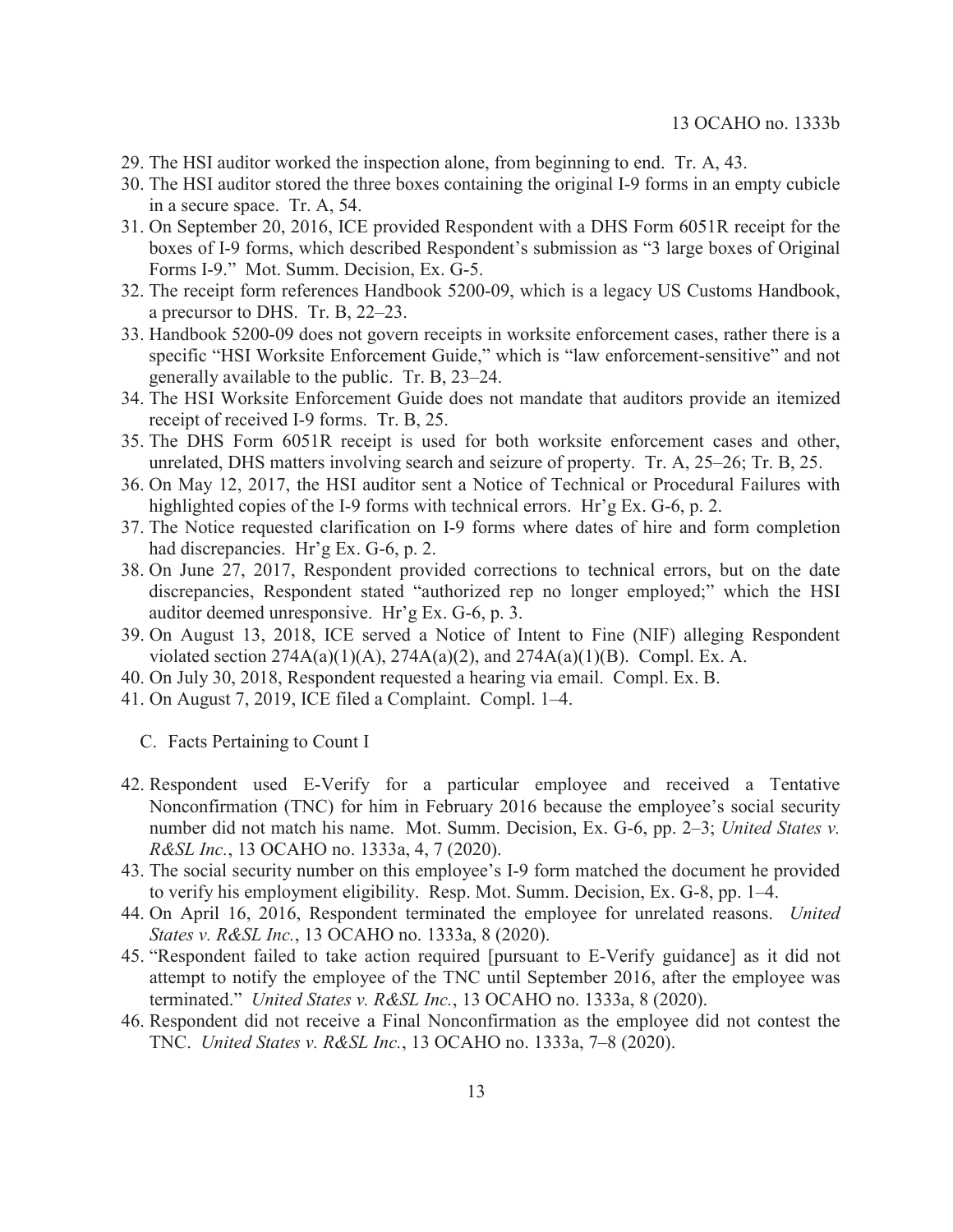- 47. Ultimately, the violation alleged in Count I was dismissed because "Complainant did not establish that Respondent knowingly hired or continued to employ an unauthorized worker." *United States v. R&SL Inc.*, 13 OCAHO no. 1333a, 8 (2020).
	- D. Fact Pertaining to Count II
- 48. Respondent provided original I-9 forms to ICE, citing the three-day deadline as rationale for why they did not photocopy the forms before sending them. Resp. Mot. Summ. Decision, Ex. R-7, p. 2.
- 49. Respondent had individuals at each location manually compile original I-9 forms, which Respondent consolidated at its main location in Moses Lake, WA. Resp. Mot. Summ. Decision, Ex. R-7, pp. 1–2.
- 50. Respondent's owner personally drove to all five locations to retrieve the original I-9 forms and brought them to the main office, a process which took him an entire day. Tr. A, 192.
- 51. After receiving the NOI, the payroll manager created a checklist of alphabetized employee names to account for I-9 forms. Resp. Mot. Summ. Decision, Ex. R-7, p. 2.
- 52. The payroll manager had five other individuals assisting her by cross-checking I-9 forms against the list of employee names. Tr. A, 213.
- 53. Respondent sent the I-9 forms in three boxes, and received a receipt, which identified the submission to ICE as "3 large boxes" of I-9 forms. Resp. Mot. Summ. Decision, Ex. R-7, p. 2, Ex. R-8.
- 54. After arriving at HSI, the I-9 forms never left HSI secured offices. Tr. A, 54–55.
- 55. The boxes were marked with Respondent's and the HSI auditor's name. Tr. A, 54.
- 56. In reference to the receipt, DHS policy did not require an itemized receipt, and it was not the HSI auditor's practice to provide an itemized receipt. Tr. A, 56.
- 57. After issuing the receipt in this case, the HSI auditor changed her receipt practice, making the contents more detailed; however, she did this on her own initiative, and "out of an abundance of caution." Tr. A, 57.
- 58. Respondent did not request an itemized receipt. Tr. A, 57.
- 59. On an unknown date, and at Respondent's request, HSI scanned all the I-9 forms, placed them on a CD, and mailed the CD to Respondent. Tr. A, 59.
- 60. The HSI auditor did not personally scan all the I-9 forms; rather, she "supervised" the scanning of the I-9 forms. Tr. A, 59.
- 61. The HSI auditor indicated one to two years elapsed between receipt of the three boxes and the scanning of the forms. Tr. A, 105.
- 62. The HSI auditor took the I-9 forms to a different cubicle to scan them. Tr. A, 125.
- 63. In conducting the inspection, the HSI auditor used Respondent's quarterly tax reports with employee names to determine the number of anticipated I-9 forms. Mot. Summ. Decision, Ex. G-9, pp. 1–650.
- 64. The HSI auditor concluded initially that 518 I-9 forms were missing. Hr'g Ex. G-6, p. 3.
- 65. The HSI auditor created a spreadsheet of missing forms. Tr. A, 62; Hr'g Ex. G-1A, pp. 6– 24.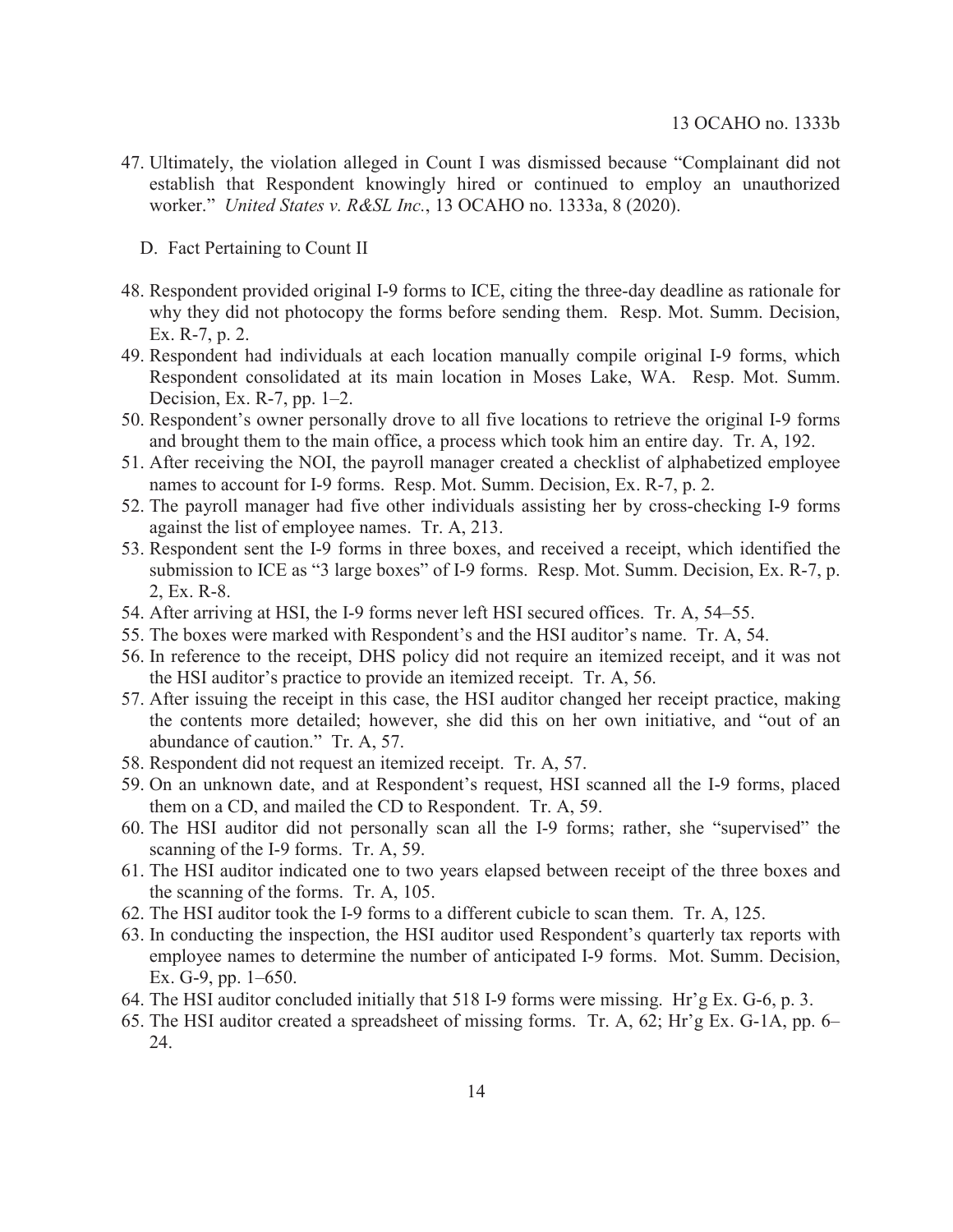- 66. The Complaint initially alleged failure to prepare/present 518 I-9 forms. Compl. Ex. A Attach., pp. 1–14.
- 67. ICE lowered the number of failure to prepare/present violations to 513 due to errors in naming conventions. Mot. Summ. Decision, Ex. G-6, p. 3; *see* Joint Prop. Stipulations 1.
- 68. At hearing, ICE lowered the number of failure to prepare/ present violations to 511. Tr. A, 18.
- 69. The number of "missing" forms decreased over time because the auditor reviewed the list, and found that some social security numbers were not exact matches, but were off by only one digit and were likely a clerical error. Tr. A, 65.
	- E. Facts Pertaining to Count III
- 70. The HSI auditor reviewed payroll documents and quarterly reports, matching employee start dates with I-9 form preparation dates. Mot. Summ. Dec., Ex. G-7, G-10 p. 1–1019.
- 71. In 213 instances, Respondent did not complete an I-9 form within one day (section 1), or within three days (section 2). *United States v. R&SL Inc.*, 13 OCAHO no. 1333a, 11–12 (2020) (citing Violations Chart in the Appendix).
	- F. Facts Pertaining to Count IV

 $\overline{a}$ 

- 72. "[V]isual inspection of the I-9 forms reveal 1,015 I-9's contain at least one substantive violation, including but not limited to, a missing or blank I-9 page, no employee attestation in section 1, no employer attestation in section 2, no check mark indicating work authorization status in section 1, no alien number listed or apparent, no section 3 reverification for employees whose work authorization expired, untimely completion of section 2 because the employer backdated the section 2 attestation, no or invalid List A, B, and/or C documents, and complete or partial missing expiration dates or documents in section 2." *United States v. R&SL Inc.*, 13 OCAHO no. 1333a, 12 (2020) (citing Violations Chart in the Appendix).
- 73. A breakdown of the 1,224 I-9 forms listed under Count IV reveals: 1,012 I-9 forms contain at least one substantive violation,  $^{22}$  35 I-9 forms that did not contain a violation, and 177 I-9

<sup>&</sup>lt;sup>22</sup> There are multiple I-9 forms with several violations per form; however, each I-9 form is only "counted" as one violation. *See United States v. Super 8 Motel & Villella Italian Rest.*, 10 OCAHO no. 1191, 16 (2013) (citing *Occupational Res. Mgmt., Inc.*, 10 OCAHO no. 1166, 16 n.13 (2013) ("[a]n employer is liable for only one violation per I-9, despite the presence of other violations.")).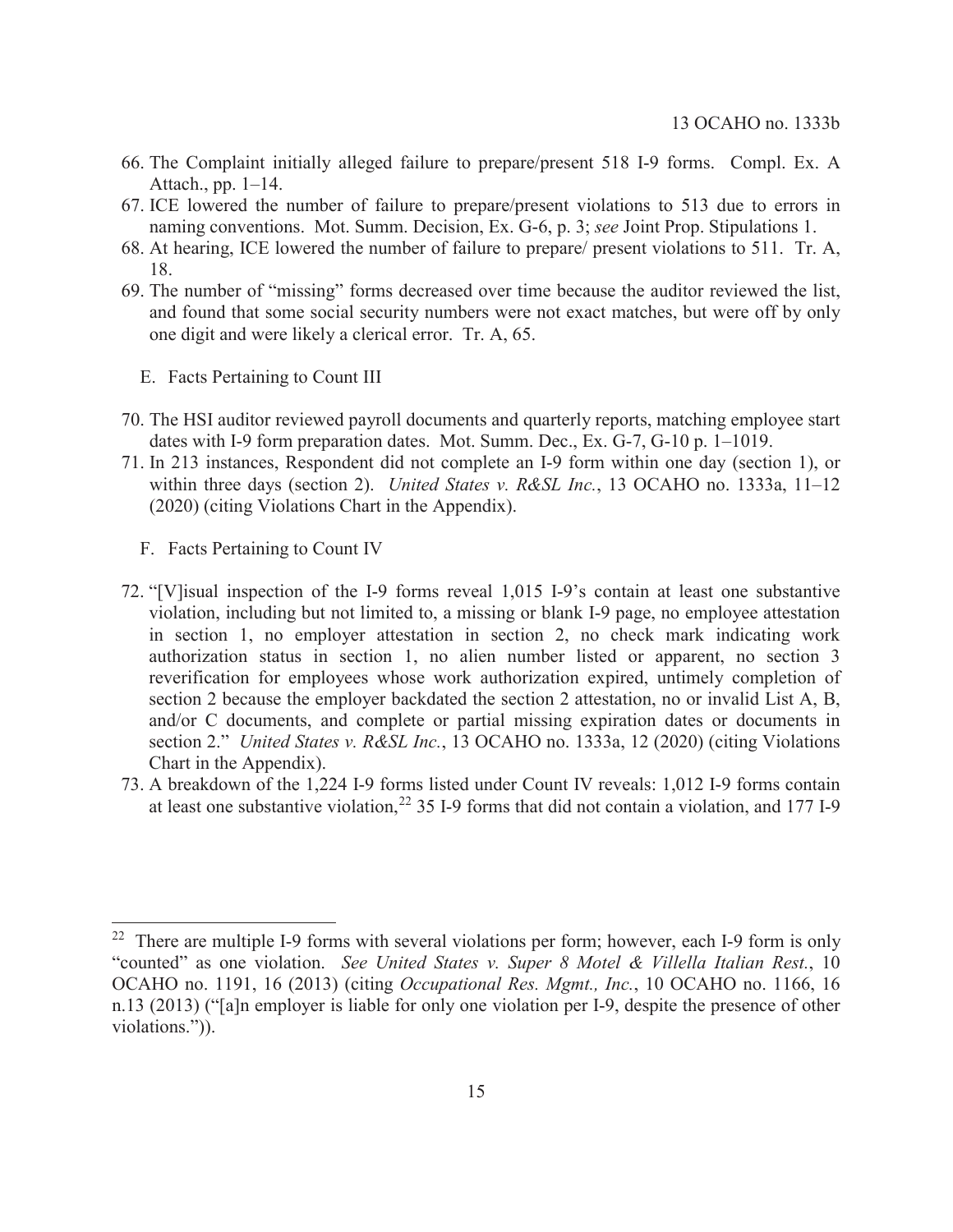forms for which there was a genuine issue of material fact.<sup>23</sup> The breakdown of the violations, non-violations, and issues of material fact are as follows:

Introductory Paragraph (not paragraphs 1-12)

 $\overline{a}$ 

22 instances of a missing or blank I-9 form pages or sections;  $2<sup>4</sup>$ 

116 instances of no employee attestation in section  $1$ ;<sup>25</sup>

13 instances of no employer attestation in section  $2$ ;<sup>26</sup>

218 instances of no check mark indicating work authorization status in section  $1;^{27}$ 

 $24$  The violations relating to missing or blank I-9 form pages or section correspond to the following employees' I-9s: 39, 248, 476, 539, 576, 622, 634, 703, 704, 709, 716, 727, 742, 806, 810, 847, 883, 922, 988, 1057, 1128, and 1217.

 $25$  The violations relating to no employee attestation correspond to the following employees' I-9 forms: 2, 24, 25, 32, 37, 44, 64, 75, 83, 84, 95, 99, 107, 117, 129, 136, 158, 163, 165, 167, 173, 182, 184, 191, 209, 220, 249, 256, 262, 272, 281, 288, 333, 361, 366, 382, 384, 408, 410, 424, 447, 468, 525, 533, 542, 543, 557, 572, 573, 582, 585, 595, 612, 658, 681, 687, 691, 756, 759, 761, 767, 775, 776, 798, 799, 815, 818, 827, 833, 834, 842, 870, 899, 913, 923, 924, 934, 935, 937, 960, 963, 966, 971, 976, 977, 980, 985, 987, 1011, 1013, 1014, 1027, 1028, 1031, 1040, 1044, 1046, 1047, 1052, 1078, 1101, 1109, 1110, 1114, 1118, 1120, 1153, 1173, 1181, 1187, 1192, 1197, 1201, 1208, 1216, and 1221.

<sup>26</sup> The violations relating to no employer attestation correspond to the following employees' I-9 forms: 17, 109, 434, 452, 548, 556, 822, 885, 900, 1000, 1067, 1103, and 1205.

 $27$  The violations relating to no check mark indicating work authorization status correspond to the following employees' I-9 forms: 6, 10, 13, 19, 20, 21, 23, 28, 33, 48, 49, 58, 59, 62, 72, 78, 80, 82, 87, 88, 93, 94, 103, 106, 121, 134, 135, 153, 154, 155, 161, 164, 166, 169, 170, 174, 176, 179, 185, 190, 192, 193, 198, 207, 213, 216, 224, 234, 236, 242, 264, 265, 266, 269, 274, 276, 284, 290, 292, 295, 298, 302, 311, 314, 320, 325, 338, 344, 345, 347, 358, 363, 365, 370, 388, 409, 429, 432, 439, 443, 445, 448, 460, 466, 467, 471, 474, 492, 508, 509, 510, 514, 519, 522, 523, 524, 529, 534, 552, 561, 584, 591, 600, 604, 609, 611, 620, 621, 623, 626, 630, 631, 639, 641, 643, 648, 649, 653, 656, 659, 660, 661, 674, 686, 690, 692, 694, 698, 705, 708, 722, 723, 734, 736, 738, 739, 743, 746, 747, 749, 750, 752, 762, 763, 766, 780, 782, 823, 828, 829, 830,

<sup>&</sup>lt;sup>23</sup> The Court categorized the I-9 forms based on the Findings Column of the Appendix of the Order on Motion for Summary Decision. This recalculation revealed a minor arithmetic error in the Order on Motion for Summary Decision, which is now updated in this Final Order.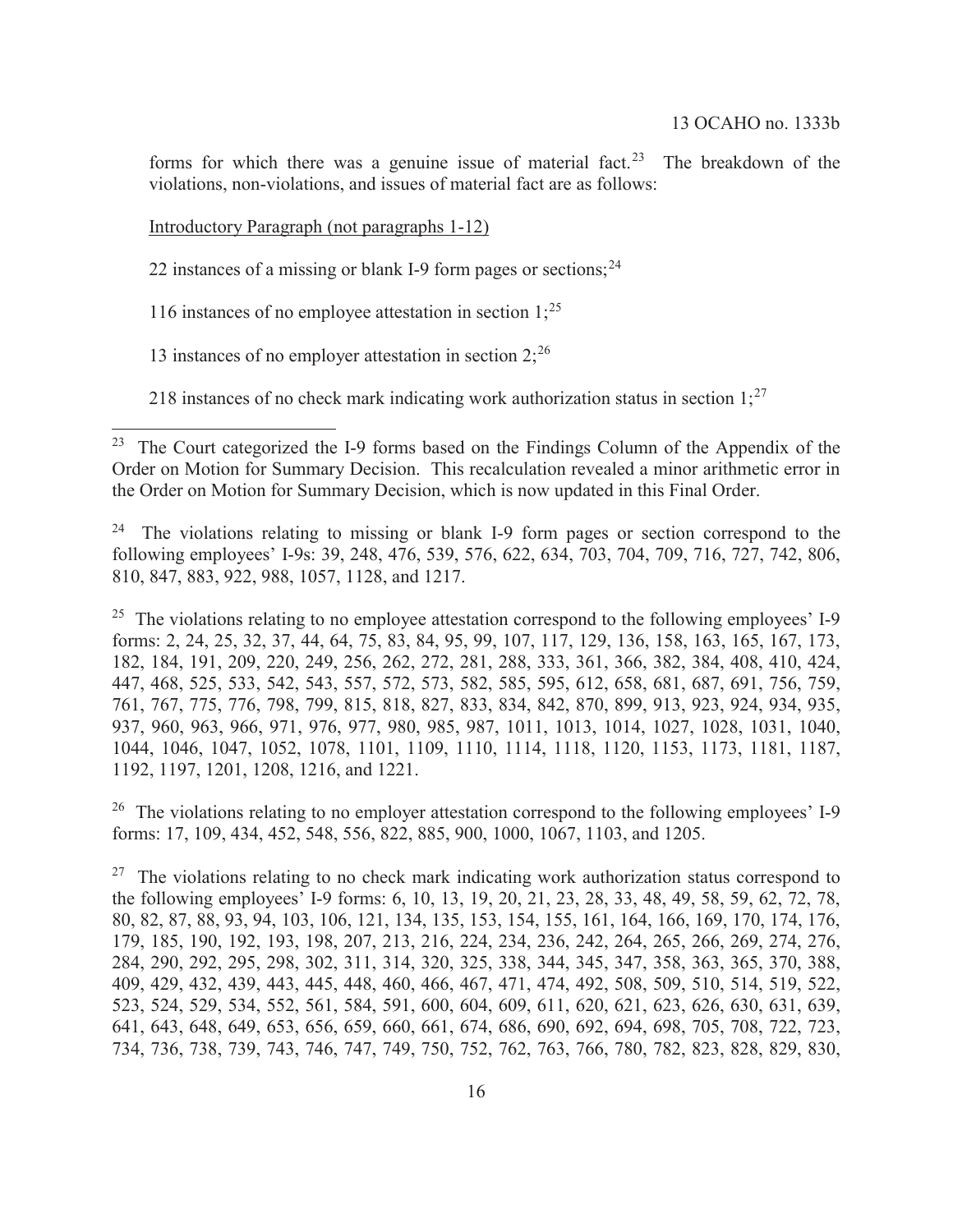74 instances of no alien number listed or apparent;  $28$ 

 $\overline{a}$ 

9 instances of no section 3 reverification for employees whose work authorization expired; $^{29}$ 

11 instances of untimely completion of section 2 (not including the instances of employer backdating): $30$ 

260 instances of no or invalid List A, B, and/or C documents;<sup>31</sup>

831, 832, 843, 845, 848, 850, 853, 856, 859, 860, 862, 863, 893, 903, 904, 908, 914, 920, 931, 942, 943, 950, 953, 956, 958, 964, 967, 970, 974, 981, 984, 989, 1004, 1005, 1007, 1009, 1015, 1019, 1021, 1024, 1026, 1029, 1034, 1036, 1056, 1059, 1060, 1061, 1062, 1063, 1092, 1100, 1112, 1116, 1139, 1140, 1141, 1154, 1156, 1159, 1167, 1169, 1170, 1175, 1176, 1207, and 1215.

<sup>28</sup> The violations relating to no alien number correspond to the following employees' I-9 forms: 12, 34, 55, 57, 60, 61, 63, 71, 105, 113, 127, 187, 189, 215, 223, 238, 245, 258, 261, 271, 309, 313, 318, 336, 379, 381, 389, 413, 464, 465, 477, 478, 480, 505, 506, 511, 516, 518, 540, 598, 603, 615, 633, 635, 644, 646, 647, 675, 677, 700, 701, 725, 732, 735, 809, 835, 836, 839, 890, 909, 930, 946, 948, 955, 990, 1017, 1022, 1065, 1113, 1122, 1145, 1172, 1211, and 1212.

 $29$  The violations relating to no section 3 reverification correspond to the following employees' I-9 forms: 186, 197, 208, 449, 472, 481, 583, 592, and 1008.

 $30$  The violations relating to untimely completion of section 2 (not including backdating employer's attestation) correspond to the following employees' I-9 forms: 339, 425, 654, 707, 728, 817, 928, 1035, 1064, 1098, and 1142.

 $31$  The violations relating to no or invalid List A, B, and/or C documents correspond to the following employees' I-9 forms: 1, 8, 9, 43, 50, 52, 67, 81, 85, 92, 98, 102, 108, 116, 118, 119, 138, 142, 147, 160, 162, 183, 194, 203, 205, 222, 225, 226, 246, 251, 252, 253, 257, 260, 263, 268, 275, 277, 278, 279, 285, 287, 289, 291, 294, 301, 303, 304, 310, 316, 322, 324, 326, 327, 328, 329, 330, 332, 340, 343, 346, 348, 350, 351, 352, 355, 356, 357, 362, 369, 376, 377, 383, 386, 394, 396, 400, 407, 411, 412, 420, 428, 430, 431, 435, 436, 437, 438, 442, 444, 451, 454, 455, 456, 457, 461, 483, 485, 486, 488, 489, 491, 494, 499, 502, 503, 504, 515, 528, 532, 537, 538, 545, 546, 547, 551, 555, 567, 570, 571, 574, 581, 590, 594, 596, 599, 602, 614, 628, 632, 636, 638, 642, 652, 657, 665, 667, 670, 673, 683, 695, 696, 702, 711, 731, 740, 760, 764, 765, 768, 770, 771, 786, 788, 789, 796, 801, 808, 811, 813, 824, 826, 838, 841, 851, 855, 857, 861, 864, 866, 868, 869, 872, 875, 876, 881, 889, 894, 895, 905, 906, 917, 918, 926, 936, 938, 940, 944, 951, 952, 961, 969, 973, 975, 978, 979, 982, 983, 992, 993, 994, 996, 1002, 1003, 1012, 1018, 1020, 1023, 1032, 1038, 1041, 1043, 1045, 1054, 1058, 1069, 1072, 1074, 1076, 1077,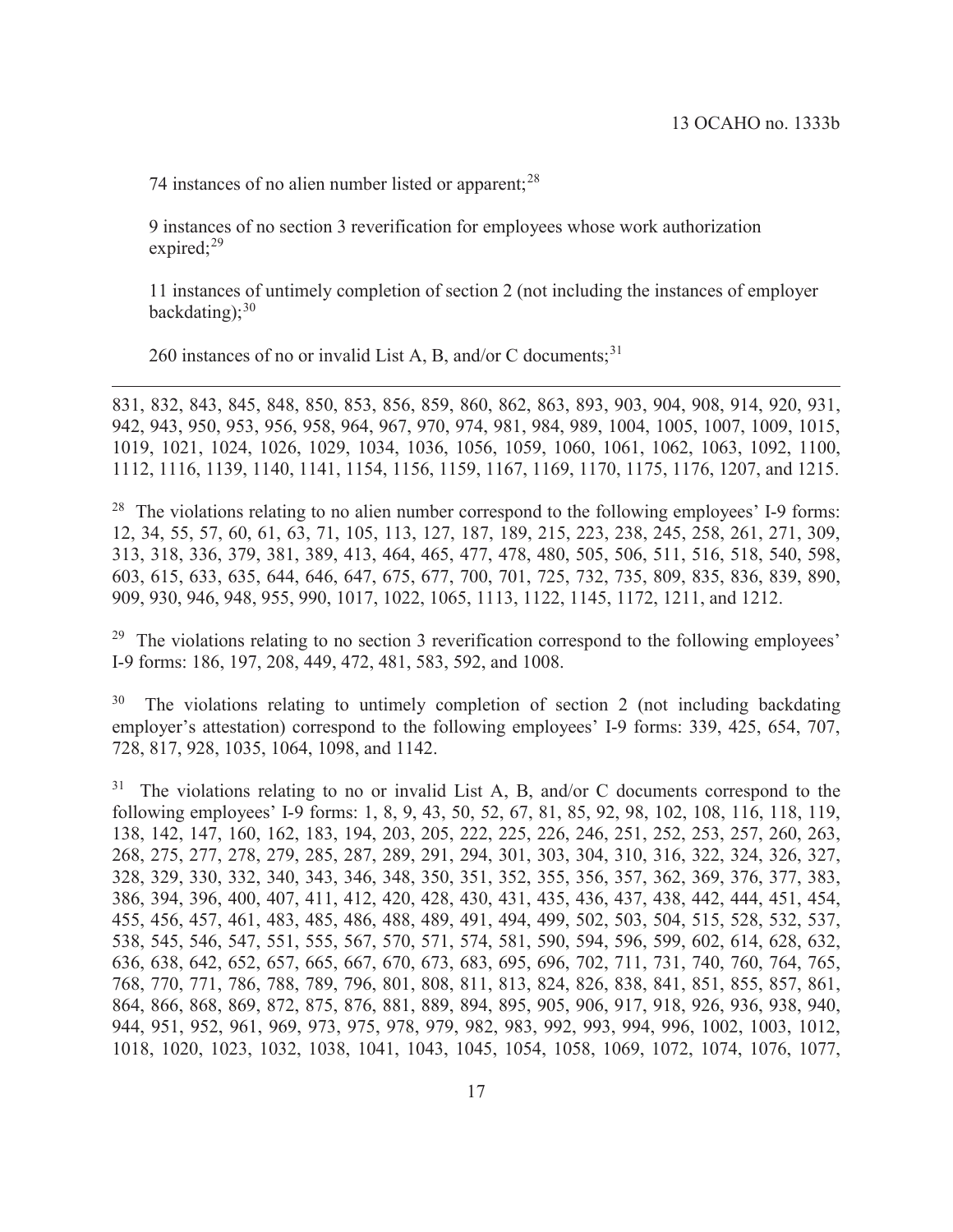59 instances of incomplete or partial missing expiration dates;  $32$ 

27 instances of incomplete or partial missing document numbers for documents in section  $2:33$ 

Paragraph 1: Checked Wrong Box or Multiple Boxes in Section 1

 $\overline{a}$ 

14 instances of an I-9 form with a checkmark indicating the employee is both a U.S. citizen and Lawful Permanent Resident;<sup>34</sup>

26 instances of an I-9 form indicating the employee is a U.S. citizen but provided a Lawful Permanent Resident card in section  $2;^{35}$ 

1 instance of an I-9 form with a checkmark indicating the employee is both a U.S. citizen and non-citizen national in section  $1;^{36}$ 

1081, 1086, 1087, 1089, 1094, 1095, 1102, 1104, 1107, 1111, 1117, 1119, 1124, 1125, 1126, 1127, 1129, 1131, 1132, 1135, 1138, 1146, 1148, 1152, 1155, 1160, 1162, 1166, 1174, 1182, 1183, 1185, 1186, 1190, 1194, 1200, 1206, 1210, 1213, and 1222.

 $32$  The violations relating to incomplete or partial missing expiration dates correspond to the following employees' I-9 forms: 7, 26, 27, 35, 56, 68, 91, 96, 124, 126, 143, 196, 255, 312, 334, 353, 359, 390, 391, 392, 405, 406, 415, 417, 426, 459, 487, 497, 536, 554, 560, 577, 597, 607, 613, 624, 719, 754, 757, 769, 791, 794, 871, 873, 886, 892, 910, 954, 998, 999, 1066, 1079, 1084, 1096, 1121, 1123, 1134, 1149, and 1151.

<sup>33</sup> The violations relating to incomplete or partial missing document numbers correspond to the following employees' I-9 forms: 73, 101, 202, 229, 240, 259, 296, 300, 308, 331, 342, 349, 419, 490, 493, 526, 564, 606, 608, 655, 744, 774, 929, 1042, 1048, 1073, and 1202.

<sup>34</sup> The violations relating to checking both U.S. Citizen and Lawful Permanent Resident correspond to the following employees' I-9 forms: 172, 267, 323, 414, 473, 484, 495, 500, 507, 569, 720, 797, 821, and 1099.

 $35$  The violations relating to checking U.S. Citizen but providing a Lawful Permanent Resident card correspond to the following employees' I-9 forms: 11, 18, 36, 237, 335, 380, 393, 402, 441, 453, 550, 616, 617, 629, 640, 664, 745, 755, 779, 814, 1033, 1050, 1051, 1147, 1164, and 1224.

<sup>36</sup> The violation relating to checking both U.S. citizen and non-citizen national box corresponds to the following employee's I-9 form: 921.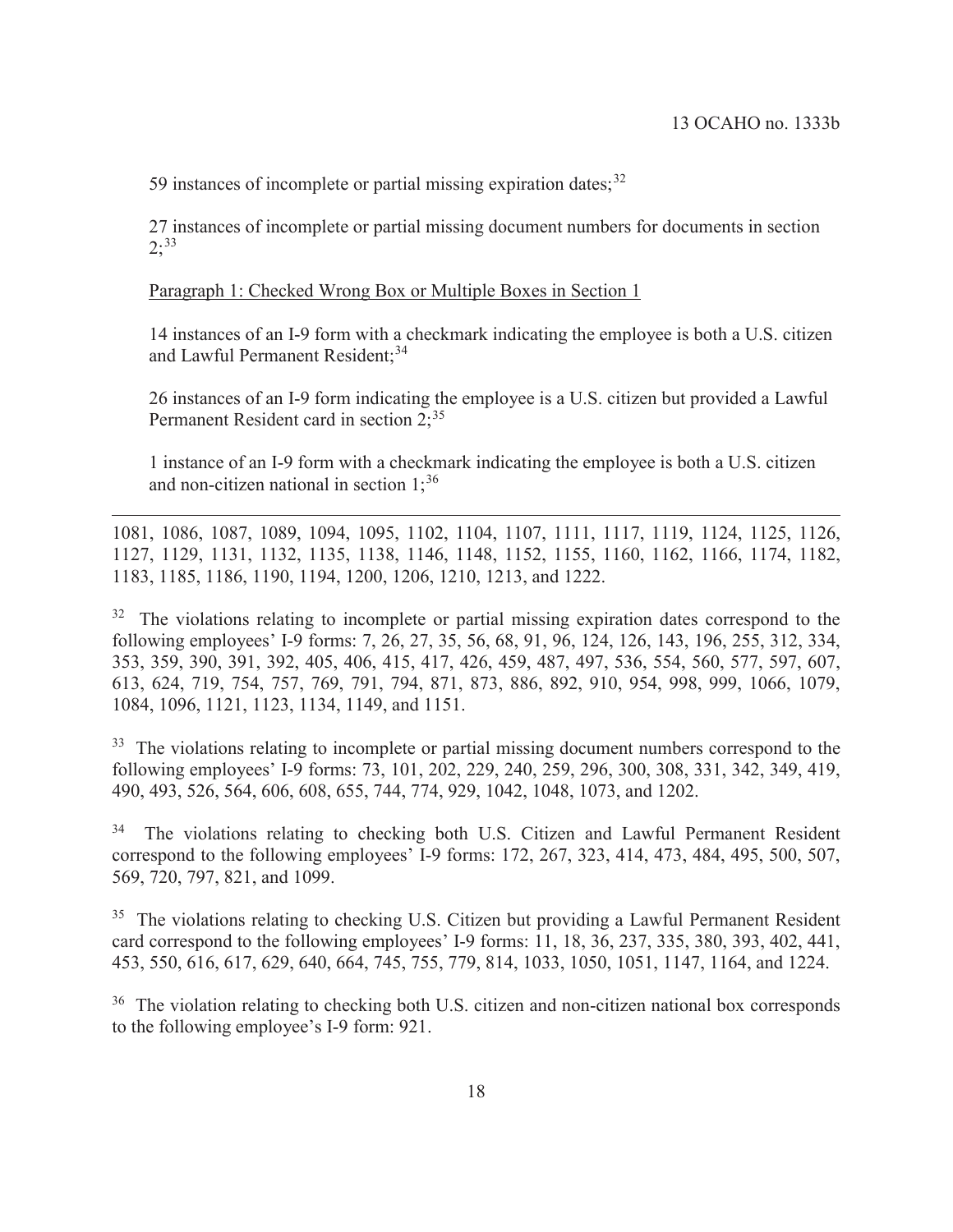7 instances of when the employee checked the non-citizen national box, but provided a Lawful Permanent resident card;<sup>37</sup>

1 instance of when the employee checked Lawful Permanent Resident but provided a U.S. passport in section  $2:38$ 

#### Paragraph 2: Backdated I-9s and Lack of Printed Name of Employer Representative

123 instances of an I-9 form not timely completed because the section 2 attestation date predated the hire date of the employer representative who signed section  $2$ ;<sup>39</sup>

2 instances of an I-9 form that lacked the printed name of the employee who signed section two, and that signature did not appear on other I-9s;  $40$ 

Paragraph 3: Section 2 Attestation Signed With Signature Stamp

 $\overline{a}$ 

24 instances of improper completion of section 2 attestation because employer representative signed section 2 with a stamp;  $41$ 

 $37$  The violations relating to checking non-citizen national box but provided a Lawful Permanent Resident card correspond to the following employees' I-9 forms: 210, 211, 337, 401, 427, 513, and 733.

<sup>&</sup>lt;sup>38</sup> The violation relating to checking Lawful Permanent Resident but provided a U.S. passport corresponds to the following employee's I-9 form: 231.

 $39$  The violations relating to untimely completion because the section 2 attestation date predated the hire date of the employer representative correspond to the following employees' I-9 forms: 4, 5, 15, 29, 30, 41, 45, 46, 47, 53, 54, 66, 76, 79, 89, 90, 100, 104, 120, 123, 130, 133, 140, 141, 144, 145, 148, 159, 178, 181, 188, 200, 204, 221, 227, 235, 243, 244, 247, 254, 273, 280, 286, 306, 307, 317, 321, 341, 354, 360, 364, 368, 373, 450, 462, 475, 482, 496, 517, 530, 535, 563, 565, 593, 601, 618, 625, 651, 672, 713, 717, 718, 729, 737, 773, 778, 784, 787, 800, 802, 804, 805, 825, 852, 854, 878, 887, 902, 912, 915, 939, 941, 947, 949, 957, 965, 986, 995, 1025, 1030, 1049, 1070, 1075, 1082, 1083, 1108, 1137, 1143, 1165, 1168, 1171, 1177, 1179, 1180, 1184, 1193, 1195, 1198, 1199, 1203, 1214, 1218, and 1220.

 $40$  The violations relating to the lack the printed name of the employee who signed section two, and that signature did not appear on other I-9s correspond to the following employees' I-9 forms: 114 and 137.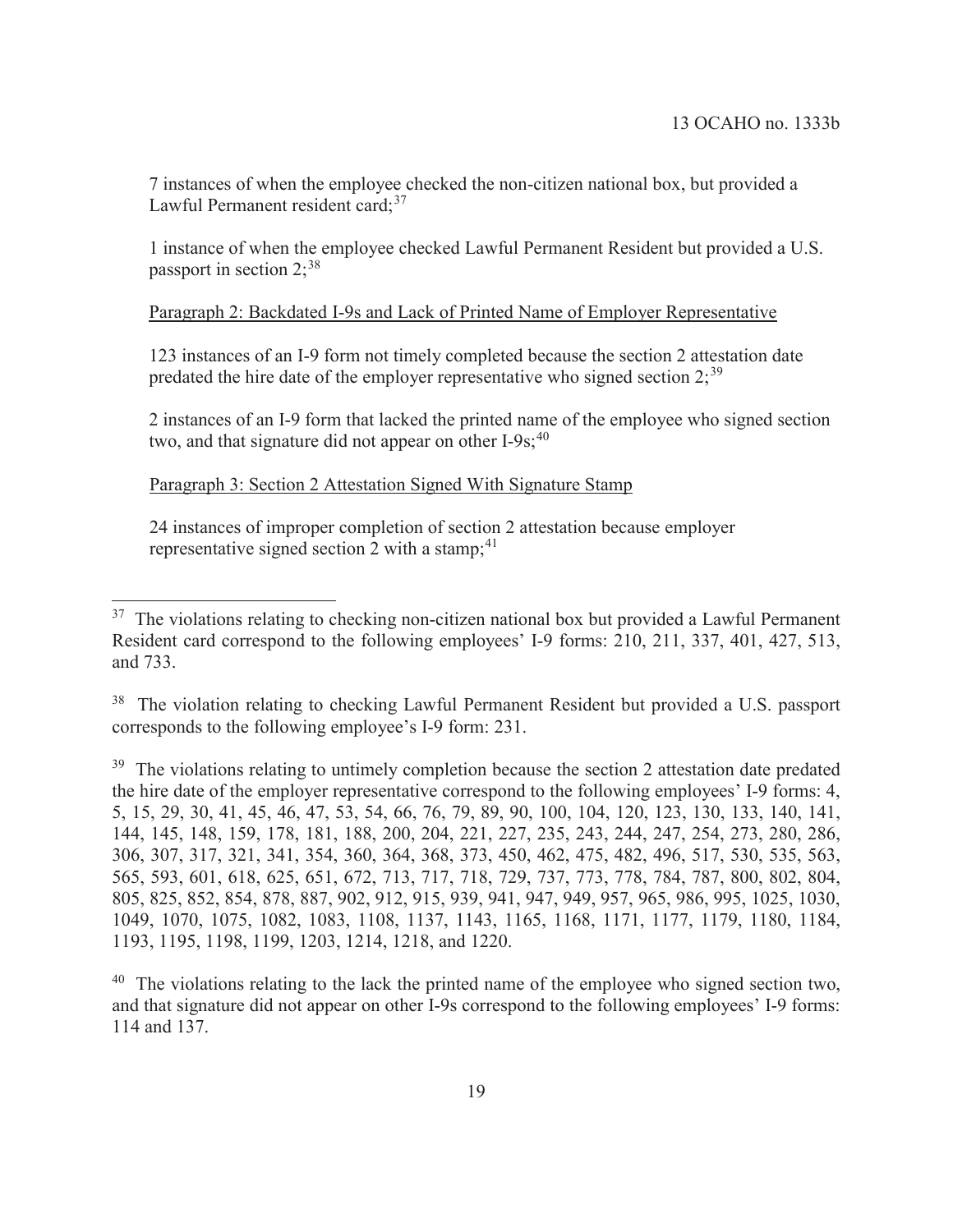Paragraph 4: Issuing Authority and Document Description for List B or C Documents

4 instances of incomplete or improper document description and/or issuing authority;<sup>42</sup>

Paragraph 5: List B document Not Issued by State or Outlying Possession of United States

No violations

Paragraph 6: List B Documents Allegedly Issued After Section 2 Completed

No violations

Paragraph 7: Section 3 Reverification

No violations

Paragraph 8: Undated Signatures in Sections 1 and/or 2

No violations

Paragraph 9: Social Security Number in Section 1 Mismatch

No violations

Paragraph 10: Missing Section 1 or Illegible Section 1

No violations

Paragraph 11: Section 1 Allegedly Missing Signatures or Printed Names

No violations

Paragraph 12: Employer Representative's Name Change

<sup>&</sup>lt;sup>41</sup> The violations relating to a stamped employer attestation correspond to the following employees' I-9 forms: 16, 97, 132, 151, 219, 418, 553, 568, 580, 586, 706, 721, 753, 837, 865, 919, 962, 1088, 1097, 1105, 1144, 1150, 1189, and 1196.

<sup>&</sup>lt;sup>42</sup> The violations relating to incomplete or improper document description and/or issuing authority correspond to the following employees' I-9 forms: 125, 404, 846, and 925.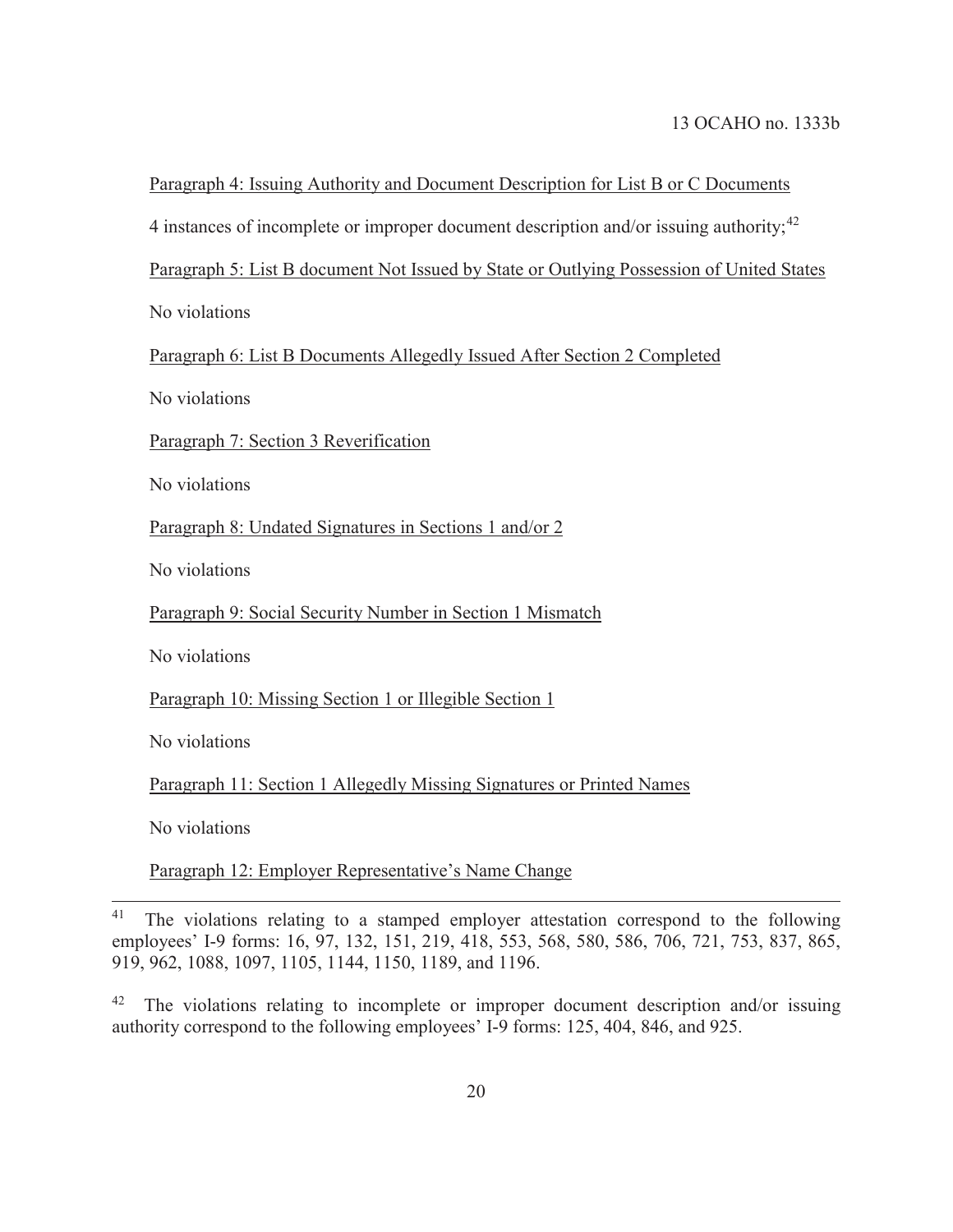1 instance of E.B. signing an I-9 form in "2013" with a name she acquired at a later date  $(2015)$  (i.e. backdating<sup>43</sup>).<sup>44</sup>

- 74. Of the 1,012 I-9 forms with deficiencies outlined above, 124 forms *also* contained backdating at section 2.<sup>45</sup>
- 75. Attesting employee E.B./E.E. signed many Forms I-9 on behalf of Respondent (employer attestation). *United States v. R&SL Inc.*, 13 OCAHO no. 1333a, 18 (2020).
- 76. This attesting employee changed her name in October 2015 (from E.B. to E.E), a change reflected in her own I-9 form (updated on October 24, 2015). *United States v. R&SL Inc.*, 13 OCAHO no. 1333a, 18 (2020); Mot. Summ. Decision, Ex. G-7b pp. 1–2; Tr. A, 80.
- 77. On October 24, 2015, attesting employee driver's license with the new name of [E.E.] was issued by the state of Washington. Tr. A, 77.
- 78. Washington state employment security reports show the attesting employee's name as [E.B.] in the 3rd quarter of 2015 and [E.E] in the fourth quarter of 2015. Tr. A, 79–80, 234.
- 79. One I-9 prepared in 2013 was signed as E.E. not E.B. (E.B. would have been her legal name in 2013). *United States v. R&SL Inc.*, 13 OCAHO no. 1333a, 19 (2020).
- 80. Attesting employee E.E/E.B. did not begin employment with Respondent until after 2013. *United States v. R&SL Inc.*, 13 OCAHO no. 1333a, 18–19 (2020).
- 81. There are 177 I-9 forms with employer attestation portions signed from 2014 through September 2015 (prior to the name change according to Respondent's business records) where employee E.B./E.E. signed as E.E. (even though her name change occurred after the dates on the forms). *United States v. R&SL Inc.*, 13 OCAHO no. 1333a, 19 (2020).

 $\overline{a}$ 

<sup>44</sup> The violation relating to E.B. signing in "2013" with her "new" last name (acquired in 2015) corresponds to the following employee's I-9: 152.

<sup>45</sup> For example, the Appendix of the Order on the Motion for Summary Judgment listed the finding for Employee No. 4 as "Section 2 not timely completed. [Employer representative B.F.] signed section 2 in 11/2014, but she did not appear on payroll until 7/2016." *United States v. R&SL Inc.*, OCAHO Case No. 19A00055 App. 55 (Nov. 25, 2020) (Order on Motion for Summary Judgment). The finding for Employee No. 1025 states "Section 2 not timely completed. [Employer representative L.P.] signed section 2 on 4/1/15, she was not rehired until 6/2015." *United States v. R&SL Inc.*, OCAHO Case No. 19A00055 App. 163 (Nov. 25, 2020) (Order on Motion for Summary Judgment).

<sup>&</sup>lt;sup>43</sup> "Generally, OCAHO has found that an employer backdated I-9s when the signature in section 2 predates the employment of the employee who purportedly signed it on that date, or when the dates on the Form I-9 predate that version of the form." *United States v. R&SL Inc.*, 13 OCAHO no. 1333a, 18 (2020) (first citing *United States v. Schaus*, 11 OCAHO no.1239, 8 (2014); and then citing *United States v. Immacuclean Cleaning Servs.*, 13 OCAHO no. 1327, 9 (2019)).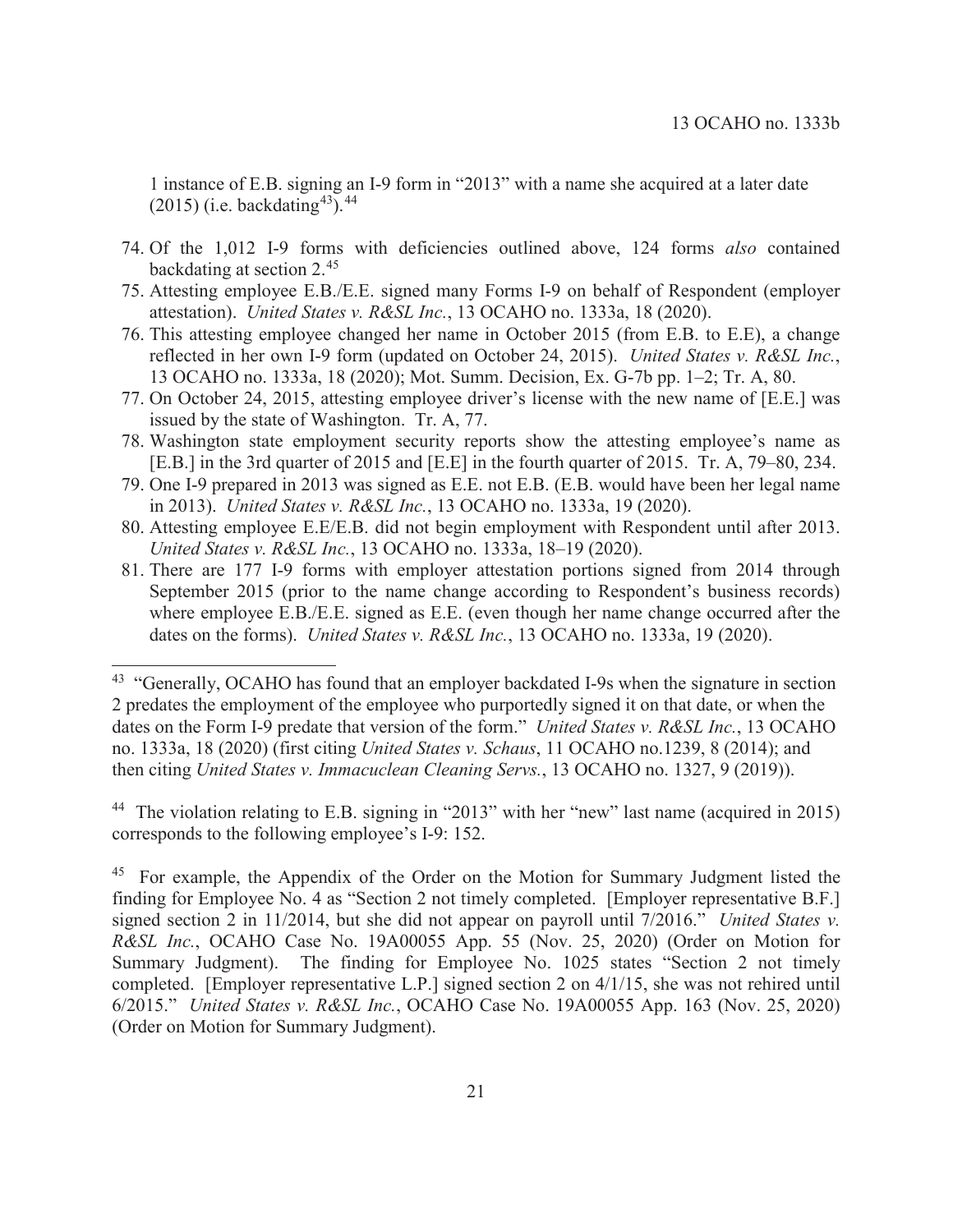- 82. As to the analysis of these 177 forms, the HSI auditor reviewed the personnel documents of the attesting employee, noting she used the name [E.B.] when hired. Tr. A, 77.
- 83. Employee E.B/E.E. backdated the 177 I-9 forms contested at hearing.
	- G. Facts Pertaining to Civil Penalty Assessment Statutory Factors
- 84. Respondent "qualifies as a small business in its industry pursuant to the U.S. Small Business Administration's Table of Small Business Size Standards." Joint Prop. Stipulations 1.
- 85. Respondent "is not and has not been the subject of any previous violations of INA § 274A." Joint Prop. Stipulations 1.
- 86. Respondent utilizes a standardized hiring packet, which includes the Form I-9; it trains and monitors processes associated with Forms I-9; and it "met with INS years ago" to discuss Forms I-9. Hr'g Ex. R-1 pp. 1–2, R-10.
	- H. Facts Pertaining to Civil Penalty Assessment Legal Fees (Non-Statutory Equity Factor)
- 87. Respondent expended \$102,319.40 in legal fees related to securing a hearing before an OCAHO ALJ. Tr. B, 12; *see* Hr'g Ex. R-17.
- 88. In a Memorandum of Understanding, Complainant agreed to "discount any proposed fine to account for [Respondent's] legal fees." Hr'g Ex. R-17, p. 3.
- 89. In its penalty calculation and recommendation, Complainant's referenced "a credit of \$102,319.40." C's Br. 3.
- 90. At hearing, Respondent identified the legal fees as a non-statutory factor for consideration. Complainant did not object to the Court's consideration of the expended legal fees for this reason. Tr. A, 268, 270.
- 91. Complainant did reduce its proposed penalty amount, consistent with the terms of the Memorandum of Understanding. C's Br. 3.
	- I. Facts Pertaining to Civil Penalty Assessment Inability to Pay (Non-Statutory Equity Factor)
- 92. Respondent does not utilize traditional lending from a bank. Tr. B, 73–74.
- 93. Respondent's owner mortgaged his personal residence to fund his business. Tr. B, 113.
- 94. Respondent is re-paying this mortgage-derived loan with interest. Tr. B, 128, 163.
- 95. Respondent's owner liquidated a personal retirement account to fund the business previously; Respondent is in the process of repaying this loan. Tr. B, 146.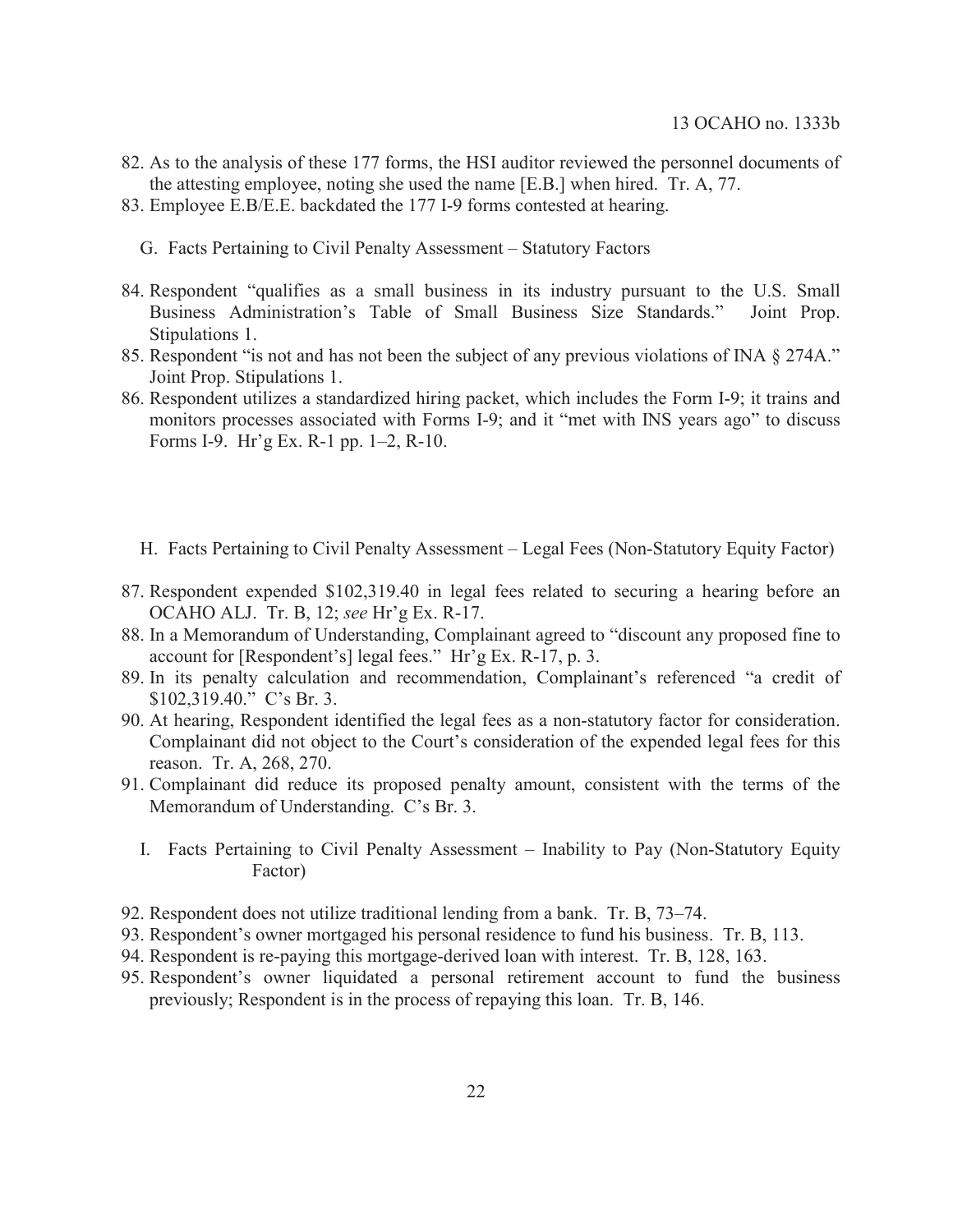- 96. Respondent uses "factoring" (through Tri-Com Funding), which entails Respondent providing invoices, and receiving 85% of the invoice funds from the factoring service provider. Tr. B, 75, 127.
- 97. Respondent uses funds from factoring to cover expenses, like payroll. Tr. B, 76.
- 98. Respondent financed two new locations by using assets it already owned; profits generated by these locations only sustain operations at the locations. Tr. B, 111–12.
- 99. Respondent employs an accountant (a CPA), whose annual salary is \$50,000. Tr. B, 142.
- 100. Respondent received a \$1,000,000.00 "payroll protection plan (PPP) loan"<sup>46</sup> from the Small Business Administration, administered by a local bank. Tr. B, 129, 153.
- 101. PPP loan terms dictate the loan covers only qualifying payroll, payroll taxes, and employee insurance expenses. *See generally* Tr. B, 120–67.
- 102. Per Respondent's accountant, Respondent complied with PPP loan terms. Tr. B, 143–44.
- 103. Respondent's accountant has not yet submitted the PPP loan forgiveness application to the SBA; however, she anticipates the SBA will forgive the loan. Tr. B, 144.
- 104. The PPP loan is a non-recurring liability. *See* Tr. B, 142–43.

 $\overline{a}$ 

- 105. Respondent's 2016 tax filing garnered an IRS penalty of \$272,000.00. Tr. B, 129, 223.
- 106. Respondent's accountant is contesting this IRS civil penalty. Tr. B, 130.
- 107. Respondent may be liable for some, all, or none of the IRS penalty. *See* Tr. B, 221–23.
- 108. Respondent's IRS penalty (\$272,000.00) is a non-recurring expense. Tr. B, 233.
- 109. Respondent retains consulting legal services, and always has some legal fees; however, this matter generated the 2020 legal fees (\$274,995.00). Tr. B, 138–39; Hr'g Ex. R-52, p. 2.
- 110. Respondent's legal fees incurred after the onset of present litigation are a non-recurring expense. Those fees total \$92,000.00 (2018), \$360,000.00 (2019), \$422,000.00 (2020), and \$300,000.00 for the first six months of 2021. Tr. B, 233–34.
- 111. The American Institute of Certified Public Accountants (AICPA) provides standards for auditing, attestation, and consulting engagements for CPA's. Tr. B, 192.
- 112. Based on Respondent's exhibits, to include the term of payment, a CPA cannot provide a maximum dollar amount that Respondent would be "able" to pay. Tr. B, 224.
- 113. Generally accepted accounting principles (GAAP) are utilized to account for transactions; GAAP does not account for how funds "should" be managed. Tr. B, 227.
- 114. A business looking to demonstrate a lack of funds can report accelerated expenses and report reduced or delayed revenues, which is still consistent with GAAP. Tr. B, 228.
- 115. From 2019 to 2020, Respondent's payroll increased from \$850,000.00 to \$1,100,000.00, and in the first half of 2021, payroll costs were on pace to exceed 2020; however, during that same time, revenue did not increase at the same rate (increasing only by 10% to 12% during the same period). Tr. B, 229.
- 116. Respondent reported non-recurring expenses that diminished gross profits in 2019 to 2021, which skewed both net income and cash flow. Tr. B, 232, 234.

<sup>&</sup>lt;sup>46</sup> The "Paycheck Protection Program" is an SBA-backed loan that helps businesses keep their workforce employed during the COVID-19 pandemic. The SBA has a loan forgiveness program for certain eligible borrowers. *See generally* Tr. B, 120–67.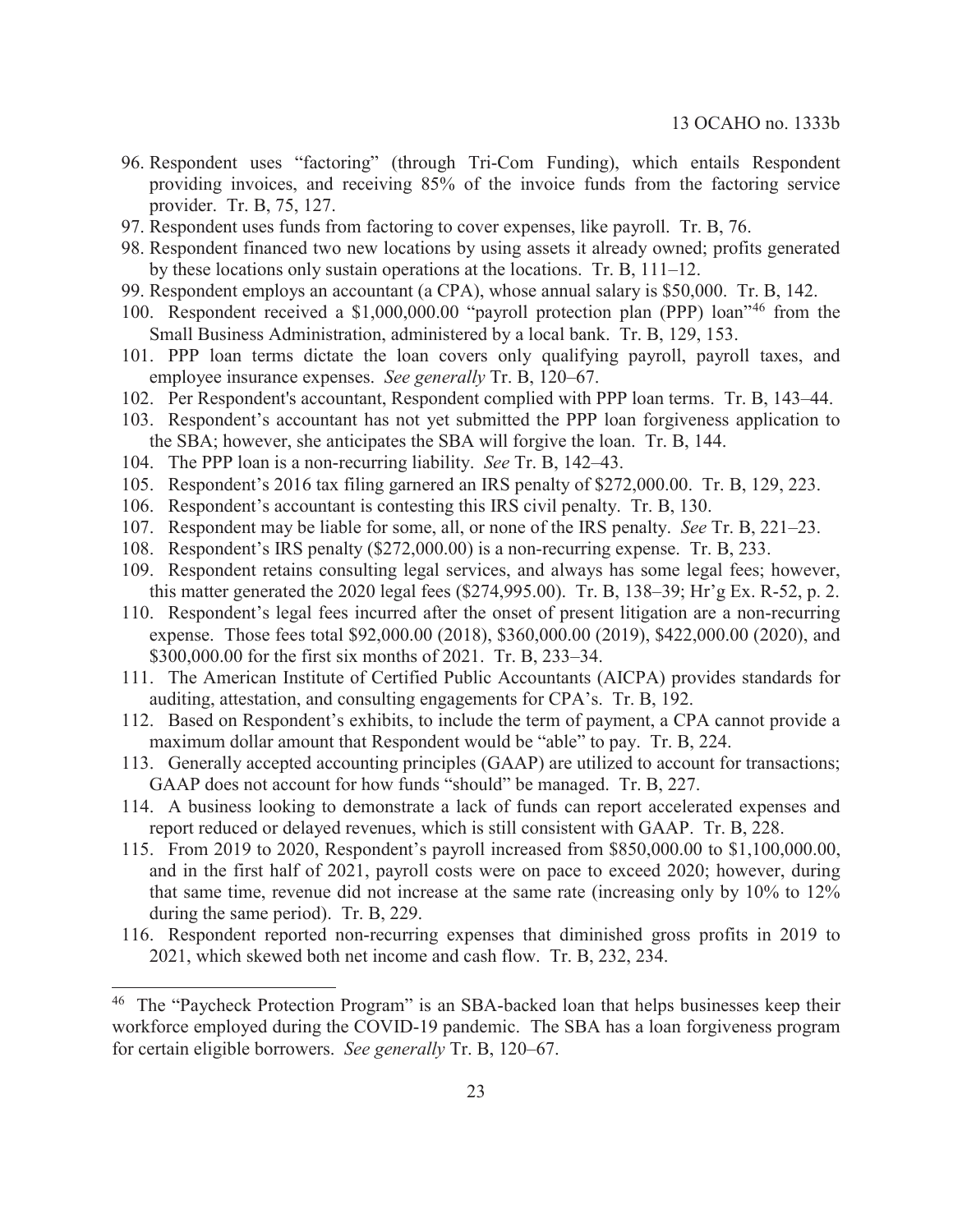- 117. Respondent's financial shortfalls were temporary and not recurring in nature as demonstrated by Respondent's 2020 tax return. Tr. B, 235.
- 118. Respondent's financial records show that it is growing, as gross receipts and gross profit increased from 2018 to the present. Tr. B, 236.

### IV. LAW & ANALYSIS

Evidence should be reliable, probative and substantial. 5 U.S.C. § 556(d); *see also* 28 C.F.R. § 68.52(b).

A. Evaluation of the Evidence Presented at Hearing

At the outset, the Court must carefully analyze the evidence (documentary and testimonial) presented by the parties at hearing. The Court must ensure the evidence is sufficiently reliable, and then it must consider what weight, if any, to assign the evidence based on its probative value.

1. Legal Standard – Evaluating Documentary Evidence (Reliability)

The proponent of documentary evidence must "authenticate a document by evidence sufficient to demonstrate that the document is what it purports to be[.]" *United States v. Carpio-Lingan*, 6 OCAHO no. 914, 1, 5 (1997) (citations omitted).

Generally, documentary evidence that is complete, signed, sworn under penalty of perjury, dated, authenticated, laid down with foundation contain sufficient indicia of reliability. *See United States v. Psychosomatic Fitness LLC*, 14 OCAHO no. 1387a, 5–7 (2021); *United States v. Bhattacharya*, 14 OCAHO no. 1380a, at 4–5 (2021) (finding that documents that previously "contained no markings indicating what they were attached to, or indication of when or whether they were filed" were authenticated and reliable only when a declaration was provided identifying the documents, describing the chain of custody, and explaining the context in which the documents were presented). Affidavits are reliable if "they are sworn and signed by the affiants . . . contain facts that would be admissible in evidence . . . rely on personal knowledge . . . [and] show that the affiants are competent to testify to the matters stated therein." *Nickman v. Mesa Air Grp.*, 9 OCAHO no. 1113, 14 (2004).

2. Legal Standard – Credibility (Reliability of Testimonial Evidence)

In assessing the reliability of testimonial evidence, and ultimately, the probative value of that evidence, the Court must consider whether witnesses have testified credibly.

OCAHO case law illustrates some of the factors relevant to assessing the credibility of witnesses in OCAHO proceedings. *See, e.g*., *United States v.*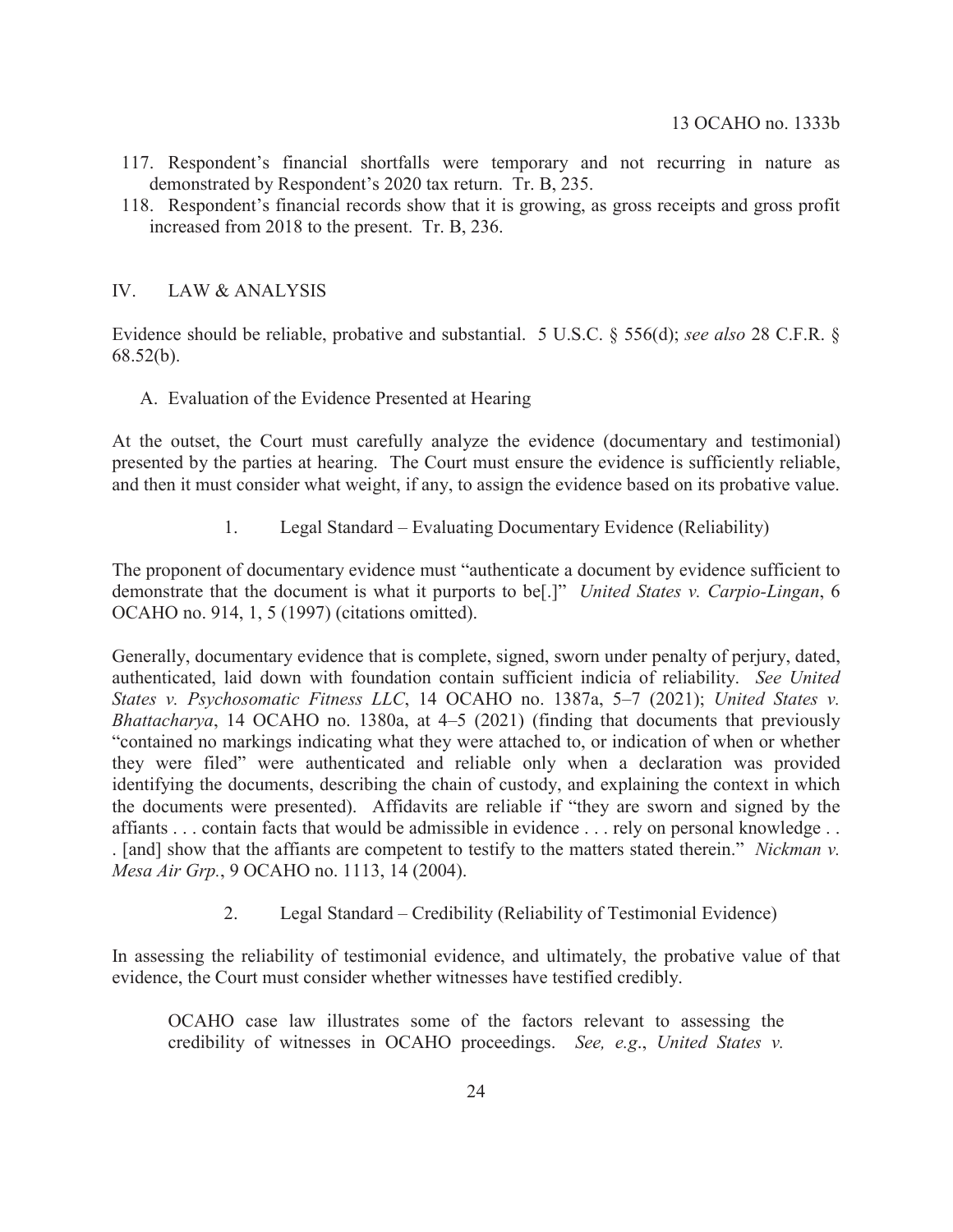*Kurzon,* 3 OCAHO no. 583, 1829, 1842–43 (1993) ("However, as to Respondent's testimony, I have found the record to be rife with examples of Respondent's incredulous testimony, inconsistencies, suspicious memory lapses and blame shifting, leading me to find that Respondent's testimony was not credible."). In finding witnesses not credible, OCAHO ALJs have cited shifting and inconsistent answers, *see United States v. DeLeon Valenzuela*, 8 OCAHO no. 1004, 10 (1998); repeatedly responding to questions by testifying that the witness does not know, does not remember, or does not understand, *see id.* at 11; testifying in a vague and evasive manner, *see id.*; demonstrably false statements, *see id.* at 12; discrepancies between hearing testimony and other record documents, *see Kurzon,* 3 OCAHO no. 583, at 1858–60; a variety of excuses or justifications for inconsistent information, *see id.*; and incorrect or inconsistent information provided by a witness in forms or proceedings unrelated to the central claims in the case, *see id.* 

*Fasakin*, 14 OCAHO no. 1375b, at 12.

3. Legal Standard – Expert Witnesses

"[T]he Federal Rules of Evidence will be a general guide to all proceedings held pursuant to these rules." 28 C.F.R. § 68.40(a). Federal Rule of Evidence 702 provides that a "witness who is qualified as an expert by knowledge, skill, experience, training, or education" may provide opinion testimony if:

(a) the expert's scientific, technical, or other specialized knowledge will help the trier of fact to understand the evidence or to determine a fact in issue;

(b) the testimony is based on sufficient facts or data;

(c) the testimony is the product of reliable principles and methods; and

(d) the expert has reliably applied the principles and methods to the facts of the case.

Conversely, Federal Rule of Evidence 701 provides that lay witness opinion testimony is limited to:

(a) rationally based on the witness's perception;

(b) helpful to clearly understanding the witness's testimony or to determining a fact in issue; and

(c) not based on scientific, technical, or other specialized knowledge within the scope of Rule 702.

Expert witness testimony "results from a process of reasoning which can be mastered only by specialists in the field;" while lay witness testimony "results from a process of reasoning familiar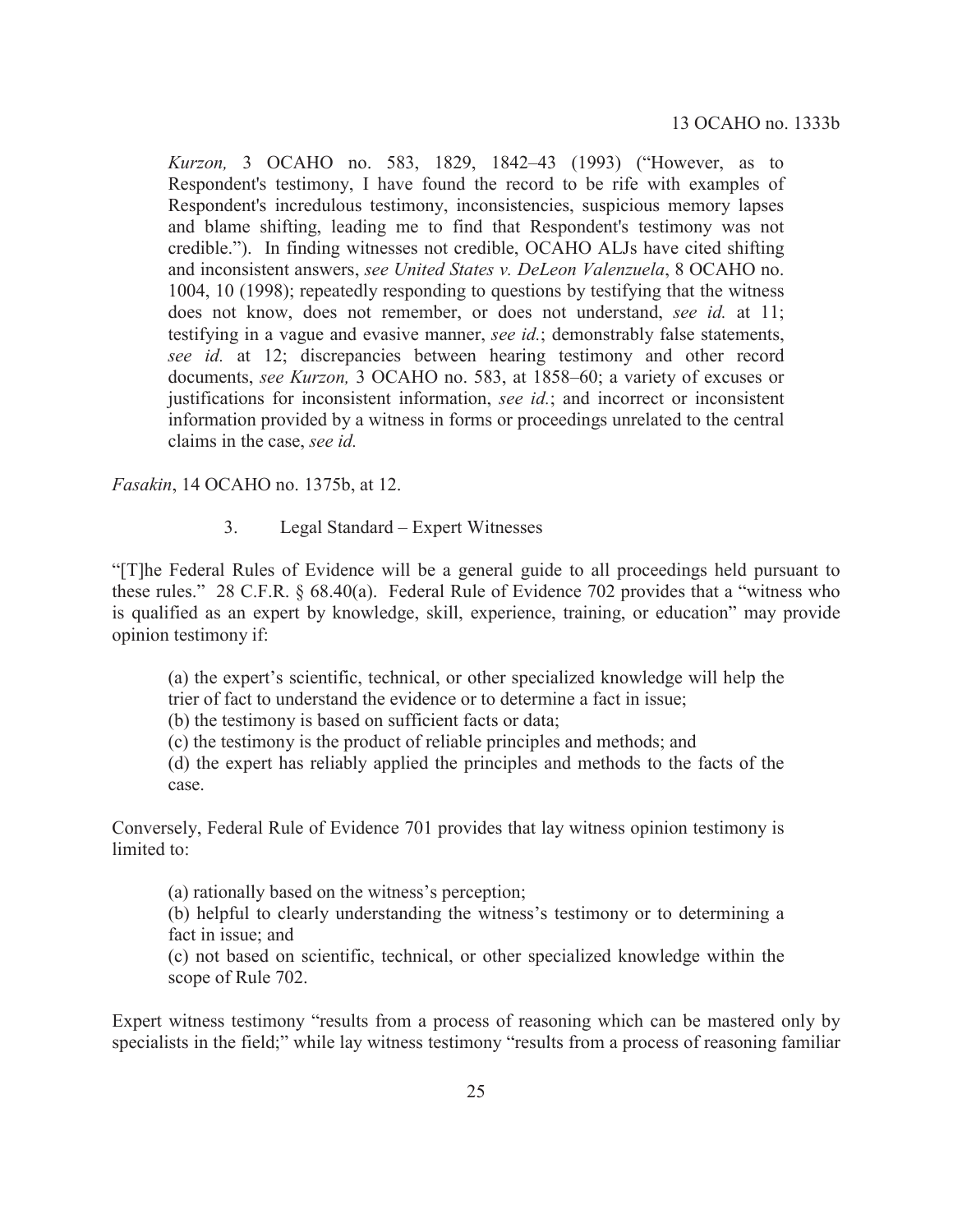in everyday life[.]" *Joshua David Mellberg LLC v. Will*, 386 F. Supp. 3d 1098, 1101 (D. Ariz. 2019) (citations omitted). "Expert opinion testimony is relevant if the knowledge underlying it has a valid connection to the pertinent inquiry . . . it is reliable if the knowledge underlying it has a reliable basis in the knowledge and experience of the relevant discipline." *Primiano v. Cook*, 598 F.3d 558, 565 (9th Cir. 2010).

4. Legal Standard – Evaluating Weight of Evidence (Probative Value)

"Probative value is determined by how likely the evidence is to prove some fact[.]" *United States v. Bensimon*, 172 F.3d 1121, 1126 (9th Cir. 1999) (quoting *Am. Home Assurance Co. v. Am. President Lines*, 44 F.3d 774, 779 (9th Cir. 1994)). Federal Rule of Evidence 401 provides the test for relevance; "[e]vidence is relevant if: (a) it has any tendency to make a fact more or less probable than it would be without the evidence; and (b) the fact is of consequence in determining the action." *United States v. Rose Acre Farms, Inc.*, 12 OCAHO no. 1285, 8 (2016).

- 5. Analysis Complainant's Evidence
	- a. Reliability of Documentary Evidence

Upon examination, none of Complainant's evidence raises concerns of reliability. The HSI auditor's declaration is dated, signed, and sworn under penalty of perjury. Complainant's CPA's declaration was not sworn to under penalty of perjury; however, the contents of the document can be given full weight as the author of the declaration testified credibly (further discussed below) under oath to the facts, calculations, and opinions contained in the declaration.

b. Reliability of Testimonial Evidence (Credibility)

Like Complainant and Respondent, the Court finds the Assistant Special Agent in Charge and Complainant's CPA's testified credibly. The Assistant Special Agent in Charge was consistent with the record, and with other witnesses who testified under oath. The information he offered was sufficiently detailed and plausible. Similarly, Complainant's CPA testified consistent with information contained in the record; his testimony was plausible and sufficiently detailed.

Respondent only identified the HSI auditor as raising credibility concerns. Tr. B, 268–69. While Respondent's counsel does not address the issue in its initial post-hearing brief, they provide additional argument in their Reply. Respondent concedes Complainant followed ICE procedures for the receipt; however, Respondent argues that the procedures are "substandard;" and following a substandard practice impugns the credibility of the HSI auditor. R's Reply 3.

The HSI auditor is credible. She did not provide a detailed receipt; however, she testified honestly and consistently on that point. Tr. A, 55–57. She suffered no memory lapses and did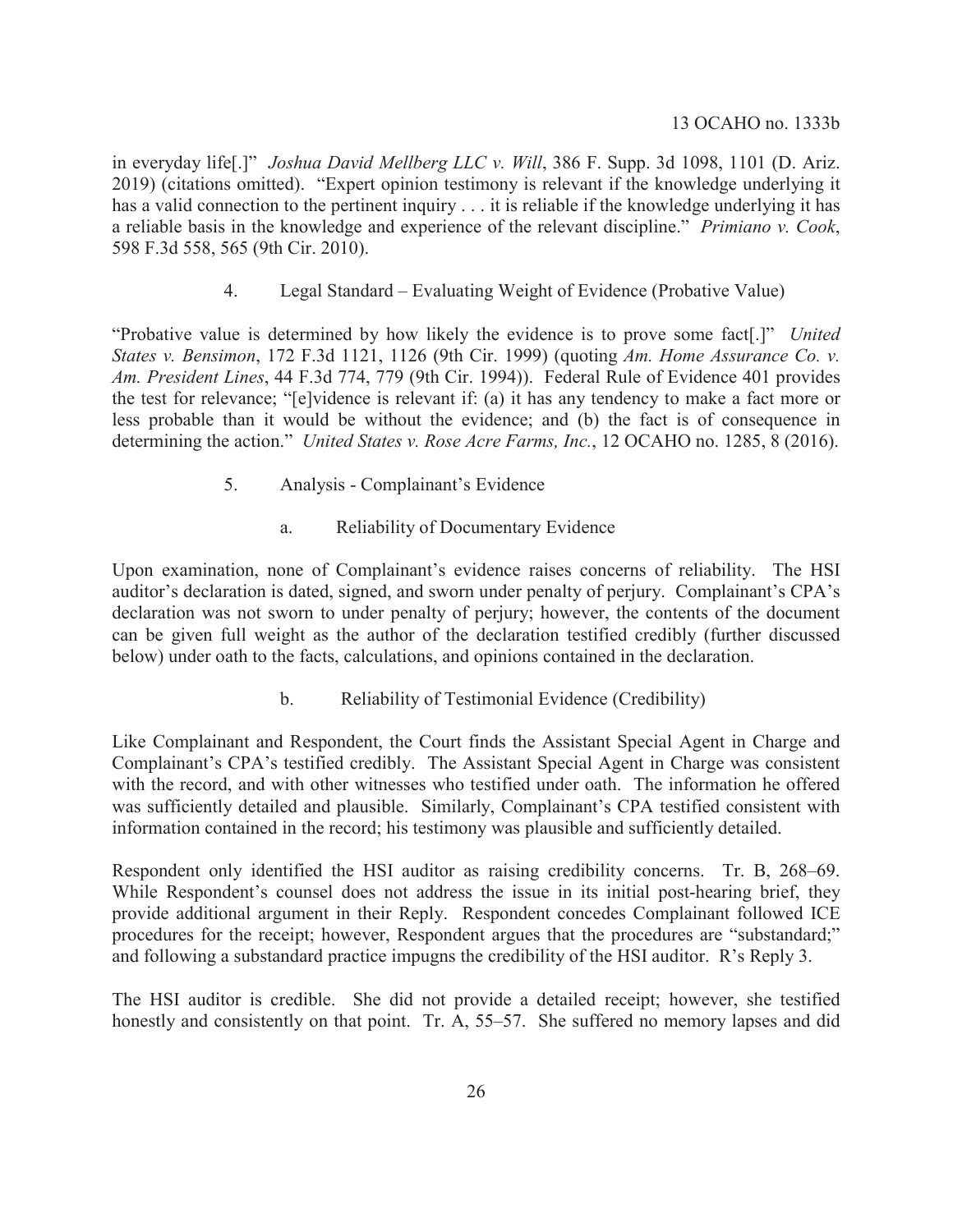#### 13 OCAHO no. 1333b

not shift blame. *See id.* She accurately described agency policy she followed. She confirmed the receipt issued "does not have a list of every single I-9 [form]." *Id.* at 55–57, 89.

All of Complainant's witnesses testified credibly. The Court gives their testimony full weight.

c. Probative Value of Evidence Presented by Complainant

Complainant's evidence pertaining to receipt of I-9 forms (declaration and testimony) is highly probative. The HSI auditor provides relevant evidence as to the manner and method by which ICE received the forms. As to the backdated forms, she explains how she pinpointed the name change of E.E./E.B. based on personnel records, which was key to her determination.

Similarly, Complainant's CPA, who offered testimony and a written explanation, rendered an opinion on certain financial matters that proved highly relevant, and is thus determined to be quite probative in the Court's analysis. Complainant's CPA reliably applied standardized accounting principles and methodologies, and his resulting testimony was very useful. He skillfully recognized gaps in the financial data, which would preclude certain conclusions, and he offered his specialized knowledge in accounting and financial practices in a manner that assisted the Court in understanding the financial data evidence.

- 6. Analysis Respondent's Evidence
	- a. Reliability of Documentary Evidence

Respondent's declarations were dated, signed, and sworn under penalty of perjury. The financial and personnel information provided had indicia of reliability (appeared to be derived from accounting or personnel management software); and the information contained therein was incorporated into the sworn testimony of Respondent's witnesses, who were subject to crossexamination. The settlement agreement was a fully executed copy. Respondent's exhibits originating from Complainant (like U.S. Citizenship and Immigration Services E-Verify User Manual and Office of the Inspector General (OIG) ICE Guidance Needs Improvement to Deter Illegal Employment) are true and accurate based on the formatting. Additionally, Complainant does not raise reliability issues. Respondent's CPA provided letters to Respondent's counsel and Respondent entered these into the record. These letters were unsworn and the documents were not prepared for the purposes of presentation at hearing. These documents, in isolation, would be of limited reliability; however, Respondent's CPA adopted contents of these letters during testimony; thus the information contained therein is reliable.

b. Reliability of Testimonial Evidence (Credibility)

Respondent's four witnesses testified credibly. All witnesses were consistent with information contained in the record, and with their own sworn declaration, if applicable. Each witness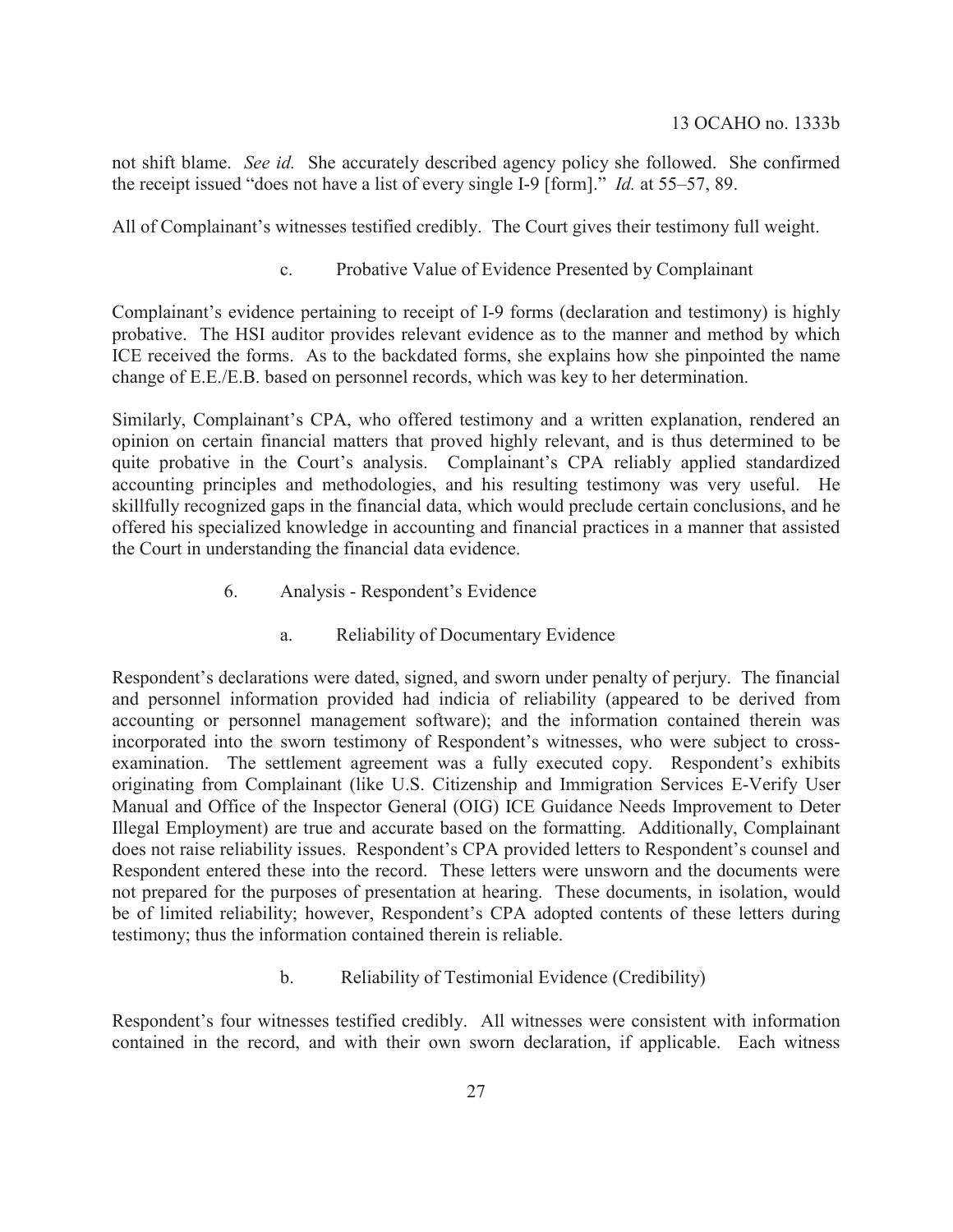testified candidly; and provided plausible accounts of what transpired, to the best of their recollection, during the inspection process and as the litigation began. No witnesses were evasive. Complainant did not raise issues of credibility at hearing or in its post-hearing filings.

The Court will give the testimony of Respondent's witnesses full weight.

c. Probative Value of Evidence Presented by Respondent

In considering Respondent's documentary evidence, the record contains several documents generated by components of DHS, like U.S. Citizenship and Immigration Services E-Verify User Manual, and OIG ICE Guidance Needs Improvement to Deter Illegal Employment. While these documents are reliable, their relevance to the issues before the Court is limited. *See Rose Acre Farms, Inc.*, 12 OCAHO no. 1285, at 8 (finding that evidence not relied upon by expert witnesses or relied upon to prove one's case is not relevant).

Here, the factual issues that required additional development at hearing pertain to whether a certain number of I-9 forms were placed in a box (or not), and whether a specific employer representative timely executed I-9 forms with whatever name she chose to use that day or whether she used her legal name, but backdated otherwise untimely completed forms. General assessments of areas for improvement for ICE and an E-Verify manual shed virtually no light on the issues before the Court, thus the probative value of these exhibits is low.

Respondent's documentary evidence related to non-statutory factors of inability to pay is highly probative. Accounting and financial information provided by Respondent is multi-year and highly detailed, thus providing a sufficiently complete and clear description of the financial state of Respondent. Similarly, Respondent's submission of an executed settlement agreement discussing legal fees related to securing a hearing before an ALJ is highly probative as it explains the genesis of the additional costs incurred by Respondent in order to secure a statutory right.

The owner provided probative evidence related to Count II as he testified about the process by which he assisted in gathering I-9 forms; however, he lacked personal knowledge about the process by which I-9 forms were cross-checked and shipped to ICE. On Count IV, he had no information on the timing of E.B./E.E's name change. On the civil penalty, the owner provided his assessment of his company's inability to pay based on his understanding of the company's cash flow and use of factoring. The owner's assessment of his company's inability to pay was probative, but ultimately less probative than the documentary evidence submitted with the complete financial figures and the testimony of Respondent's accountant.

Respondent payroll manager provided highly probative evidence on Count II. She testified about her checklist of alphabetized employees generated from the company's payroll system and the manner by which she and her team checked names against the I-9 forms, which they placed in the three boxes shipped to ICE. As to the issue of backdating, the payroll manager had little to offer in the form of probative testimony. She indicated employee E.B./E.E. was her subordinate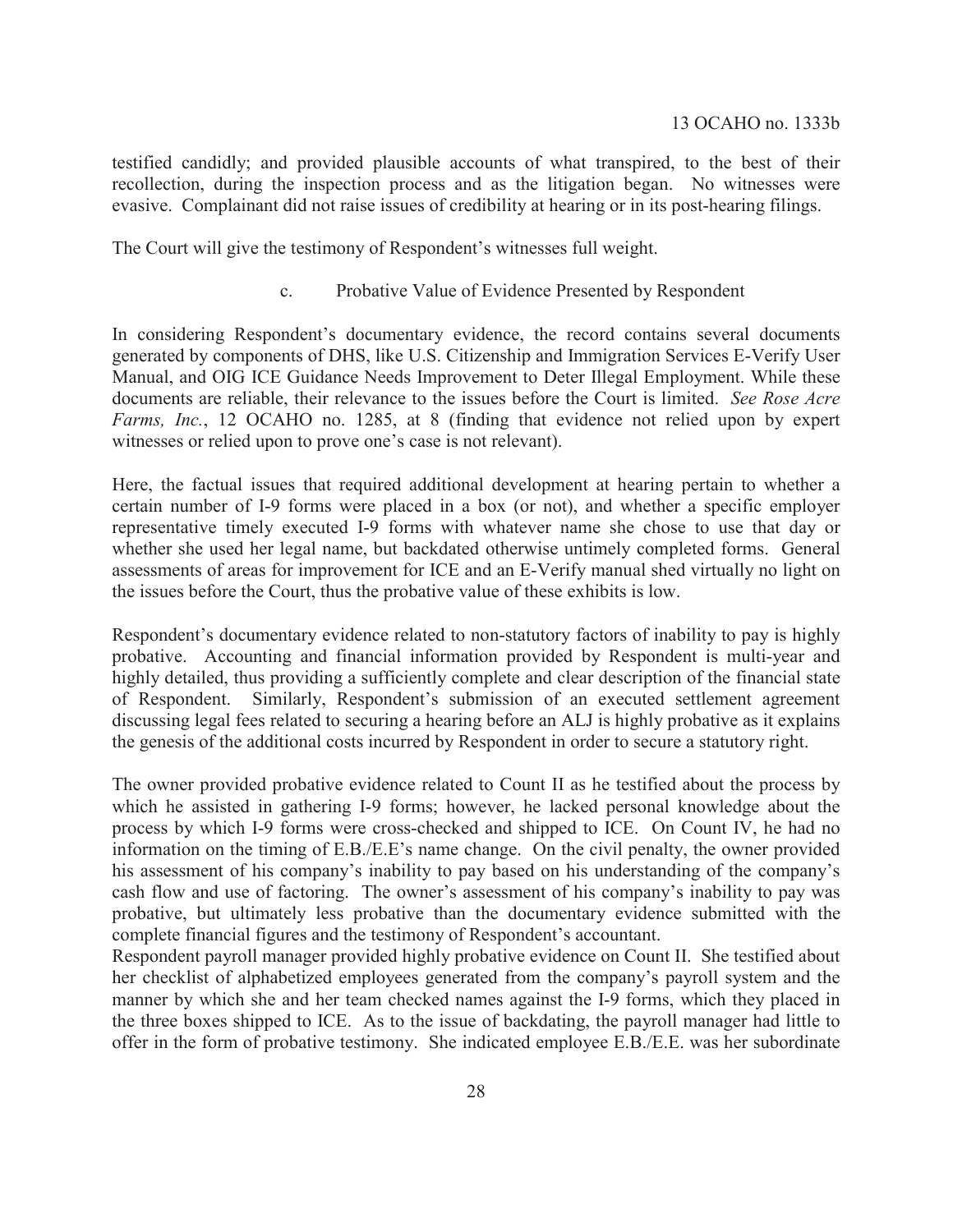and the payroll manager was unaware of the exact date of the name change, estimating spring of 2015. Tr. A, 222. The payroll manager was also unaware that E.B./E.E. had updated her own I-9 form in October 2015. Tr. A, p. 223.

Respondent's accountant testified about the financial state of Respondent relative to its proposed inability to pay. While the accountant had similar background to the other testifying CPAs, she testified as a fact witness. In that capacity, she provided foundational and contextual information for the financial records she generated, which were admitted as evidence. The accountant's testimony was highly probative as she provided additional evidence to further the Court's understanding of Respondent's financial state.

Respondent's CPA, who offered testimony and a written explanation (which he functionally adopted in his sworn testimony), rendered an opinion on financial matters. Respondent's CPA testified credibly and the evidence he provided was reliable; however, it was not particularly relevant to the multi-faceted analysis required to assess Respondent's inability to pay. Consequently, his opinion had less probative value to the Court. Specifically, Respondent's CPA framed his opinion as "determining what the business's available cash is to write a check," analyzing and explaining cash flow against liability. Tr. B, 176. To provide his opinion, Respondent's CPA utilized a balance sheet, which he described as a "snapshot;" he did not provide an audit or attestation services. Tr. B, 180, 192.

B. Burdens of Proof and Production in Establishing Liability and Civil Penalty Assessment

Having determined the reliability and probative value of the evidence, the Court can now determine whether Complainant met its burden in establishing liability for the remaining alleged violations in Count II and Count IV.

> 1. Legal Standard – Burdens of Proof and Production – Liability and Civil Penalty Assessment

As the Court outlined in its November 25, 2020 Order on Motion for Summary Decision:

"In cases arising under 8 U.S.C. § 1324a, the government has the burden of proving by a preponderance of the evidence that the respondent is liable for committing a violation of the employment eligibility verification requirements." . . . Employers must prepare and retain Forms 1-9 for employees hired after November 6, 1986, and employers must produce the I-9s for government inspection upon three days' notice.

*R&SL Inc.*, 13 OCAHO no. 1333a, at 3 (citing *United States v. Metro. Enters., Inc.*, 12 OCAHO no. 1297, 5, 7 (2017)).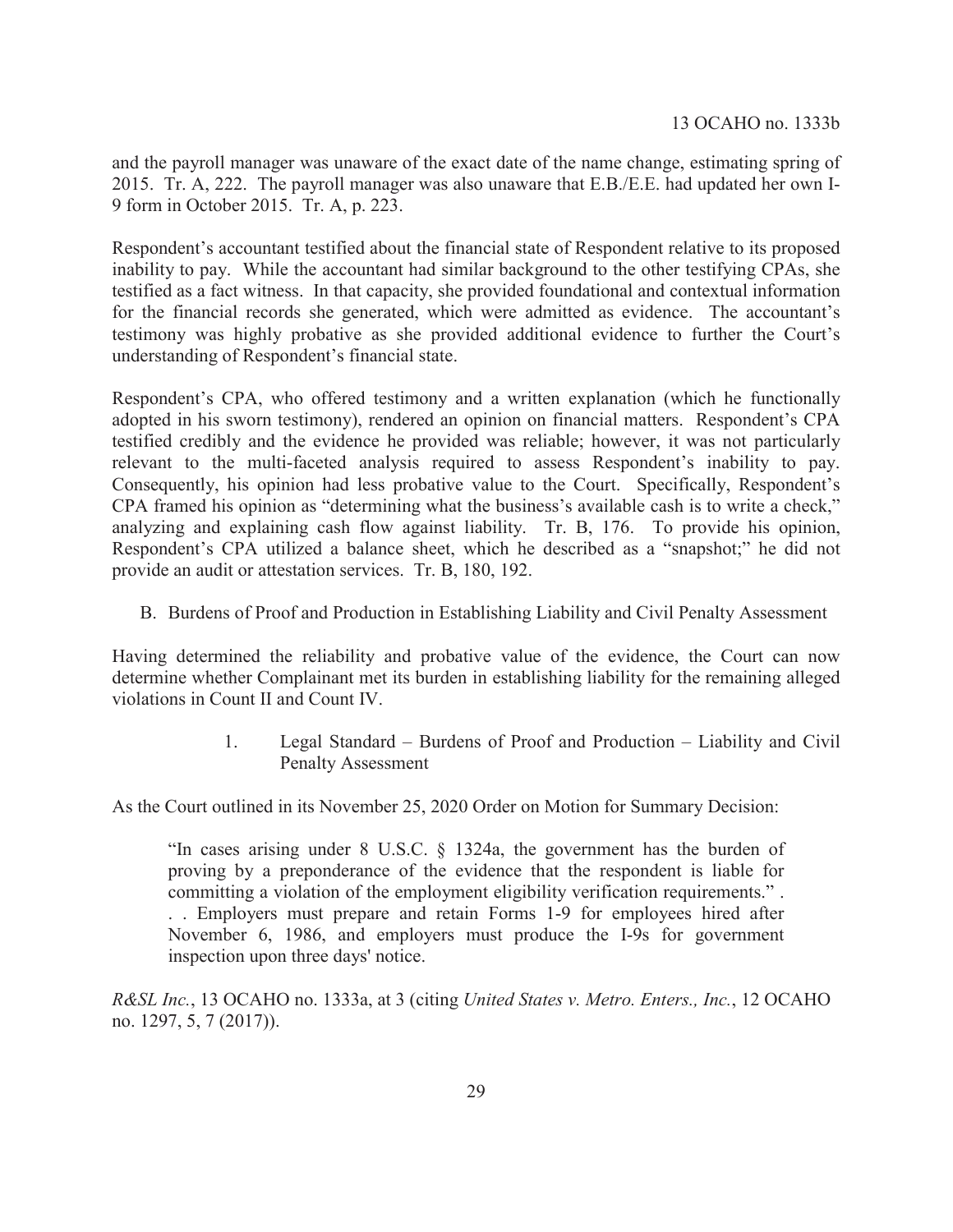"The burden of proof as to liability and as to the existence of any aggravating factors to increase the penalty always rests with the government in cases arising under 8 U.S.C. § 1324a." *United States v. Durable, Inc.*, 11 OCAHO no. 1231, 5 (2014) (affirmance by CAHO) (citing *United States v. Clean Sweep Janitor Serv.*, 11 OCAHO no. 1226, 2 (2014)). A complainant must "produce evidence which shows [the respondent violated  $\S 1324a$ ] .... [The r]espondent may also present rebuttal evidence. Ultimately, all the evidence must preponderate in [the c]omplainant's favor in order for it to prevail upon its claims." *United States v. Applied Comput. Tech.*, 2 OCAHO no. 367, 524, 534 (1991) (modification by CAHO on other grounds).

"Under Supreme Court law, when evidence is in equipoise, the burden of persuasion determines the outcome." *Marinelarena v. Sessions*, 869 F.3d 780, 789 (9th Cir. 2017). Thus, "the party who bears the burden of proof loses if the record is inconclusive on the crucial point." *Id.* (citations omitted). "[U]nder the Administrative Procedure Act, the burden of proof encompasses the burden of persuasion; when the evidence is evenly balanced, the party with the burden must lose[.]" *Id.* (citing *Dir., Office of Workers' Comp. Programs v. Greenwich Collieries*, 512 U.S. 267, 272–81 (1994)).

2. Analysis - Liability for Remaining Allegations in Count II

The record clearly demonstrates that Respondent timely sent, and Complainant received, three large boxes. The potential liability for Count II rests, critically, in the content of the three boxes. Complainant, who bears the burden, presents credible witness testimony that the HSI auditor completed her process in accordance with regulation and policy, and at the conclusion of the HSI auditor's process, the three boxes were allegedly missing 511 I-9 forms.

Respondent provides its own credible witness testimony that the payroll manager, completing her process utilizing payroll records and checking each individual name, did in fact place all required I-9 forms in the three boxes, to include the 511 I-9 forms at issue.

At some point, Complainant's auditor transferred the I-9 forms to a different cubicle, and she had the assistance of another individual who scanned the individual I-9 forms. Tr. A, 54–55, 125–26. Thus, she did not singularly have physical control of the I-9 forms at all times.

The payroll manager compiled the I-9 forms from the five physical locations, and she had the assistance of others when checking the I-9 forms against payroll records. Tr. A, 212–13. Thus, she did not singularly have physical control of the I-9 forms at all times.

Neither the auditor nor the payroll manager conducted an individualized I-9 form count at either the time of packaging or opening the boxes. Neither Complainant nor Respondent produced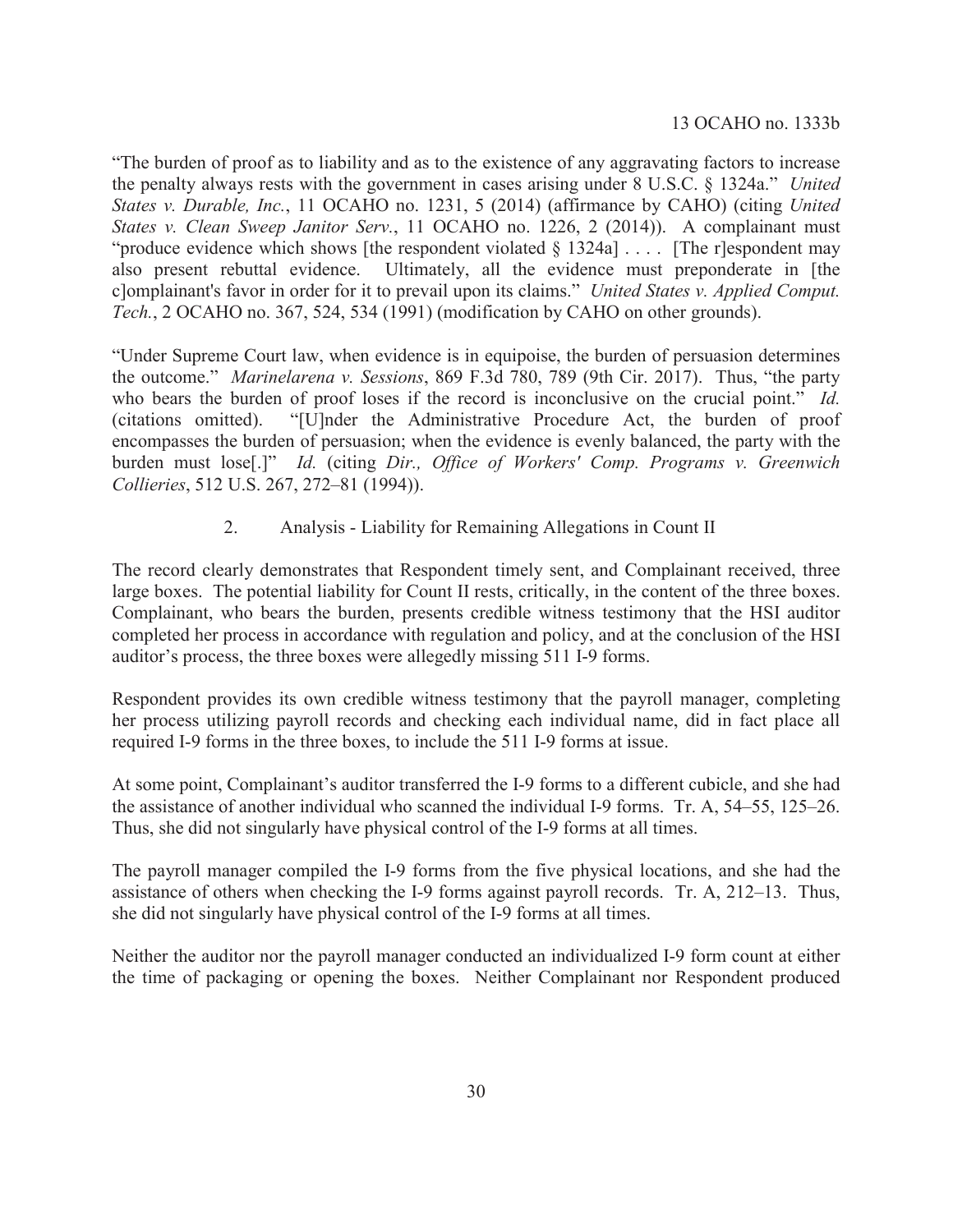contemporaneous documentary records as to the number of I-9 forms,  $47$  or even the number of pieces of paper in the boxes.

Complainant produced evidence that tends to show Respondent failed to present the 511 I-9 forms; however, Respondent rebutted that evidence (with credible evidence of its own) effectively. Ultimately, this record is one in which the evidence is "in equipoise" and thus, Complainant as "the party who bears the burden of proof loses[.]" *See Marinelarena*, 869 F.3d at 789. "[W]hen the evidence is evenly balanced, the party with the burden must lose[.]" *Id.* In accordance with settled legal precedent and the Administrative Procedure Act, the Court must and does conclude that Complainant has not met its burden because the evidence is evenly balanced.

Therefore, Respondent is not liable for the 511 forms at issue in Count II.

 $\overline{a}$ 

3. Analysis - Liability for Remaining Allegations in Count IV

As outlined above, the record demonstrates that employee E.B/E.E. changed her name from E.B. to E.E. Specifically, the Court relies on Respondent's own payroll records, the employee's own I-9 form, and the state of Washington's Employment Security reports. Complainant provides evidence demonstrating the name change occurred in October 2015 (updating her I-9 form and the state of Washington employment security reports).

Complainant also highlights that E.B./E.E. as the attesting individual, signed many I-9 forms on behalf of Respondent. At issue in the hearing were 177 of those forms, which E.B./E.E. signed from 2014 through September 2015. These forms were all signed as "E.E." even though the employee, at that time, was legally known as "E.B." Complainant concluded the backdated

Indeed, it would have been a labor-intensive process for one auditor to account for thousands of I-9 forms by herself. However, on balance, Complainant also valued each of those forms at \$1,457.30 per form, and thus valued the missing I-9 forms in this case at \$744,680.30. If the boxes contained the cash equivalent, it seems unfathomable that such a receipt from the federal government would be sufficient.

Ultimately, the decision to account for these valuable pieces of paper in a more detailed fashion (or not) in future inspections is squarely within the purview and discretion of the Department of Homeland Security.

<sup>&</sup>lt;sup>47</sup> Complainant's receipt, while useful in demonstrating the arrival of a specific number of boxes, has little utility to the Court as the issue here is the number of forms in those boxes. Testimony suggests that the receipt's level of specificity was consistent with Complainant's internal policy.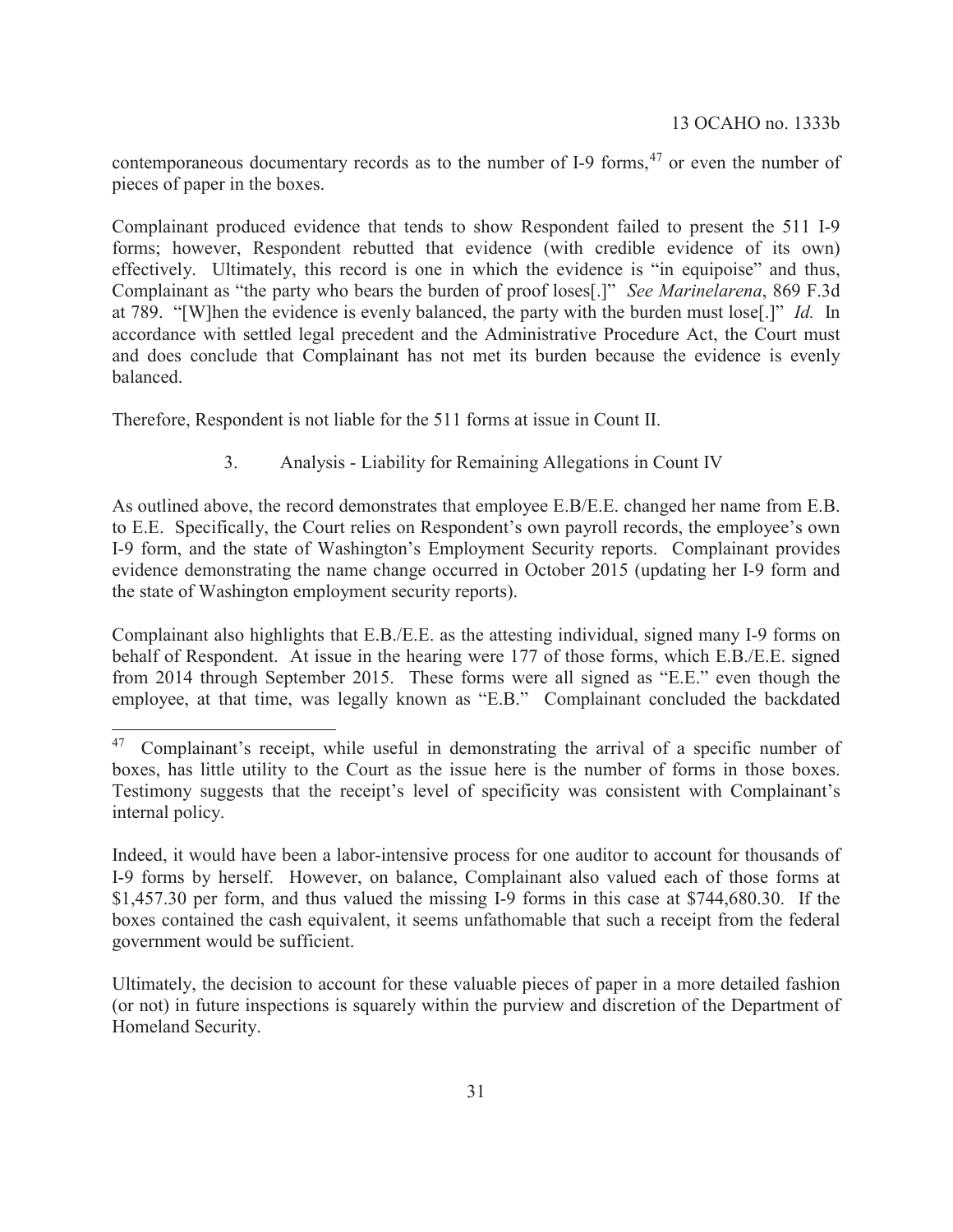forms were created well after each onboarding employee's start date. E.E. executed the forms after October 2015, and her use of E.E. (vice E.B.) was an oversight on her part.

The evidence provided supports Complainant's theory of backdating and it meets the preponderant evidence standard.<sup>48</sup> Much like the analysis for Count II, the Court now turns to examine whether Respondent has effectively rebutted this evidence.

On this point, and in contrast to Count II, Respondent provides no additional evidence to rebut Complainant's evidence. Indeed, the testifying witnesses (Respondent's owner and payroll manager) were asked about employee E.B./E.E., and they had no additional evidence.

Instead, Respondent provides only argument for the Court's consideration, but argument is not evidence. *See United States v. Moreland*, 622 F.3d 1147, 1162 (9th Cir. 2010). Respondent argues the record supports the proposition that the I-9 forms could have been completed in a timely fashion, and E.E./E.B. could have used both names interchangeably during her employment with Respondent. Respondent offers a Fifth Circuit case, *Employer Solutions*, 833 F.3d 480, and asserts this case stands the proposition that an attesting employee can provide a name of their choosing on the I-9 form.

The factual record simply does not support Respondent's argument. Neither the owner, nor the payroll manager (E.B/E.E's supervisor) knew E.B/E.E. to use E.E. and E.B. interchangeably, or, more critically, use E.E. beginning in 2014 as Respondent's counsel has suggested.

In tethering their argument to *Employer Solutions*, Respondent misses the critical point in dispute. *Employer Solutions* provides guidance on whether the individual signing the attestation has to be the same individual who also reviewed the documents, *see* 833 F.3d at 491, not whether a singular individual can use whatever name suits them on a particular day.

Even assuming, arguendo, that *Employer Solutions* stands for the proposition that one can use names interchangeably when completing the attestation section of an I-9 form, the issue here is when the I-9 forms were executed, not the propriety of using different names when completing the attestation section. Ultimately, Respondent's arguments asserting hypothetical facts not in evidence do not rebut the actual evidence provided by Complainant.

Complainant met its burden of proof and has demonstrated that E.E./E.B. backdated the 177 forms at issue in Count IV.

 $\overline{a}$ 

 $48$  Complainant also makes a propensity argument. The Court need not to address the propensity argument because Complainant successfully met its burden based on the evidence in the record related to the timing of the name change and the erroneous use of the new name on "older" forms.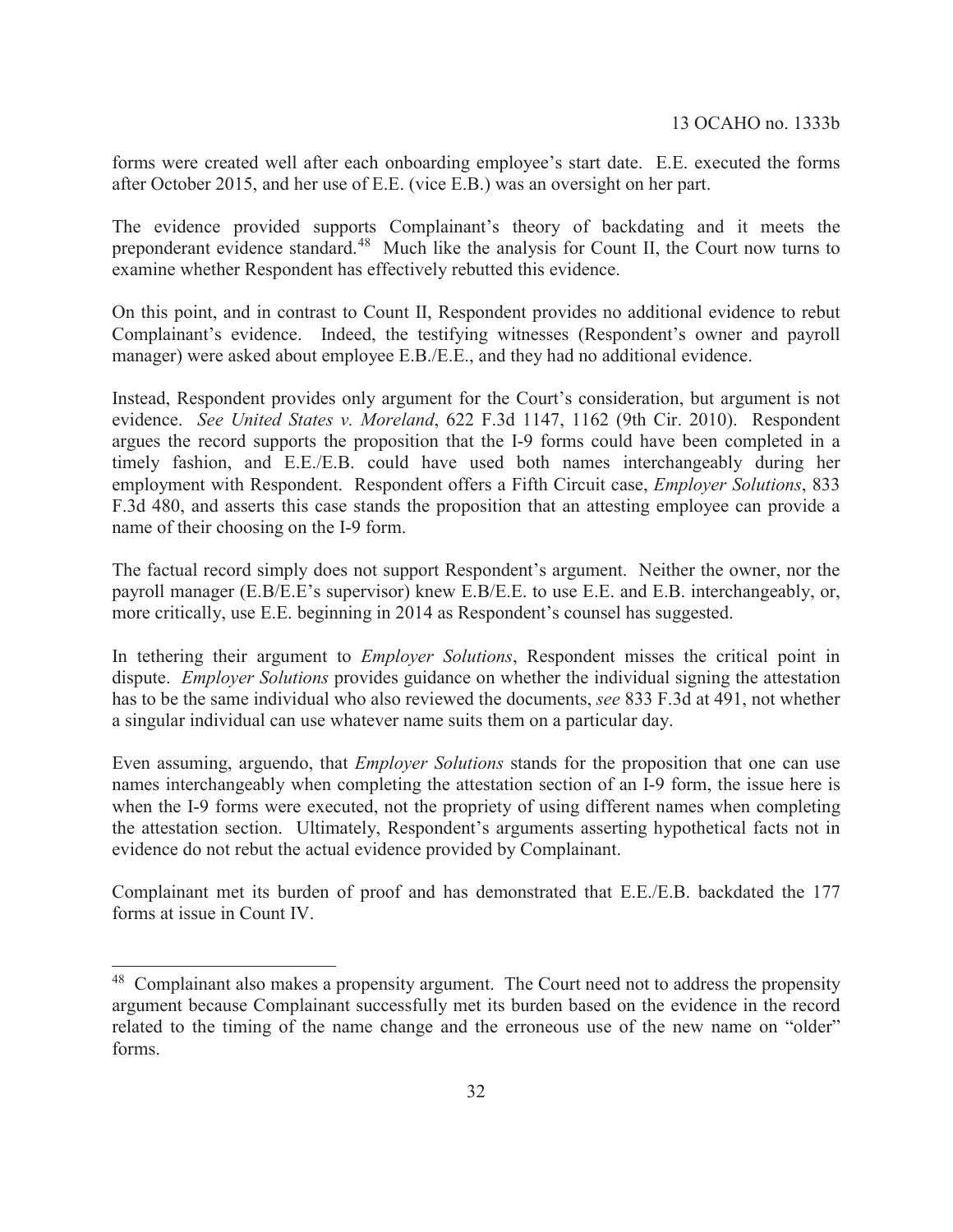C. Employer Verification Requirements

With the universe of violations established at Counts III and IV, the Court now categorizes the violations or affirms their prior categorization determined in the Order on Motion for Summary Decision.

1. Legal Standard – Failure to Timely Prepare/ Present I-9 Forms (Count III)

As the Court outlined in its November 25, 2020 Order on Motion for Summary Decision:

An employer must ensure that an employee completes section 1 of the 1-9 on the date of hire and the employer must complete section 2 of the 1-9 within three days of hire. *United States v. A&J Kyoto Japanese Rest.*, 10 OCAHO no. 1186, 5 (2013); 8 C.F.R.  $\S 274a.2(b)(1)(A)$ , (ii)(B). Employers must retain an employee's 1-9 for three years after the date of hire or one year after the date of termination, whichever is later.  $\S 274a.2(b)(2)(i)(A)$ .

*R&SL Inc.*, 13 OCAHO no. 1333a, at 3.

2. Legal Standard – Failure Ensure Proper Completion of Sections 1, 2, and 3 of the I-9 Forms (Count IV)

As the Court outlined in its November 25, 2020 Order on Motion for Summary Decision:

"Failures to satisfy the requirements of the employment verification system are known as 'paperwork violations,' which are either 'substantive' or 'technical or procedural.'" *Metro. Enters., Inc.*, 12 OCAHO no. 1297, at 7 (citing Memorandum from Paul W. Virtue, INS Acting Exec. Comm'r of Programs, *Interim Guidelines: Section 274A(b)(6) of the Immigration & Nationality Act Added by Section 411 of the Illegal Immigration Reform & Immigrant Responsibility Act of 1996* (Mar. 6, 1997) (Virtue Memorandum)). OCAHO is not bound by the Virtue Memo. *United States v. PM Packaging, Inc.*, 11 OCAHO no. 1253, 7 (2015) (citing *United States v. WSC Plumbing, Inc.*, 9 OCAHO no. 1071, 12 (2001).

*R&SL Inc.*, 13 OCAHO no. 1333a, at 3.

Backdating by the attesting employee (which is Section 2 of the Form I-9) is the factual matter issue that remained before the Court prior to hearing. *Id.* at 19. Having determined that the attesting employee did in fact backdate the 177 I-9 forms at issue, the Court must now set forth applicable legal standards and then analyze these violations.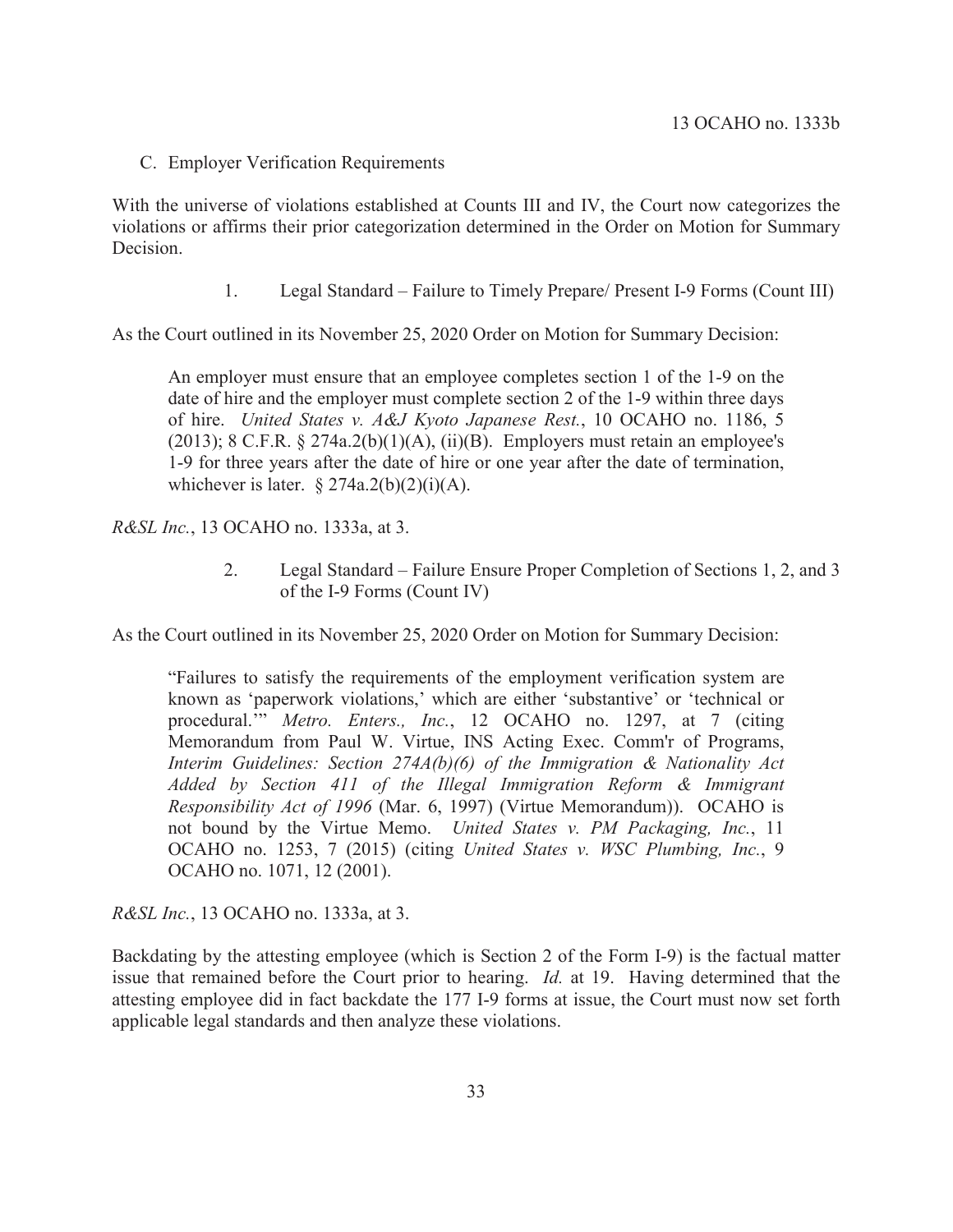"Section 2 of the I-9 form is the 'Employer Review and Verification' section and is the very heart of the verification process initiated by Congress in IRCA. Failure to complete any part of section 2, including an employer's failure to sign his or her name is . . . a serious violation." *United States v. Acevedo*, 1 OCAHO no. 95, 647, 651 (1989). Failure to "attest to the examination of an employee's employment verification documents . . . is a serious substantive error." *United States v. Senox Corp.*, 11 OCAHO no. 1219, 8 (2014) (citing *United States v. New Outlook Homecare, LLC*, 10 OCAHO no. 1210, 2 (2014)).

3. Analysis –Failure to Timely Prepare and Present I-9 Forms (Count III)

As the Court outlined in its November 25, 2020 Order on Motion for Summary Decision, "The evidence shows that for the 213 I-9s at issue . . . the employees began working and receiving wages prior to completing section 2 of the I-9." *R&SL Inc.*, 13 OCAHO no. 1333a, at 11.

> 4. Analysis – Failure to Ensure Proper Completion of Sections 1, 2, and 3 of the I-9 Forms (Count IV)

The Court already determined liability for 1,012 violations of Count IV, stating:

[A] visual inspection of the I-9s reveals that [1,012] I-9s contain at least one substantive violation, including but not limited to, a missing or blank I-9 page, no employee attestation in section 1, no employer attestation in section 2, no check mark indicating work authorization status in section 1, no alien number listed or apparent, no section 3 reverification for employees whose work authorization expired, untimely completion of section 2 because the employer backdated the section 2 attestation, no or invalid List A, B, and/or C documents, and complete or partial missing expiration dates or document numbers for documents in section 2.

*R&SL Inc.*, 13 OCAHO no. 1333a, at 12.<sup>49</sup>

 $\overline{a}$ 

In the Order on Motion for Summary Judgment, the Court singled out one violation of the 1,012 wherein E.B. had signed the employer attestation with her new last name in 2013 despite the evidence showing that the other forms she signed in 2013 were with her original last name "and some of those signatures predated her employment with Respondent." *R&SL Inc.*, 13 OCAHO no. 1333a, at 19.

<sup>49</sup> Several I-9 forms had multiple deficiencies; however, "[a]n employer is liable for only one violation per I-9, despite the presence of other violations." *Super 8 Motel & Villella Italian Rest.*, 10 OCAHO no. 1191, at 16 (citations omitted).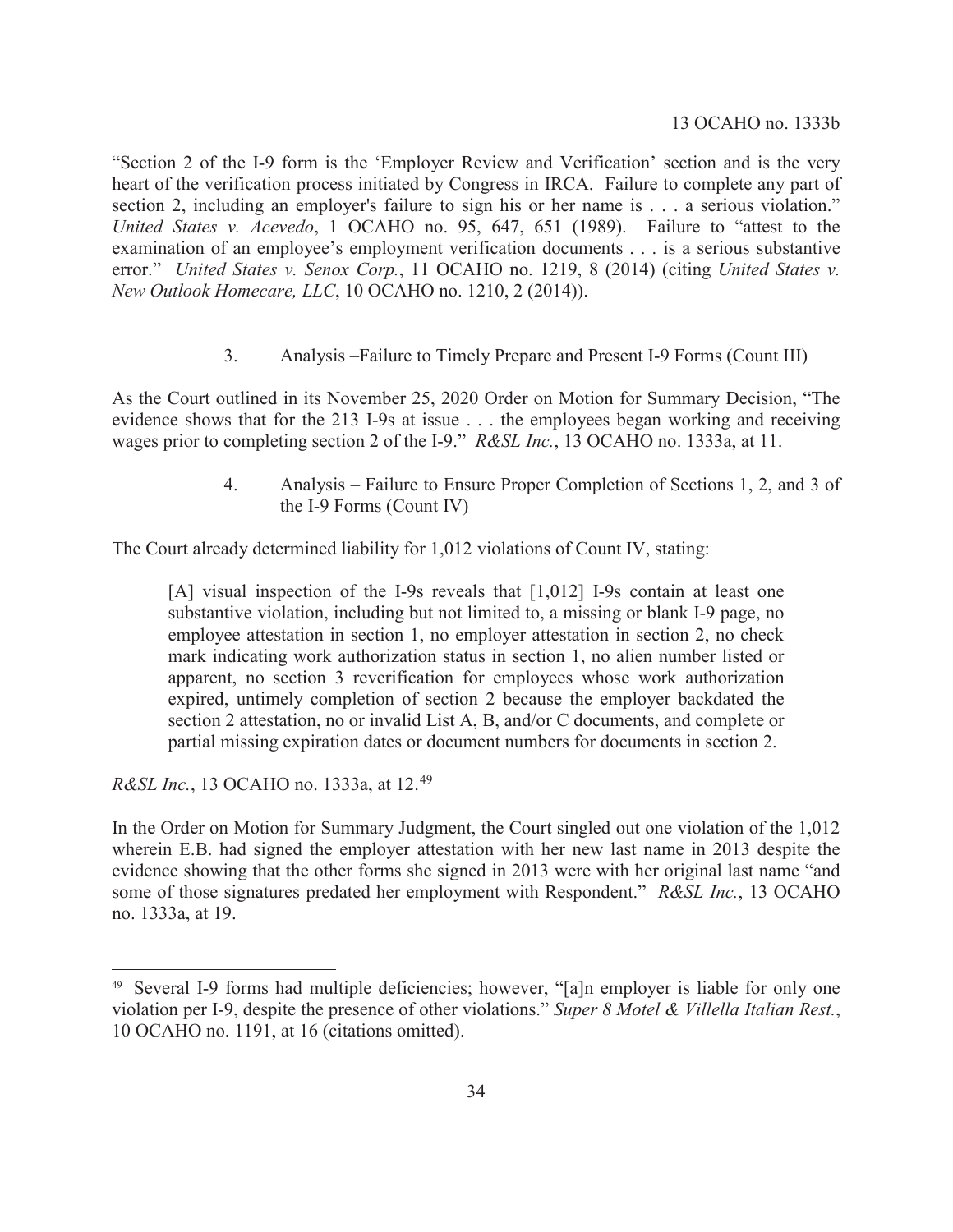#### 13 OCAHO no. 1333b

In addition to the 1,012 violations, the Court has now determined liability for an additional 177 violations in Count IV of backdating. The number of violations from Count IV are as follows: 1,011 violations for failure to ensure proper completion (as identified in the Order on Motion for Summary Judgement) and 178 violations of backdating (1 from the Order on Summary Judgment and 177 from the hearing).

Backdating is a substantive violation. In some instances, it is a compounding of an untimely prepared I-9 coupled with a lack of candor, and in other instances it is a complete fabrication (i.e. were the employment documents ever presented and verified at all?).

The record here does not provide complete insight into the nature and circumstances surrounding the violations of backdating, only that it occurred between October 2015 and September 2016. Some instances of backdating occurred over a year after an employee was onboarded, calling into question whether Respondent permitted an individual to work for that entire time without ever meeting its employer verification requirements under the INA. Alternatively, the record sheds no light on whether Respondent actually verified employment eligibility timely, but simply failed to document it (or whether it never did and the entire form is a fabrication).

While there are unanswered questions in the record, this record does permit the conclusion that backdating was systemic for the attesting employee, and for Respondent generally, given the other instances of backdating in the record. The record also supports the conclusion that the number of backdated forms is significant in volume. Section 2 sits at the heart of the verification process, Respondent's decision to backdate and subvert the whole purpose of Section 2 is true cause for concern.

D. Civil Money Penalty

After identifying and categorizing the quantity and kinds of violations, the Court must now make a determination as to civil penalty.

1. Legal Standard – Establishing the Penalty

The applicable penalty range depends on the date of the violations and the date of assessment. *See* 28 C.F.R. § 68.52(c)(8); 28 C.F.R. § 85.5. When a violation occurs after November 2, 2015, and the penalty is assessed between January 30, 2018 and June 19, 2020, the minimum penalty is \$224 and the maximum is \$2,236. § 85.5. "[T]he assessment date is the date that ICE serves the NIF on a respondent." *United States v. Farias Enters. LLC*, 13 OCAHO no. 1338, 7 (2020).

"An employer is liable for only one violation per I-9, despite the presence of other violations." *Super 8 Motel & Villella Italian Rest.*, 10 OCAHO no. 1191, at 16 (citing *Occupational Res. Mgmt., Inc.*, 10 OCAHO no. 1166, at 16 n.13).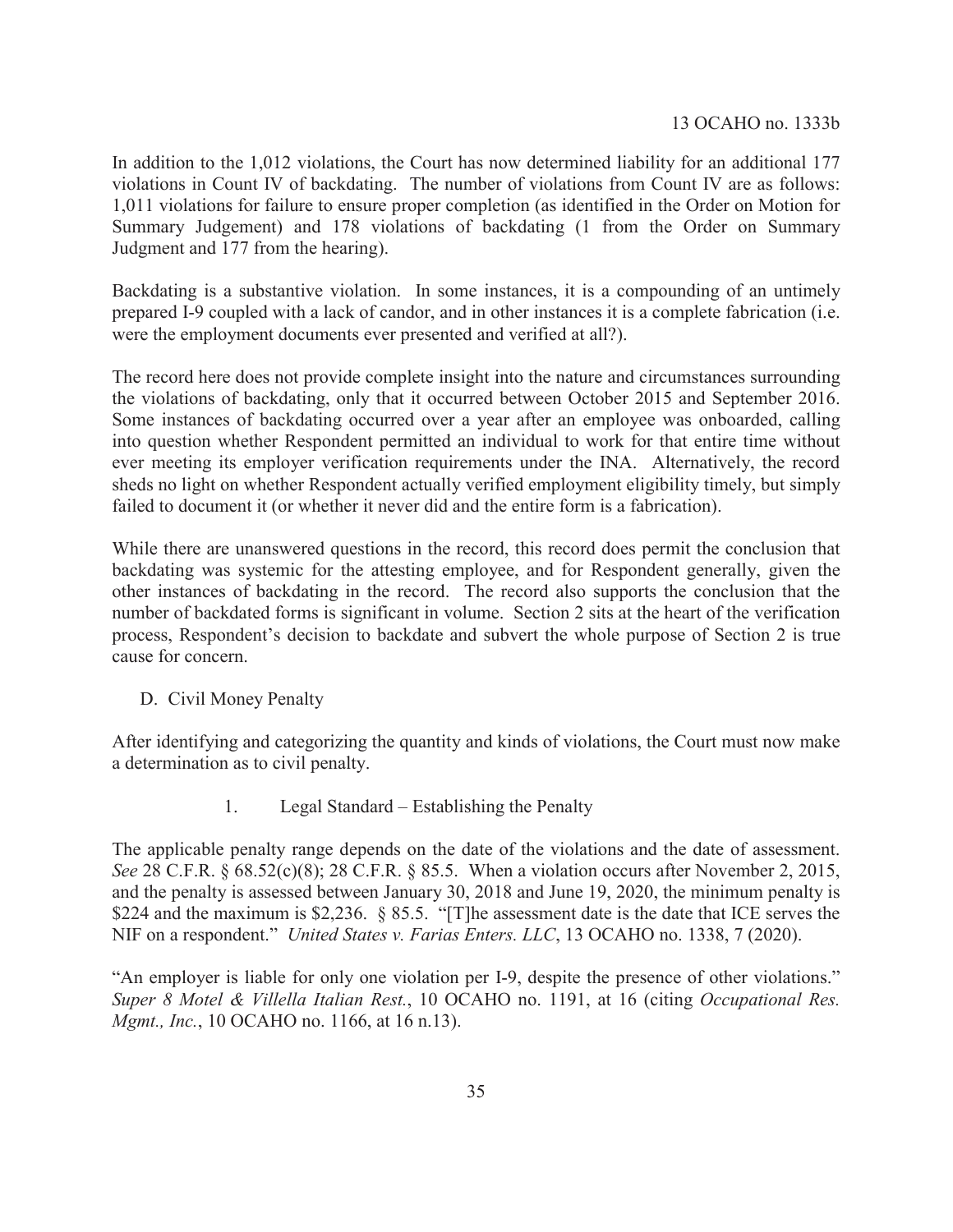OCAHO case law has long recognized:

 $\overline{a}$ 

there is . . . no single method mandated for calculating civil money penalties for violations of 8 U.S.C. § 1324a(a)(1)(B). *See United States v. Senox Corp.*, 11 OCAHO no. 1219, 4 (2014); *see also United States v. The Red Coach Rest., Inc.*, 10 OCAHO no. 1200, 3 (2013) (affirmance by the CAHO noting decisions using varied approaches to calculating penalties); *cf. United States v. Int'l Packaging, Inc.*, 12 OCAHO no. 1275a, 6 (2016) (noting that nothing in 8 U.S.C. § 1324a(e)(5) requires the five statutory factors to be considered exclusively on a binary scale); *United States v. Romans Racing Stables, Inc.*, 11 OCAHO no. 1232, 5 (2014) (affirmance by the CAHO) (noting that a failure to affirmatively establish a statutory factor as aggravating does not require that the factor necessarily be treated as mitigating).

*United States v. Alpine Staffing, Inc.*, 12 OCAHO no. 1303, 10 (2017).

The primary focus for assessing penalties is "the reasonableness of the result achieved.]" *United States v. Fowler Equip. Co. Inc.*, 10 OCAHO no. 1169, 4 (2013). "The civil penalties for violations of § 1324a are intended 'to set a meaningful fine to promote future compliance without being unduly punitive.'" *1523 Ave. J Foods Inc.*, 14 OCAHO no. 1361, at 3 (quoting *United States v. 3679 Com. Place, Inc.*, 12 OCAHO no. 1296, 7 (2017)).

2. Legal Standard - Statutory Penalty Factors

Regarding penalties, Complainant has the burden of proof "as to the existence of any aggravating factors to increase the penalty[.]" *Durable*, 11 OCAHO no. 1231, at 5. "[O]nce the government has introduced evidence related to a given factor, the burden of production shifts to the respondent to introduce evidence of its own to controvert the government's evidence." *Id.*  (citations omitted). "If the respondent fails to introduce any such evidence [on penalties], the unrebutted evidence introduced by the government may be sufficient to satisfy its burden of proof on that element." *Id.* (citation omitted).

In assessing an appropriate penalty, the Court must consider following statutory factors: 1) the size of the employer's business;<sup>50</sup> 2) the employer's good faith;<sup>51</sup> 3) the seriousness of the

<sup>50</sup> Although "[p]rior ALJs have considered the 'general public policy of leniency toward small entities' . . . as a non-statutory factor[,]" the undersigned finds that Congress already requires her to consider this policy with the statutory factor of business size. *Psychosomatic Fitness LLC*, 14 OCAHO no. 1387a, at 12 n.4 (citations omitted); *see generally United States v. Pegasus Fam. Rest.*, 12 OCAHO no. 1293, 10 (2016) (citation omitted) ("[I]t is well-settled that prior OCAHO ALJ decisions do not necessarily bind a different ALJ in a future case."). "Therefore, the undersigned will give weight to the small size of Respondent's business only as a statutory factor." *Psychosomatic Fitness LLC*, 14 OCAHO no. 1387a, at 12 n.4.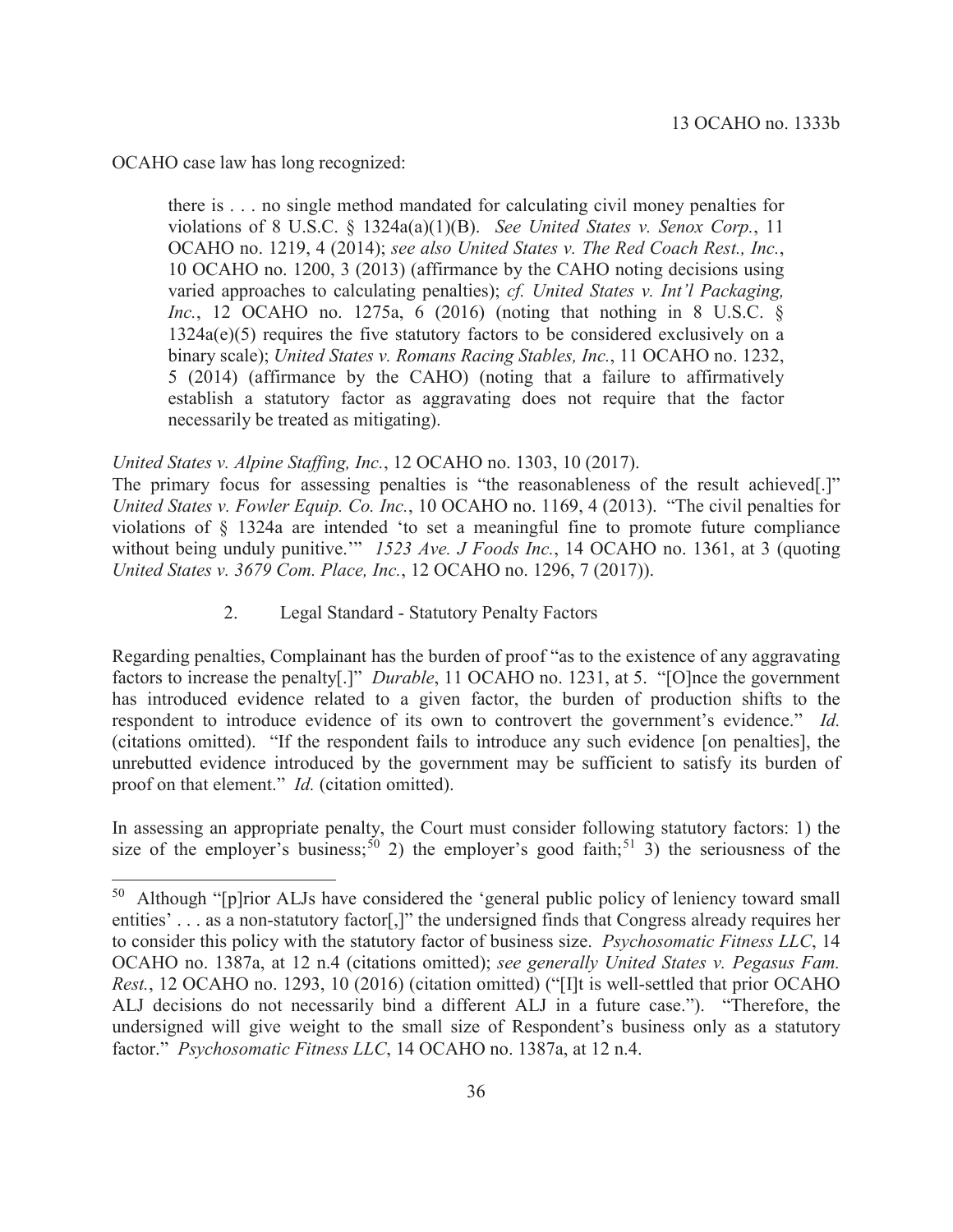violations;<sup>52</sup> 4) whether or not the individual was an unauthorized alien; and 5) the employer's history of previous violations. 8 U.S.C. § 1324a(e)(5).

"ICE's penalty calculations are not binding in OCAHO proceedings, and the ALJ may examine the penalties de novo if appropriate." *Alpine Staffing, Inc.*, 12 OCAHO no. 1303, at 10 (citing *United States v. Ice Castles Daycare Too, Inc.*, 10 OCAHO no. 1142, 6 (2011)).

 $\overline{a}$ 

 $51$  The primary focus of a good faith analysis is "on the steps the employer took before the investigation to reasonably ascertain what the law requires and the steps it took to follow the law." *United States v. Exec. Cleaning Servs. of Long Island Ltd.*, 13 OCAHO no. 1314, 3 (2018); *see also United States v. Frio Cnty. Partners, Inc.*, 12 OCAHO no. 1276, 16 (2016).

Backdating may be indicative of bad faith; however, generally backdating alone does not warrant finding of bad faith. *See United States v. Holtsville 811 Inc.*,11 OCAHO no. 1258, 8 (2015); *United States v. Imacuclean Cleaning Servs., LLC*, 13 OCAHO no. 1327, 9 (2019); *United States v. Integrity Concrete, Inc.*, 13 OCAHO no. 1307, 13 (2017); *United States v. Metro. Warehouse, Inc.*, 10 OCAHO no. 1207, 7 (2013); *United States v. Speedy Gonzalez Constr., Inc.* 11 OCAHO no. 1243, 6 (2015); *United States v. Visiontron Corp.*, 13 OCAHO no. 1348, 7 (2020).

"[T]he absence of bad faith does not show good faith." *United States v. Visiontron Corp.*, 13 OCAHO no. 1348, 8 (2020) (citing *United States v. Guewell*, 3 OCAHO no. 478, 814, 820 (1992)).

 $52$  Given that "not all violations are equally serious[,]" "the seriousness of violations may be evaluated on a continuum[.]" *Senox Corp.*, 11 OCAHO no. 1219, at 9 (citations omitted). "[V]iolations for failure to prepare I-9 forms . . . are more serious than are the paperwork violations . . . because the failure to prepare the forms completely subverts the purpose of the law." *Id.* (citing *United States v. Skydive Acad. of Hi. Corp.*, 6 OCAHO no. 848, 235, 246 (1996)); *see also Speedy Gonzalez Constr., Inc.*, 11 OCAHO no. 1243, at 5) (citation omitted) (holding that failure to ensure proper completion of Forms I-9 are serious but somewhat less serious than failure to prepare).

"Enhancement based on the seriousness of the violation would thus be appropriate for… backdating the [I-9] forms . . . ." *United States v. Stanford Sign and Awning, Inc.*, 10 OCAHO no. 1152, 6 (2012).

Backdating I-9 forms is a "very serious violation." *Occupational Res. Mgmt., Inc.*, 10 OCAHO no. 1166, at 27–28; *see United States v. Alvand, Inc.*, 2 OCAHO no. 352, 378, 402 (1991) (CAHO modified on other grounds) (treating backdating as a serious violation).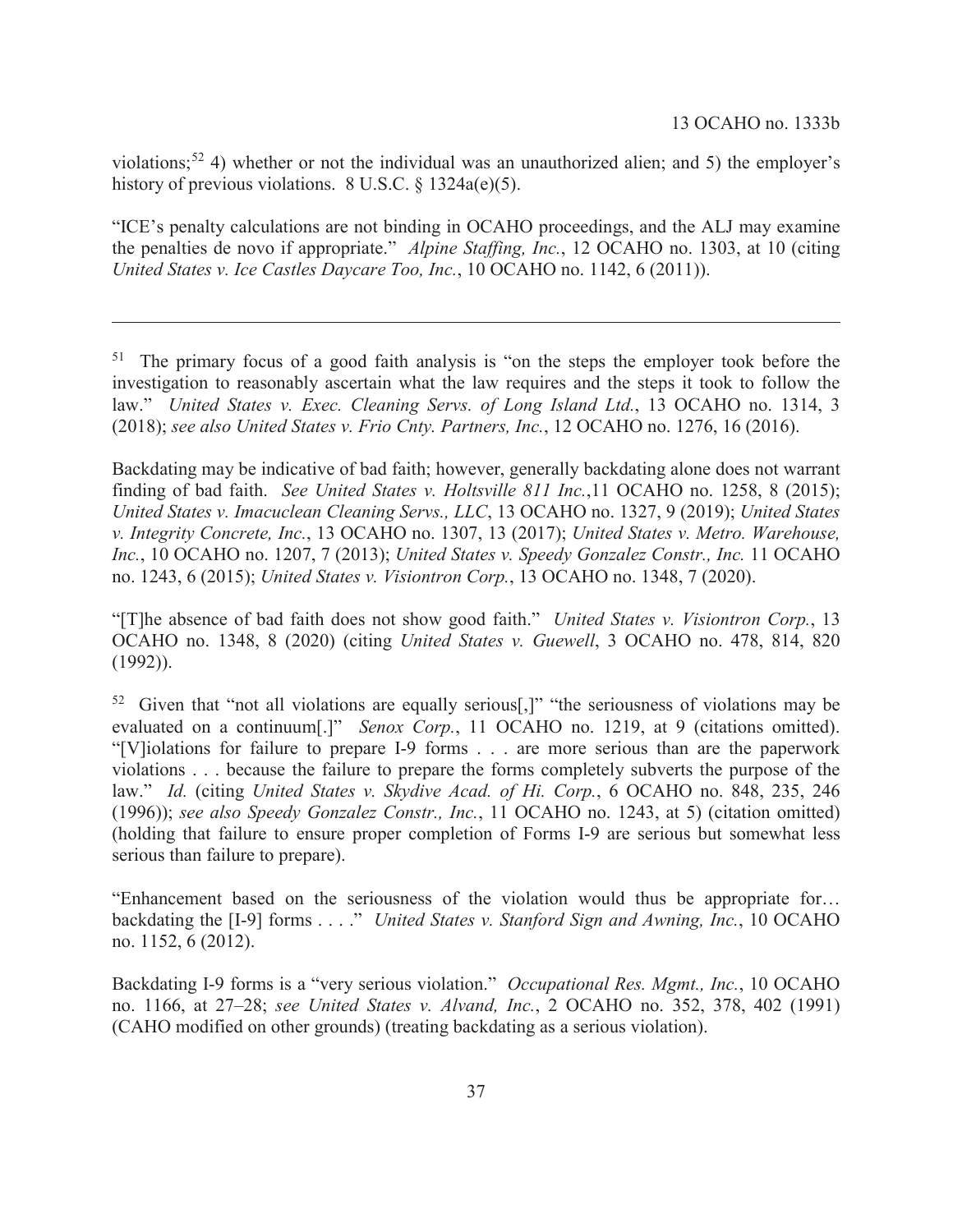Although 8 U.S.C. § 1324a(e)(5) "requires due consideration of the enumerated factors, it does not mandate any particular outcome of such consideration, and nothing in the statute or the regulations requires in OCAHO proceedings either that the same weight be given to each of the factors in every case, or that the weight given to any one factor is limited to any particular percentage of the total."

*Id.* (quoting *Ice Castles Daycare Too, Inc.*, 10 OCAHO no. 1142, at 6–7).

The weight placed on each factor varies depending on the facts of case. *Alpine Staffing, Inc.*, 12 OCAHO no. 1303, at 10 (citing *United States v. Raygoza,* 5 OCAHO no. 729, 48, 51 (1995)). The failure to establish the aggravation of a statutory factor does not require mitigation of that factor. *Id.* (citing *Romans Racing Stables, Inc.*, 11 OCAHO no. 1232, at 5). Indeed, the statute does not require a mathematical offsetting, rather it requires the Court give each statutory factor "due consideration."  $8$  U.S.C.  $§$  1324a(e)(5).

#### 3. Analysis - Statutory Penalty Factors

a. Business Size

Both Complainant and Respondent characterize Respondent as a small business, thus making mitigation appropriate for this factor. C's Br. 11; R's Br. 12. Based on the position of the parties, the Court mitigates the penalty based on this factor.

#### b. History of Previous Violations

Complainant asserts Respondent has no history of violations; Respondent concurs. C's Br. 12; R's Br. 16. Complainant argues this factor be treated as neutral and Respondent argues it is mitigating. C's Br. 12; R's Br. 16. While there is nothing in the record to suggest Respondent has violated the INA previously, there is also nothing in the record to suggest it has ever been inspected. "Compliance with the law is the expectation. Indeed, 'never having violated the law before does not necessarily warrant additional leniency, and it is still appropriate to treat [the history of violations factor] as a neutral one.'" *Psychosomatic Fitness, LLC*, 14 OCAHO no. 1387a, at 12 (quoting *United States v. New China Buffet Rest.,* 10 OCAHO no. 1133, 6 (2010)). Thus, the Court will treat the history of violations as a neutral factor. *See id.* (citation omitted).

c. Good Faith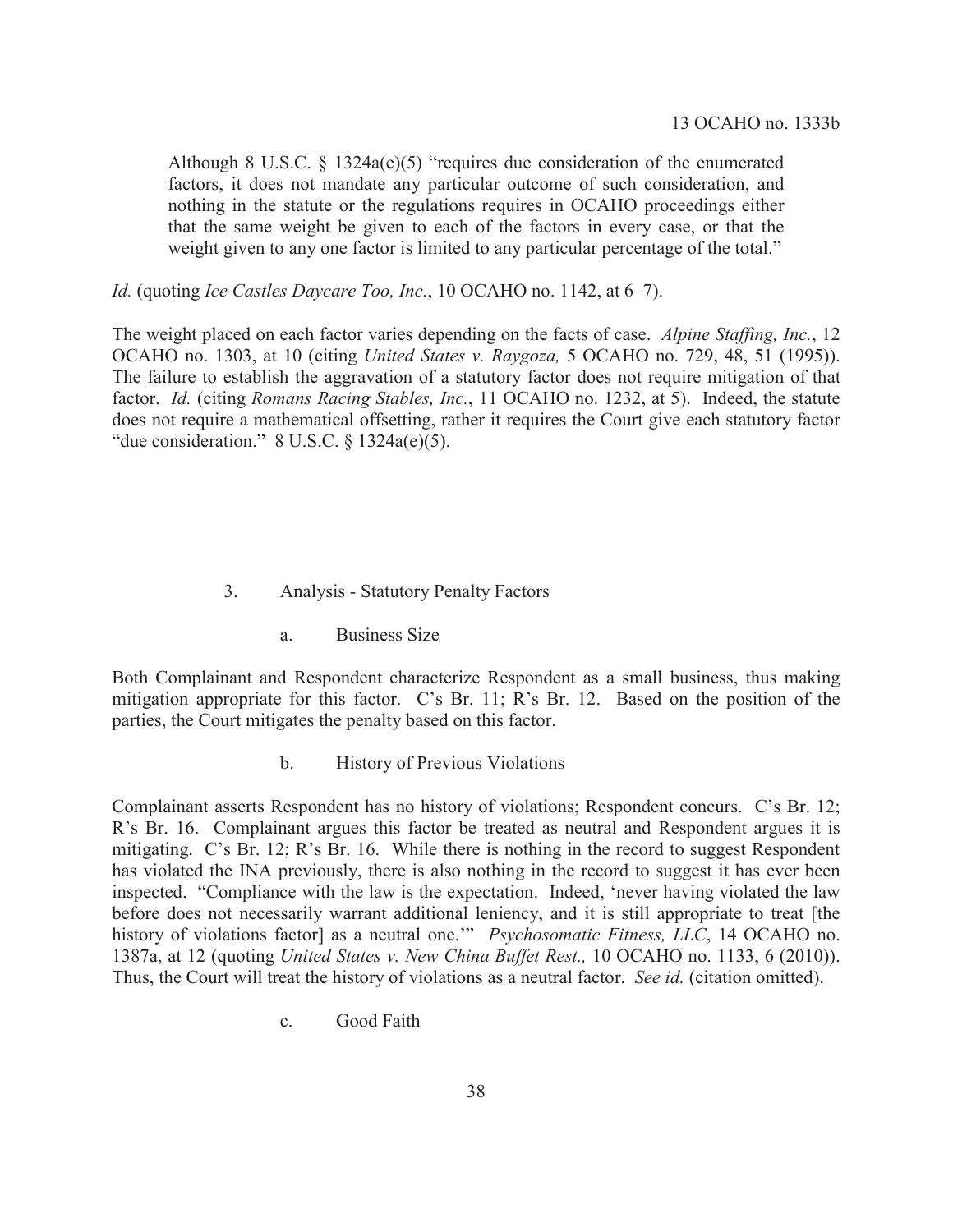#### 13 OCAHO no. 1333b

Complainant recommends the Court evaluate the "good faith" factor as neutral, noting that the nature of the violations and the backdating, in particular, should preclude an evaluation of the factor as mitigating. C's Br. 13. Complainant concedes "[a] low compliance rate, alone, does not warrant a finding of bad faith." *Id.* (*United States v. Eriksmoen Cottages, Ltd.*, 14 OCAHO no. 1355a, 5 (2020)). Respondent asserts that it acted in good faith, citing its training program and other efforts to ensure compliance; ultimately concluding its efforts demonstrate good faith warrant penalty mitigation. R's Br. 15.

On backdating, a review of the record is cause for real concern. As captured in Count IV, Respondent's attesting employee backdated a significant number of I-9 forms, subverting the very purpose of the whole verification system.

Further, the practice of backdating was not limited to just one isolated incident or individual: 124 I-9 forms displayed instances of employer representatives backdating forms (as determined in the Order on MSD).<sup>53</sup> The Court therefore concludes that backdating was systemic. Systemic backdating is a window into Respondent's disregard for the for employment verification provisions of 8 U.S.C. § 1342a, which is especially troubling when the record also demonstrates that, through their own training and processes, Respondent clearly had knowledge of the standards and requirements. *See* R's Br. 15; Hr'g Exs. R-33, R-34, R-35; Tr. B, 78–79. Ultimately, in this case, Respondent faced a decision: Respondent could date the I-9 forms accurately, but reveal the I-9 forms were completed untimely, or Respondent could falsely date the I-9 forms to make them appear timely completed (thereby minimizing or avoiding liability). Respondent chose the latter, less candid approach, and did so more than 178 times.

Under the circumstances of these facts, and on this record, the Court could conclude that Respondent acted in bad faith, which would aggravate the penalty; however, the Court is also mindful of the burdens of proof at the civil penalty phase. Here, Complainant has recommended this factor be treated as neutral, C's Br. 12, thus signaling Complainant's conclusion that it did not or would not meet its burden to aggravate this statutory factor. The Court will defer to Complainant's assessment relative to the burden of proof and will treat this factor as neutral. Backdated forms will not have their penalty aggravated based on the bad faith factor, but they also will not have their penalty mitigated.

d. Seriousness of Violations

 $\overline{a}$ 

As to the seriousness of the violations, Complainant notes the sheer volume and the nature of the violations (failure to prepare, untimely preparation, and backdating). C's Br. 12–13. Because of the formulaic approach taken by Complainant, it elected to "remove [its] 5% aggravation" from

<sup>&</sup>lt;sup>53</sup> The Court characterized 123 of those 124 I-9 form violations as: "Section 2 not timely completed." These Count IV violations are therefore characterized only untimely section 2 completions for the purposes of the civil penalty calculation.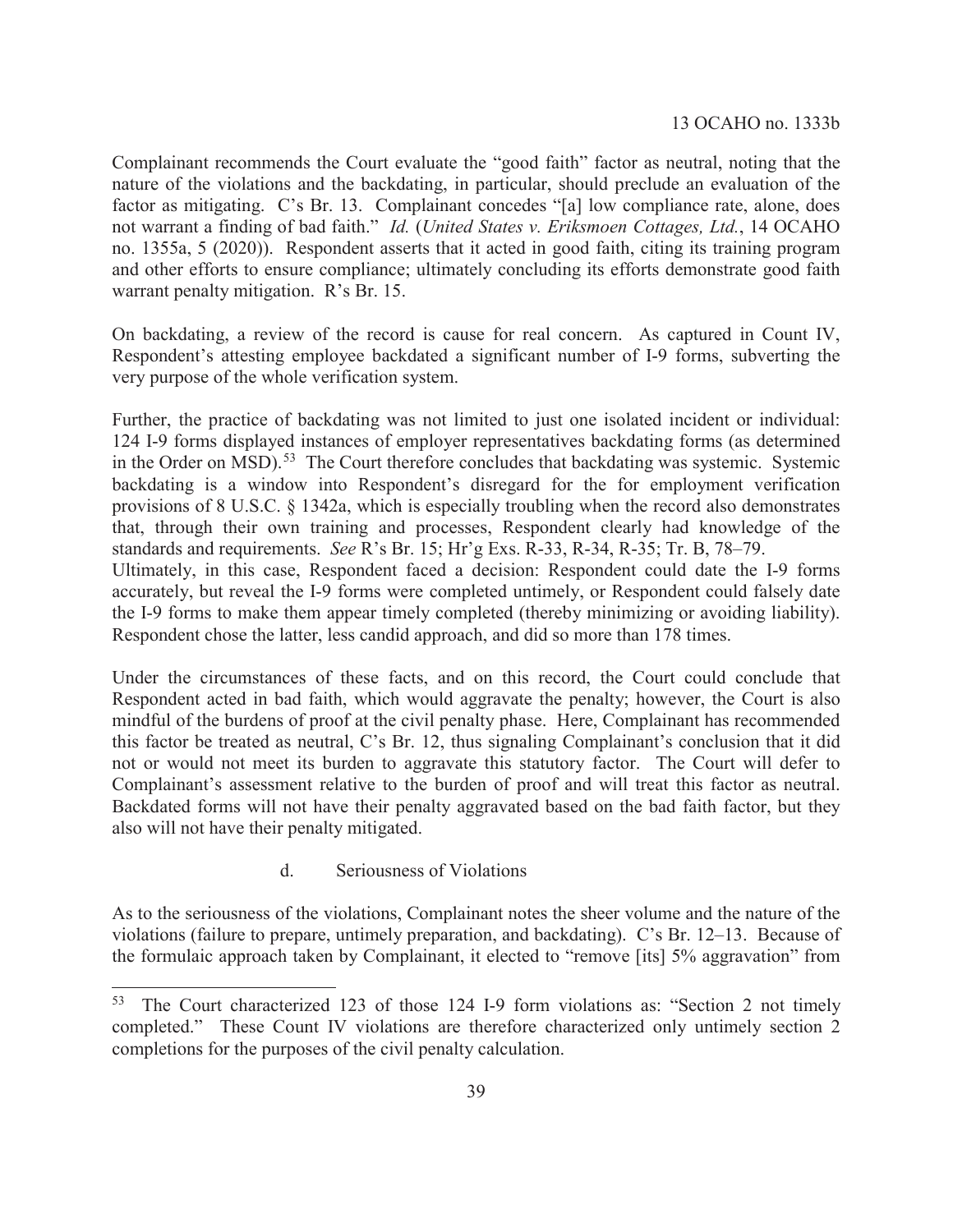its calculation; however, it noted that its "[a]greement to remove the 5% aggravation does not serve to indicate [the violations] are not serious." *Id.* Respondent elected to provide no argument on this statutory factor. R's Br. 16.

The Court concurs with Complainant's assessment as to the seriousness of the violations. Bearing in mind seriousness is evaluated on a continuum, the Court concludes the backdating violations (178 of the charged violations in Count IV) in this case are more serious than violations involving untimely completion (Count III). When faced with the prospect of either backdating or candidly (but untimely) completing I-9 forms, Respondent should have selected the latter option. Respondent will not be rewarded in the penalty for selecting the former. "One of the principal reasons for imposing civil money penalties is their deterrent effect on the offending employer: a meaningful penalty enhances the probability of future compliance. A greater penalty is warranted in light of the need to deter future violations of the same character." *United States v. Jonel, Inc.*, 8 OCAHO no. 1008, 21 (1998).

The Court considers the totality of the circumstances with respect to the backdating, and the volume of violations in determining the propriety of treating this statutory factor as aggravating. While this factor is aggravating, the Court will take a tailored approach in its penalty assessment that reflects the continuum approach referenced above, noting such an approach is consistent with prior OCAHO case law. *See Senox Corp.*, 11 OCAHO no. 1219, at 9.

e. Presence of Unauthorized Workers

As to the presence of unauthorized workers, Complainant argues this factor is neutral, as "compliance with the law is expected." C's Br. 14 (citing *Romans Racing Stables, Inc.,* 11 OCAHO no. 1232, at 5)). Respondent does not provide an explicit recommendation as to this factor. R's Br. 17. Compliance with the law is the expectation – this factor will be treated as neutral. *See Psychosomatic Fitness LLC*, 14 OCAHO no. 1387a, at 14.

4. Legal Standard - Non-Statutory Penalty Factors

In addition to the statutory factors, the Court may consider other "non-statutory" factors. "[T]here is no reason that additional considerations cannot be weighed separately." *Integrity Concrete, Inc.*, 13 OCAHO no. 1307, at 18 (quoting *United States v. M.T.S. Serv. Corp.*, 3 OCAHO no. 448, 527, 531 (1992)). "The party seeking consideration of non-statutory factors 'bears the burden of showing that the factor should be considered as a matter of equity and that the facts support a favorable exercise of discretion.'" *Id.* (quoting *United States v. Buffalo Transp., Inc.*, 11 OCAHO no. 1263, 10 (2015)).

OCAHO routinely considers "inability to pay" as a non-statutory factor. *See Psychosomatic Fitness LLC*, 14 OCAHO no. 1387a, at 10 (citing *Imacuclean Cleaning Servs., LLC*, 13 OCAHO no. 1327, at 4). "To establish inability to pay, the employer should provide 'detailed financial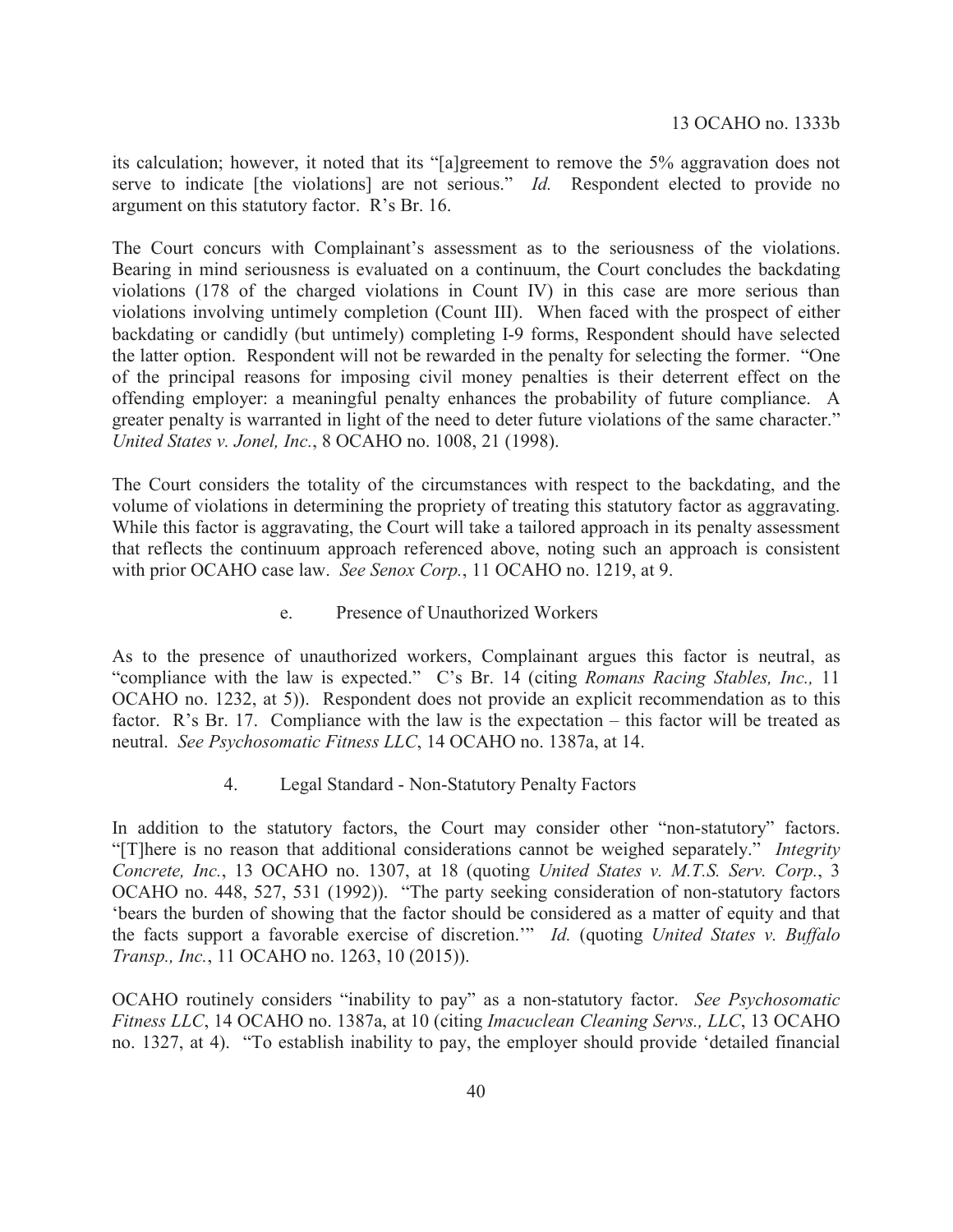statements so that the Court can consider the "complete picture of [the business's] financial health."" *Id.* (citations omitted).

If a respondent provides a sufficient quantum of evidence on a non-statutory factor, then "as a matter of equity, the ALJ may weigh the facts to determine whether discretion warrants adjustment of the fine." *Integrity Concrete, Inc.*, 13 OCAHO no. 1307, at 18 (citations omitted). "[P]enalties are not meant to force employers out of business or result in the loss of employment for workers." *Eriksmoen Cottages, Ltd.*, 14 OCAHO no. 1355a, at 7 (quoting *United States v. Two for Seven, LLC*, 10 OCAHO no. 1208, 8–9 (2014)).

"[I]t is well established in our case law that a corporation's ability to demonstrate tax losses does not necessarily establish either a company's poor financial condition or its inability to pay." *United States v. Mott Thoroughbred Stables, Inc.*, 11 OCAHO no. 1233, 5 (2014) (citing *United States v. Bus. Teleconsultants, Ltd.*, 3 OCAHO no. 565, 1622, 1629 (1993)).

5. Analysis of Non-Statutory Penalty Factors

Here, Respondent asserts two non-statutory equity factors for the Court's consideration: it expended funds in an effort to secure its statutory right to a hearing (legal fees); and it is unable to pay the fine proposed by Complainant. Each factor is analyzed separately below, first looking at whether Respondent met its burden in showing the factor should be considered and next whether the evidence provided augurs in favor of mitigating the penalty further.

a. Legal Fees

Respondent expended \$102,319.40 in legal fees to secure a hearing before an OCAHO ALJ, and Respondent identified these legal fees as a non-statutory factor for the Court's consideration as a matter of equity. Complainant did not object to consideration of legal fees for this purpose. Tr. A, 270.

"The party seeking consideration of non-statutory factors 'bears the burden of showing that the factor should be considered as a matter of equity and that the facts support a favorable exercise of discretion." *Integrity Concrete, Inc.*, 13 OCAHO no. 1307, at 17 (citation omitted). In addition to Complainant's concession that the legal fees exist, Respondent also provides an executed settlement agreement (entitled Memorandum of Understanding) referencing those fees.

Respondent has met its burden with respect to the quantum of evidence required for the Court to consider this non-statutory factor.

Additionally, the Court notes Complainant did not oppose consideration of this non-statutory equity factor. Respondent should not have to expend funds to gain access to a statutorily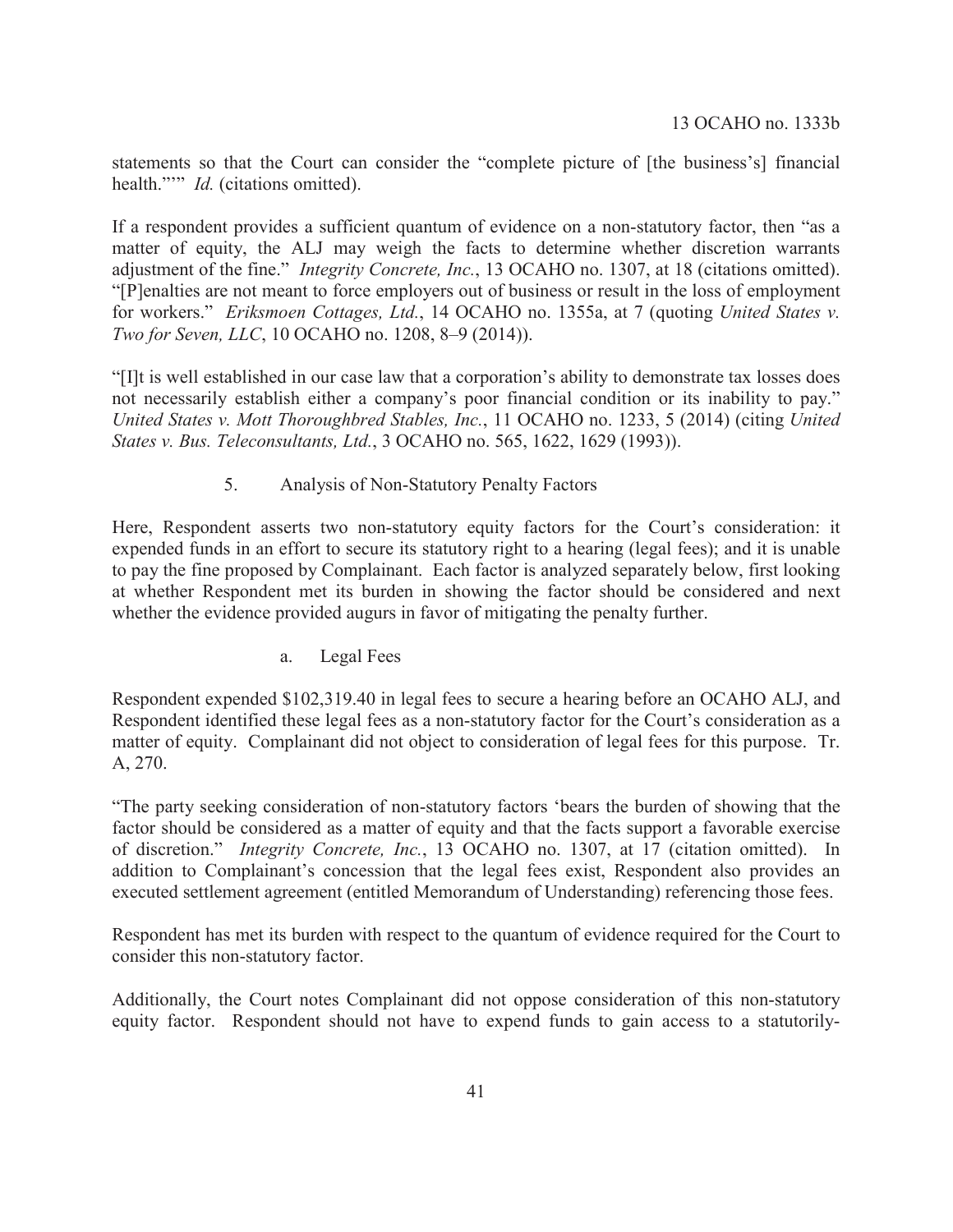provided right to a hearing. As a matter of equity, the expenditure of legal fees merits mitigation of the penalty.

b. Inability To Pay

### i. Discussion of Quantum of Evidence

Respondents submitted documentary evidence, testimony, and expert testimony related to its finances. Witness testimony was consistent with the financial documentary evidence, which was reliable and highly detailed. While there were some documents demonstrating indicia of unreliability in isolation, the information contained in those documents was incorporated into credible witness testimony. Respondent provided sufficient evidence for consideration the nonstatutory factor of inability to pay. A discussion of whether, if at all, this evidence further mitigates the penalty follows.

### ii. Evaluation of Evidence

As a starting presumption, a business who has violated the INA will pay the civil penalty initially assessed by the Court. The initial penalty amount may be reduced if a business establishes its inability to pay. Here, the evidence presented by Respondent does not demonstrate its inability to pay.

Respondent frames its presentation around its cash flow and its use of expensive financing, known as "factoring." Cash flow is a relevant data-point, but in this case, it is not an analysisdispositive factor. When earnings are cyclical, cash flow can look different at different times of year. *See* Tr. B, 230–32. For example, for this Respondent, the business follows the peaks and surges of the local agricultural and aquaculture seasons. Tr. B, 98, 102.

As Complainant's CPA explained, cash flow can be skewed by non-recurring expenses (as was the case here). In examining cash flow for this Respondent, the Court notes that Respondent lists a PPP loan of \$1,000,000 as a liability, even though, according to Respondent's accountant, the loan will be forgiven. Tr. B, 129, 144, 153. Additionally, this loan (even if not forgiven) is a non-recurring liability. *See* Tr. B, 142–43. Similarly, a \$272,000 tax penalty is listed as a liability, even though the IRS may reduce the penalty. *See* Tr. B, 129–30. Additionally, this penalty (even if not reduced) is a non-recurring liability. Tr. B, 233. Finally, Respondent has non-recurring legal fees generated by the present litigation, which will likely decrease at the conclusion of the case. *Id.* at 233–34. Just as tax losses alone cannot establish inability to pay, cash flow data alone cannot establish inability to pay.

While the financial landscape of each business is unique, in this instance, the Court relies on several other data points to form its conclusion. The Court considers the cyclical nature of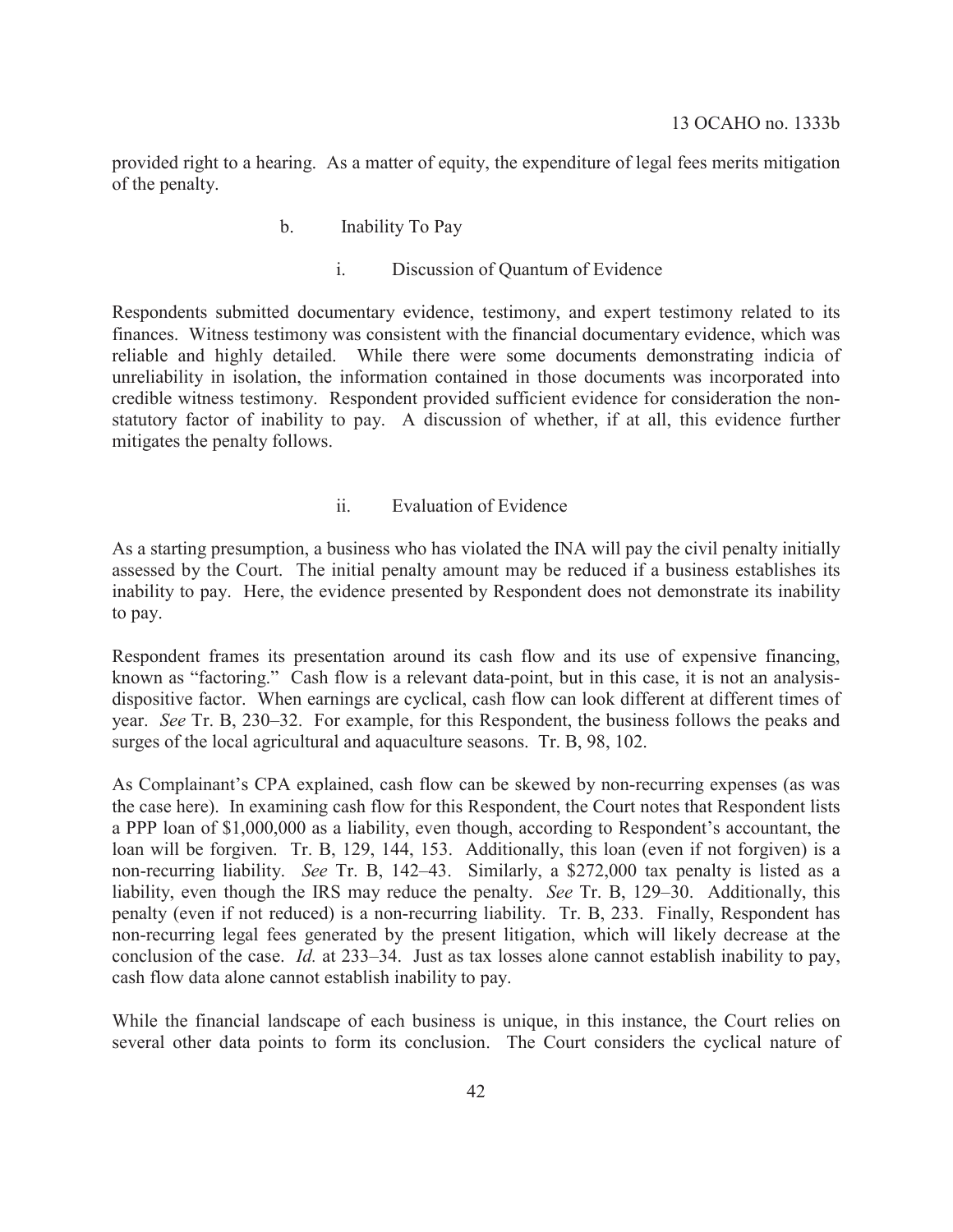### 13 OCAHO no. 1333b

Respondent's business. Consequently, the Court determines gross receipts and gross profits have significant utility to a better, trend-oriented analysis. Gross receipts and gross profits increased from 2018 to present. The Court also considered Respondent's expansion to additional locations during the pendency of Complainant's inspection and this instant litigation.

Upon consideration of the evidence, Respondent has not demonstrated an inability to pay, and thus, the Court will not mitigate the penalty based on this proposed non-statutory factor.

E. Penalty Calculation

The Court now turns to the penalty amount and provides rationale for its penalty calculation.

Within the universe of untimely or incorrectly completed I-9 forms in this case, the Court carves out those forms which were backdated by employee E.B./E.E. as meriting further penalty consideration.

Timely completion of I-9 forms is the standard. An employer who has failed to timely complete an I-9 form in many instances has a choice – to, with full candor, complete the form and date it on the day of completion; or to backdate the form to make it appear timely completed. The first option will undoubtedly generate a civil penalty upon inspection. The second option, which lacks candor, could result in no penalty should the auditor not catch the backdated forms upon inspection.

Employers should be encouraged to act with candor. This final order presents an opportunity to impress upon this Respondent, the importance of candor in the I-9 form process. Accordingly, backdated forms (in Count IV) will merit a higher civil penalty than the untimely completed forms (in Count III).

The Court has given "due consideration" to the statutory factors at  $\S 1324a(e)(5)$ , and appropriate weight to the non-statutory factors presented by the parties. It now imposes the following civil penalties:

For 213 Count III violations, \$731.50 per violation; For 178 Count IV Backdated Forms violations, \$1,457.30 per violation; and For 1,011 Count IV Failure to Ensure Proper Completion violations, \$1,100.00 per violation.

V. CONCLUSION

Respondent is not liable for any violations in Count I or Count II. As to Count III, Respondent is liable for failure to ensure timely prepare and/or present Forms I-9 for 213 employees. As to Count IV, Respondent is liable for 1,011 violations of failure to ensure proper completion of Section 1, 2, or 3 and 178 violations of back-dating.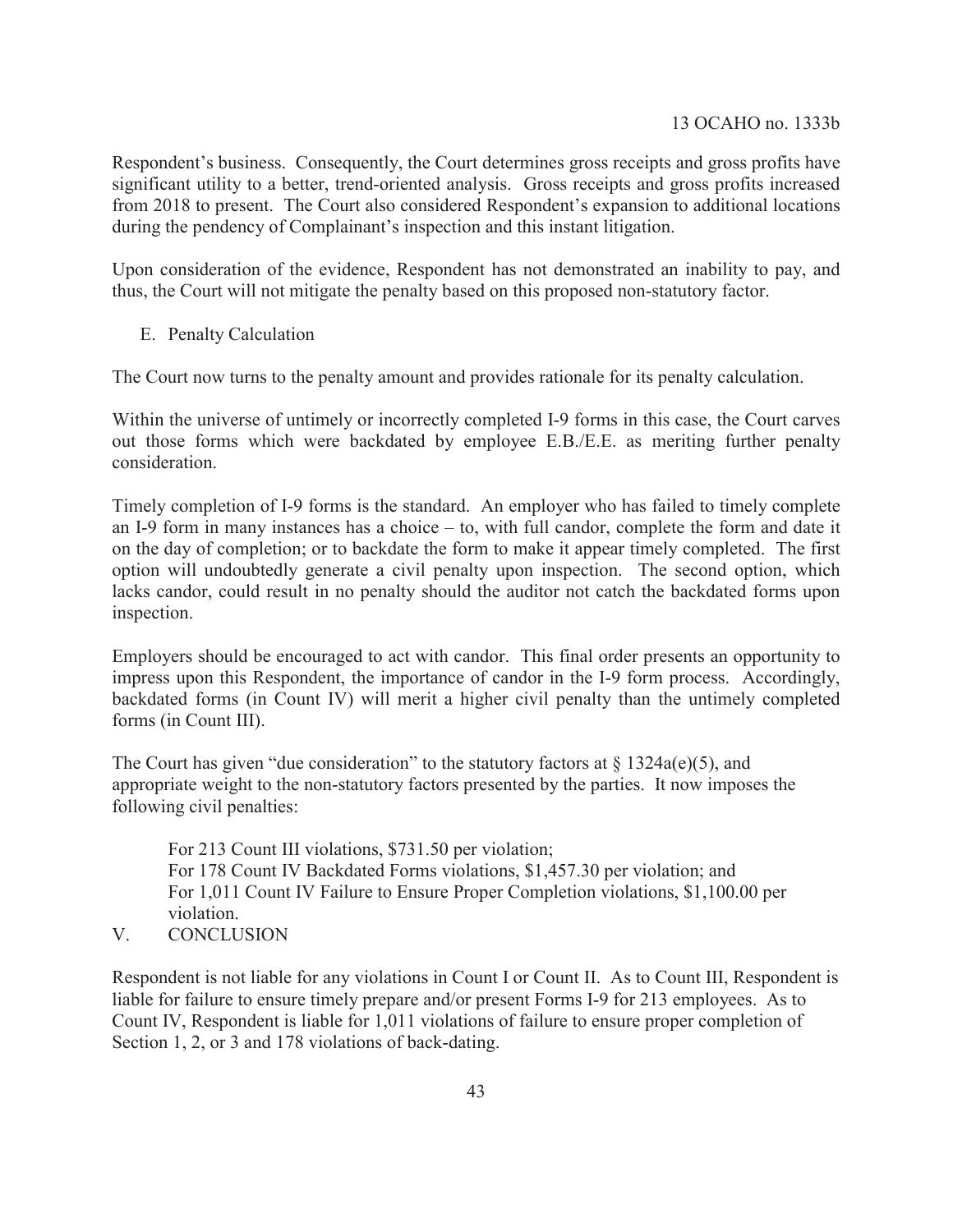Respondent is directed to pay civil penalties in the total amount of \$1,527,308.90.

The parties are free to establish a payment schedule as appropriate.

## VI. CONCLUSIONS OF LAW<sup>54</sup>

 $\overline{a}$ 

- 1. Respondent, R&SL d/b/a Total Employment and Management (TEAM), is an entity within the meaning of  $8 \text{ U.S.C.} \$   $1324a(a)(1)$ .
- 2. All conditions precedent to the institution of this proceeding have been satisfied.
- 3. Respondent is liable for 1,402 violations of 8 U.S.C. § 1324a(a)(1)(B).
- A. Procedural Legal Conclusions/Burdens of Proof
- 4. As required by 28 C.F.R. § 68.52(b), this final order is "based upon the whole record" and "supported by reliable and probative evidence." *E.g.*, *United States v. Fasakin*, 14 OCAHO no. 1375b, 4 (2021) (CAHO order).
- 5. Pursuant to the Administrative Procedure Act, the undersigned considered "the whole record or those parts thereof cited by a party and supported by and in accordance with the reliable, probative, and substantial evidence." 5 U.S.C. § 556(d).
- 6. "In cases arising under 8 U.S.C. § 1324a, the government has the burden of proving by a preponderance of the evidence that the respondent is liable for committing a violation of the employment eligibility verification requirements." *United States v. Metro. Enters., Inc.*, 12 OCAHO no. 1297, 7 (2017).
- 7. "[T]he government has the burden of proof with respect to the penalty" and it must prove the existence of any aggravating factor by the preponderance of the evidence. *United States v. March Constr., Inc.*, 10 OCAHO no. 1158, 4 (2012); *United States v. Niche, Inc.*, 11 OCAHO no. 1250, 6 (2015).
- 8. "The burden of proof as to liability and as to the existence of any aggravating factors to increase the penalty always rests with the government in cases arising under 8 U.S.C. § 1324a." *United States v. Durable, Inc.*, 11 OCAHO no. 1231, 5 (2014) (affirmance by CAHO) (citing *United States v. Clean Sweep Janitor Serv.*, 11 OCAHO no. 1226, 2  $(2014)$ ).
- 9. The complainant must "produce evidence which shows [the respondent violated § 1324a] . . . . [The r]espondent may also present rebuttal evidence. Ultimately, all the evidence must preponderate in [the c]omplainant's favor in order for it to prevail upon its claims."

<sup>&</sup>lt;sup>54</sup> Conclusions of law section contains legal conclusions from both the Order on Summary Decision and this Final Order.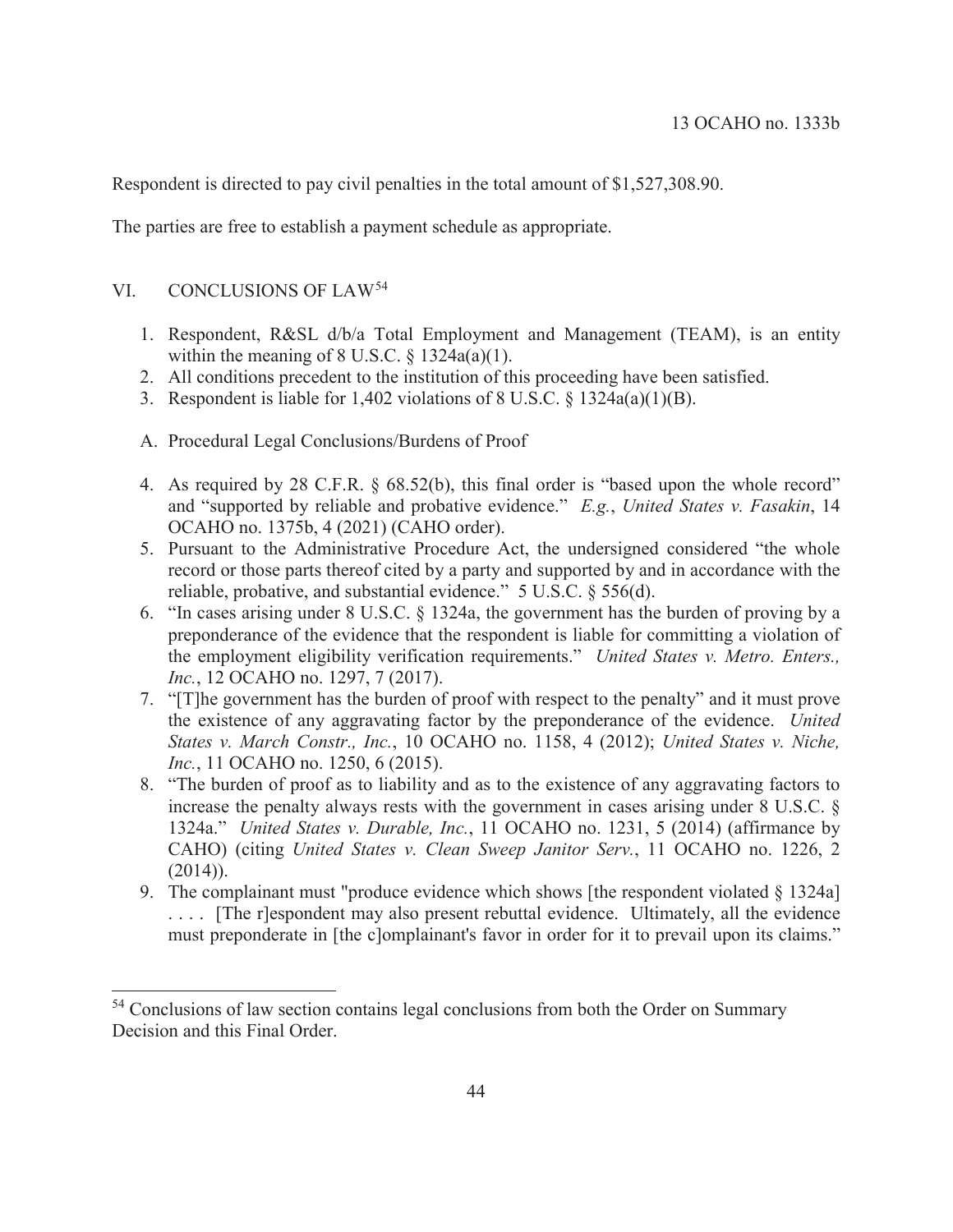*United States v. Applied Comput. Tech.*, 2 OCAHO no. 367, 524, 534 (1991) (modification by CAHO on other grounds).

- 10. "Under Supreme Court law, when evidence is in equipoise, the burden of persuasion determines the outcome." *Marinelarena v. Sessions*, 869 F.3d 780, 789 (9th Cir. 2017).
- 11. "The party who bears the burden of proof loses if the record is inconclusive on the crucial point." *Marinelarena v. Sessions*, 869 F.3d 780, 789 (9th Cir. 2017) (citations omitted).
- 12. "[U]nder the Administrative Procedure Act, the burden of proof encompasses the burden of persuasion; when the evidence is evenly balanced, the party with the burden must lose[.]" *Marinelarena v. Sessions*, 869 F.3d 780, 789 (9th Cir. 2017) (citing *Dir., Office of Workers' Comp. Programs v. Greenwich Collieries*, 512 U.S. 267, 272–81 (1994)).
- B. Evaluation of Evidence
- 13. The Court must ensure the evidence is sufficiently reliable, and then it must consider what weight, if any, to assign the evidence based on its probative value.
- 14. The proponent of documentary evidence must "authenticate a document by evidence sufficient to demonstrate that the document is what it purports to be[.]" *United States v. Carpio-Lingan*, 6 OCAHO no. 914, 1, 5 (1997) (citations omitted).
- 15. Generally, documentary evidence that is complete, signed, sworn under penalty of perjury, dated, authenticated, laid down with foundation contain sufficient indicia of reliability. *See United States v. Psychosomatic Fitness LLC*, 14 OCAHO no. 1387a, 5–7 (2021); *United States v. Bhattacharya*, 14 OCAHO no. 1380a, at 4–5 (2021).
- 16. Affidavits are reliable if "they are sworn and signed by the affiants… contain facts that would be admissible in evidence . . . rely on personal knowledge . . . [and] show that the affiants are competent to testify to the matters stated therein." *Nickman v. Mesa Air Grp.*, 9 OCAHO no. 1113, 14 (2004).
- 17. In evaluating witness credibility, ALJ's may consider: "incredulous testimony, inconsistencies, suspicious memory lapses and blame shifting . . . shifting answers . . . testifying in a vague and evasive manner . . . [and] demonstrably false statements." *United States v. Fasakin*, 14 OCAHO no. 1375b, 4 (2021) (CAHO order) (citations omitted).
- 18. The Assistant Special Agent in Charge testified credibly.
- 19. The HSI auditor testified credibly.
- 20. Complainant's CPA testified credibly.
- 21. Respondent's business owner testified credibly.
- 22. Respondent's payroll manager testified credibly.
- 23. Respondent's accountant testified credibly.
- 24. Respondent's CPA testified credibly.
- 25. Expert witness testimony "results from a process of reasoning which can be mastered only by specialists in the field" while lay witness testimony "results from a process of reasoning familiar in everyday life[.]" *Joshua David Mellberg LLC v. Will*, 386 F. Supp. 3d 1098, 1101 (D. Ariz. 2019) (citations omitted).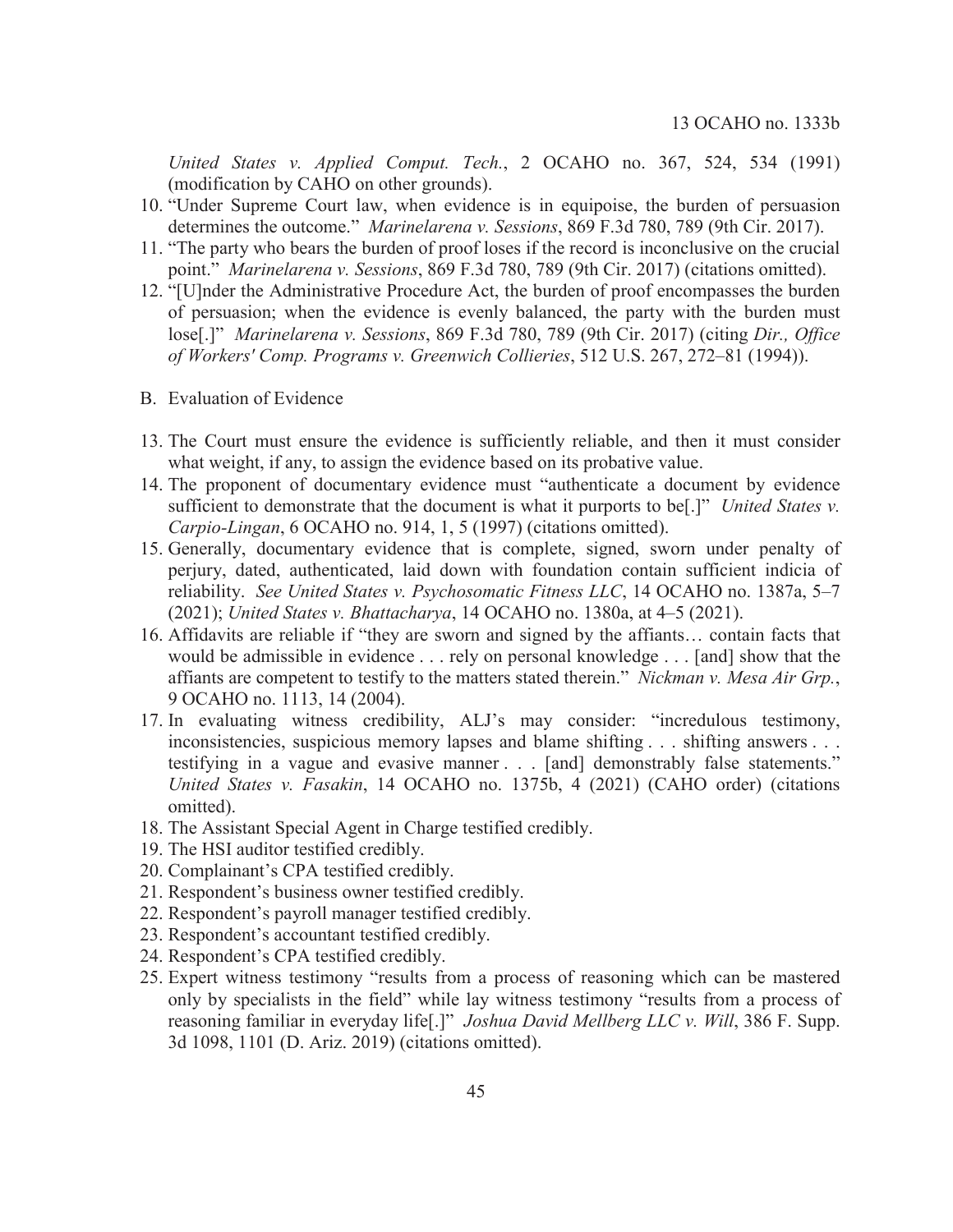- 26. "Expert opinion testimony is relevant if the knowledge underlying it has a valid connection to the pertinent inquiry . . . it is reliable if the knowledge underlying it has a reliable basis in the knowledge and experience of the relevant discipline." *Primiano v. Cook*, 598 F.3d 558, 565 (9th Cir. 2010).
- 27. Federal Rule of Evidence 401 provides the test for relevance; "[e]vidence is relevant if: (a) it has any tendency to make a fact more or less probable than it would be without the evidence; and (b) the fact is of consequence in determining the action." *United States v. Rose Acre Farms, Inc.*, 12 OCAHO no. 1285, 8 (2016).
- 28. "Probative value is determined by how likely the evidence is to prove some fact[.]" *United States v. Bensimon*, 172 F.3d 1121, 1126 (9th Cir. 1999) (quoting *Am. Home Assurance Co. v. Am. President Lines*, 44 F.3d 774, 779 (9th Cir. 1994)).
- 29. Complainant's evidence pertaining to receipt of I-9 forms is highly probative.
- 30. Complainant's CPA provided highly probative evidence pertaining to Respondent's inability to pay.
- 31. General assessments of areas for improvement for ICE and an E-Verify manual shed virtually no light on the issues before the Court, thus the probative value of these exhibits is low.
- 32. Respondent's documentary evidence related to non-statutory factors of inability to pay is highly probative.
- 33. Respondent's submission of an executed settlement agreement discussing legal fees related to securing a hearing before an ALJ is highly probative.
- 34. Respondent's owner provided probative evidence related to Count II as he testified about the process by which he assisted in gathering I-9 forms.
- 35. Respondent's owner's assessment of his company's inability to pay was probative, but ultimately less probative than the documentary evidence submitted with the complete financial figures and the testimony of Respondent's accountant, both of which were highly probative.
- 36. Respondent payroll manager provided highly probative evidence on Count II.
- 37. Respondent's CPA provided relevant, but not particularly probative evidence for the Court's consideration.
- 38. As to the issue of backdating, the payroll manager had little to offer in the form of probative testimony.
- C. Count I
- 39. 8 U.S.C. § 1324a(a)(2) makes it "unlawful for a person or other entity . . . to hire or continue to employ [an] alien in the United States knowing the alien is (or has become) an unauthorized alien with respect to such employment."
- 40. Knowing "includes not only actual knowledge but also knowledge which may fairly be inferred through notice of certain facts and circumstances which would lead a person, through the exercise of reasonable care, to know about a certain condition." 8 C.F.R. §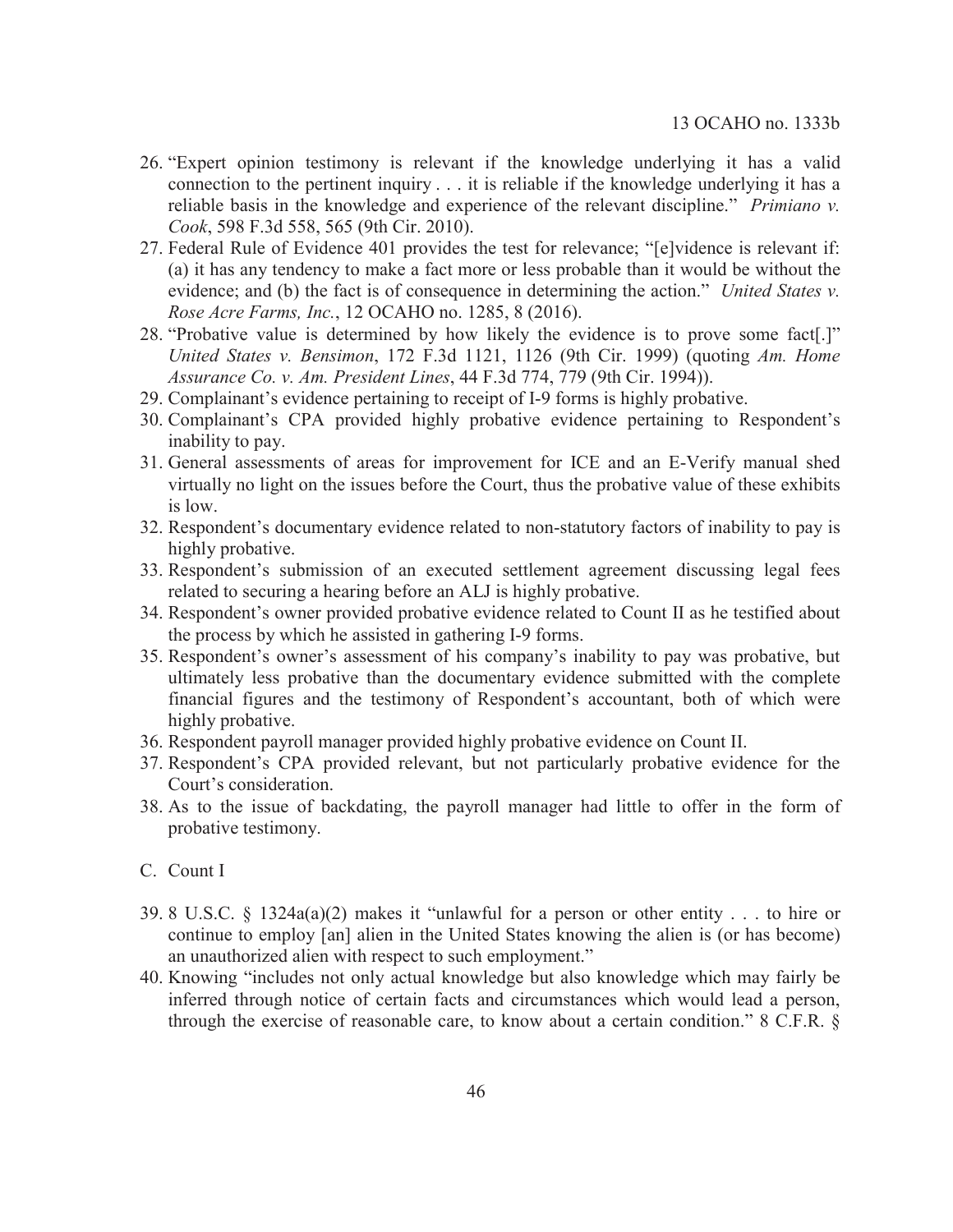274a.1(l)(1); *see United States v. Foothill Packing, Inc.*, 11 OCAHO no. 1240, 8–9 (2015).

- 41. "Constructive knowledge" must be narrowly construed. *Aramark Facility Servs. v. Serv. Emps. Int'l. Union, Loc. 1877*, 530 F.3d 817, 825 (9th Cir. 2008); *Collins Foods Int'l, Inc. v. INS*, 948 F.2d 549, 554–55 (9th Cir. 1991).
- 42. The IRCA "is delicately balanced to serve the goal of preventing unauthorized alien employment while avoiding discrimination against citizens and authorized aliens, and the doctrine of constructive knowledge has great potential to upset that balance and it should not be expansively applied." *Collins Foods Int'l, Inc. v. INS*, 948 F.2d 549, 554–55 (9th Cir. 1991).
- 43. A social security mismatch alone is not evidence that an employee is unauthorized to work in the United States. *United States v. SKZ Harvesting, Inc.*, 11 OCAHO no. 1266, 16 (2016).
- 44. Social security no-match letters can be generated "for many reasons, including typographical errors, name changes, compound last names prevalent in immigrant communities, and inaccurate or incomplete employer records." *Aramark Facility Servs. v. Serv. Emps. Intern.*, 530 F.3d 817, 821 (9th Cir. 2008).
- 45. Similar to the no-match letters in *Aramark Facility Services v. Service Employees International Union, Local 1877*, 530 F.3d 817, 821 (9th Cir. 2008), the E-Verify Manual explains that a TNC with the SSA can result for a variety of reasons.
- 46. Complainant did not establish that Respondent knowingly hired or continued to employ the remaining employee in Count I.
- 47. The violations in Count I are DISMISSED.
- D. Count II
- 48. Employers must retain an employee's I-9 for three years after the date of hire or one year after the date of termination, whichever is later. 8 C.F.R.  $\S 274a.2(b)(2)(i)(A)$ .
- 49. Complainant produced evidence that tends to show Respondent failed to present the 511 I-9 forms; however, Respondent rebutted that evidence (with credible evidence of its own) effectively.
- 50. Ultimately, this record is one in which the evidence is "in equipoise" and thus, Complainant, "the party who bears the burden of proof loses[.]" *See Marinelarena v. Sessions*, 869 F.3d 780, 789 (9th Cir. 2017) (citations omitted).
- 51. Respondent is not liable for the 511 forms at issue in Count II.
- 52. Pursuant to Complainant's withdrawal of five violations in Count II at summary decision, five violations in Count II are DISMISSED.
- 53. At hearing, Complainant withdrew two additional violations from Count II; thus, those two violations are DISMISSED.
- E. Count III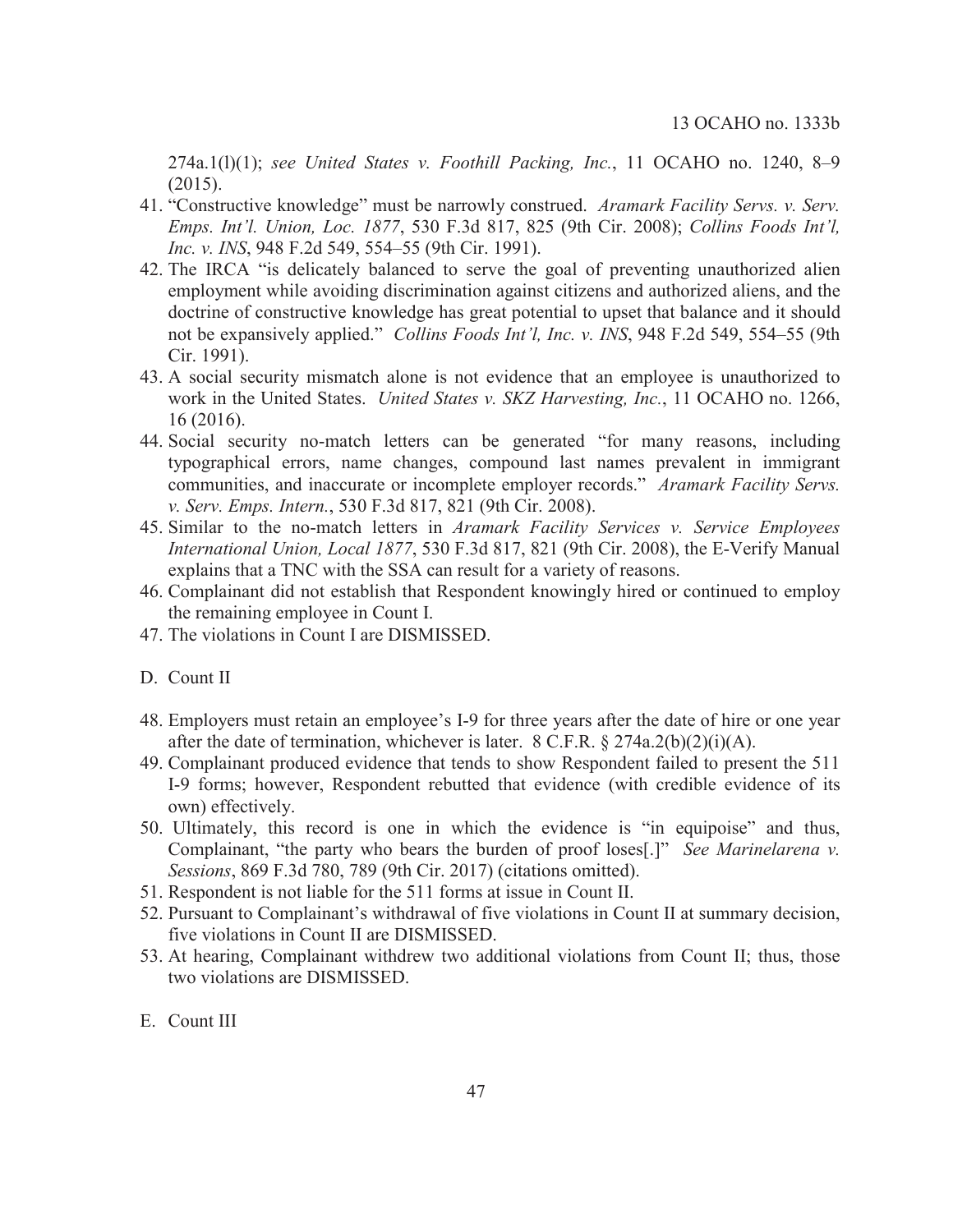- 54. Employers must prepare and retain Forms I-9 for employees hired after November 6, 1986, and employers must produce the I-9s for government inspection upon three days' notice. *United States v. Metro. Enters., Inc.*, 12 OCAHO no. 1297, 7 (2017) (citing 8 C.F.R.  $\S 274a.2(b)(2)(ii)$ ).
- 55. An employer must ensure that an employee completes section 1 of the I-9 on the date of hire and the employer must complete section 2 of the I-9 within three days of hire. *United States v. A&J Kyoto Japanese Rest.*, 10 OCAHO no. 1186, 5 (2013); 8 C.F.R. §  $274a.2(b)(1)(A), (ii)(B).$
- 56. At summary decision, Complainant did not establish Respondent failed to timely prepare two I-9s in Count III.
- 57. Pursuant to Complainant's withdrawal of sixty-one violations in Count III, sixty-one violations in Count III are DISMISSED.
- 58. Complainant established that Respondent failed to timely prepare and/or present 213 violations in Count III.
- 59. Respondent is liable for failing to timely prepare and/or present I-9 forms for 213 employees.
- F. Count IV
- 60. "A person or entity must attest under penalty of perjury on a Form I-9 that it has verified that an individual employee is not an unauthorized alien, and such attestation is manifested by either a handwritten or an electronic signature." *United States v. Agri-Systems*, 12 OCAHO no. 1301, 13 (2017) (citing 8 U.S.C. § 1324a(b)(1)(A)).
- 61. A stamp is not a handwritten signature.
- 62. When the employer representative fails to print their name in section two, the signature does not appear on other I-9s, and there is no indication who the signatory in section 2 is, the violation can be classified as substantive. *United States v. Agri-Systems*, 12 OCAHO no. 1301, 13 (2017).
- 63. "Section 2 of the I-9 form is the 'Employer Review and Verification' section and is the very heart of the verification process initiated by Congress in IRCA. Failure to complete any part of section 2, including an employer's failure to sign his or her name is . . . a serious violation." *United States v. Acevedo*, 1 OCAHO no. 95, 647, 651 (1989).
- 64. Generally, OCAHO has found that an employer backdated I-9s when the signature in section 2 predates the employment of the employee who purportedly signed it on that date, or when the dates on the Form I-9 predate that version of the form. *United States v. Schaus*, 11 OCAHO no. 1239, 8 (2014*); United States v. Imacuclean Cleaning Servs.*, 13 OCAHO no. 1327, 9 (2019).
- 65. Based on the evidence of the representatives' hire dates, they could not have signed section 2 of these I-9s on the dates purported because they did not work for Respondent on those dates.
- 66. Backdating is a substantive violation.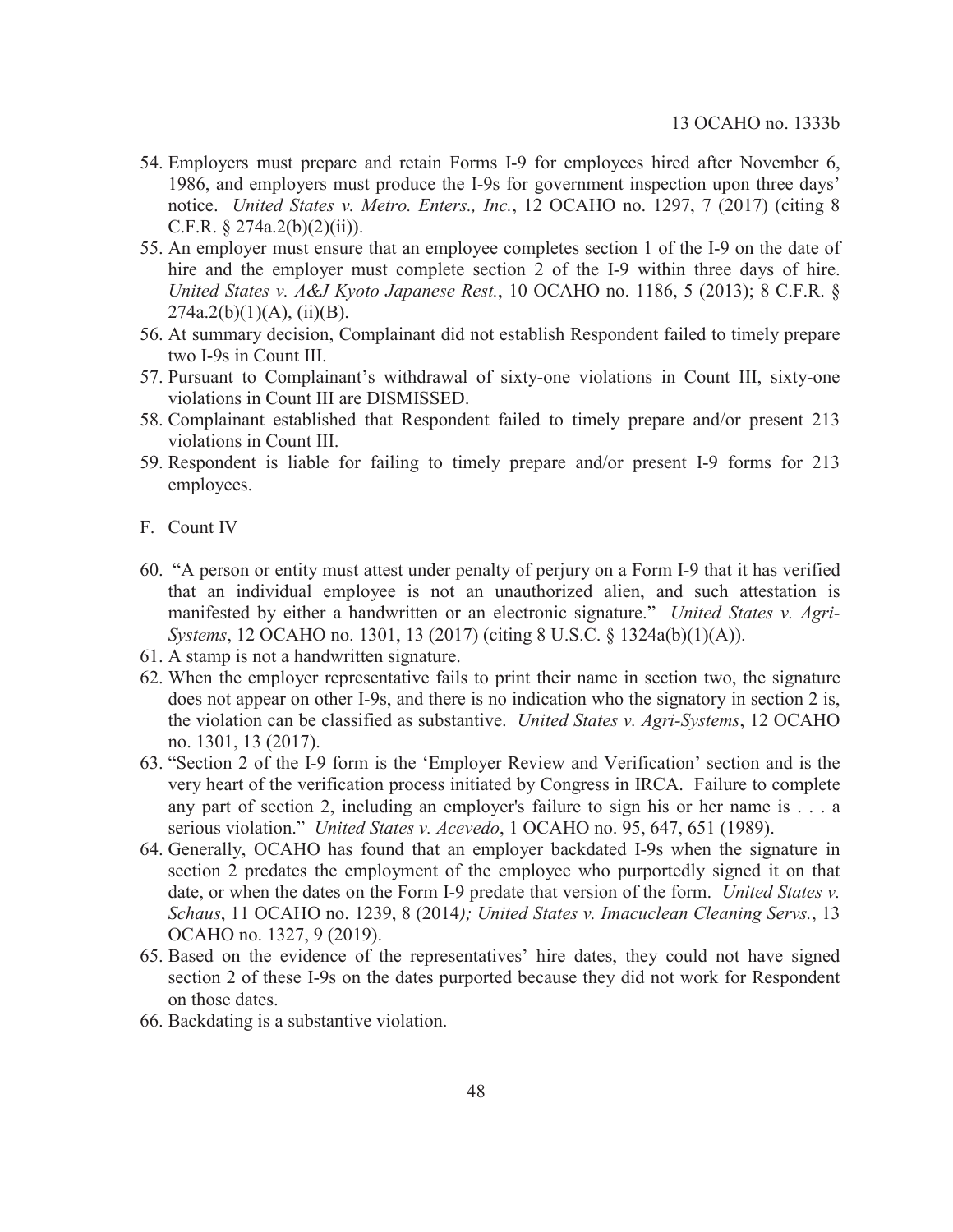- 67. Failure to "attest to the examination of an employee's employment verification documents . . . is a serious substantive error." *United States v. Senox Corp.*, 11 OCAHO no. 1219, 8 (2014) (citing *United States v. New Outlook Homecare, LLC*, 10 OCAHO no. 1210, 2 (2014)).
- 68. The evidence provided supports Complainant's theory of backdating and it meets the preponderant evidence standard.
- 69. While there are unanswered questions in the record, the record does permit the conclusion that backdating was systemic for the attesting employee (and for Respondent generally, given the other instances of backdating in the record) and the number of violations are significant in volume.
- 70. Ultimately, Respondent's arguments asserting hypothetical facts not in evidence do not rebut the actual evidence provided by Complainant.
- 71. *Employer Solutions Staffing Group II, L.L.C. v. Office of the Chief Administrative Hearing Officer* provides guidance on whether the individual signing the attestation has to be the same individual who also reviewed the documents, not whether a singular individual can use whatever name suits them on a particular day. *See* 883 F.3d 480, 491 (5th Cir. 2016)
- 72. E.E./E.B. backdated the 177 forms contested at hearing in Count IV.
- 73. Respondent is liable for backdating 178 I-9 forms in total (1 from the Order on Summary Judgment and 177 from the hearing).
- 74. At summary decision, Complainant failed to establish a substantive violation related to 35 I-9 forms in Count IV.
- 75. An employer may not be held liable for a technical or procedural violation without notice and an opportunity to correct it. *United States v. Forsch Polymer Corp.*, 10 OCAHO no. 1156, 3 (2012); *see* 8 U.S.C. § 1324a(b)(6).
- 76. Several I-9 forms had multiple deficiencies; however, "[a]n employer is liable for only one violation per I-9, despite the presence of other violations." *United States v. Super 8 Motel & Villella Italian Rest.*, 10 OCAHO no. 1191, 16 (2013) (citations omitted).
- 77. It is a substantive violation when the box(es) checked in section 1 are contradictory*. United States v. Ketchikan Drywall Servs.*, 10 OCAHO no. 1139, 15 (2011).
- 78. A U.S. Department of Labor Job Corps ID is a valid List B document because an employee can present an "[i]dentification card issued by federal, state, or local government agencies or entities. If the identification card does not contain a photograph, identifying information shall be included such as: name, date of birth, sex, height, color of eyes, and address[.]" 8 C.F.R.  $\S 274a.2(b)(1)(v)(B)(v)$ .
- 79. At summary decision, Complainant established that Respondent failed to ensure proper completion of section 1 and/or properly complete section 2 or 3 for 1,011 I-9 forms in Count IV.
- 80. Respondent is liable for a total of 1,189 violations in Count IV.
- G. Civil Penalty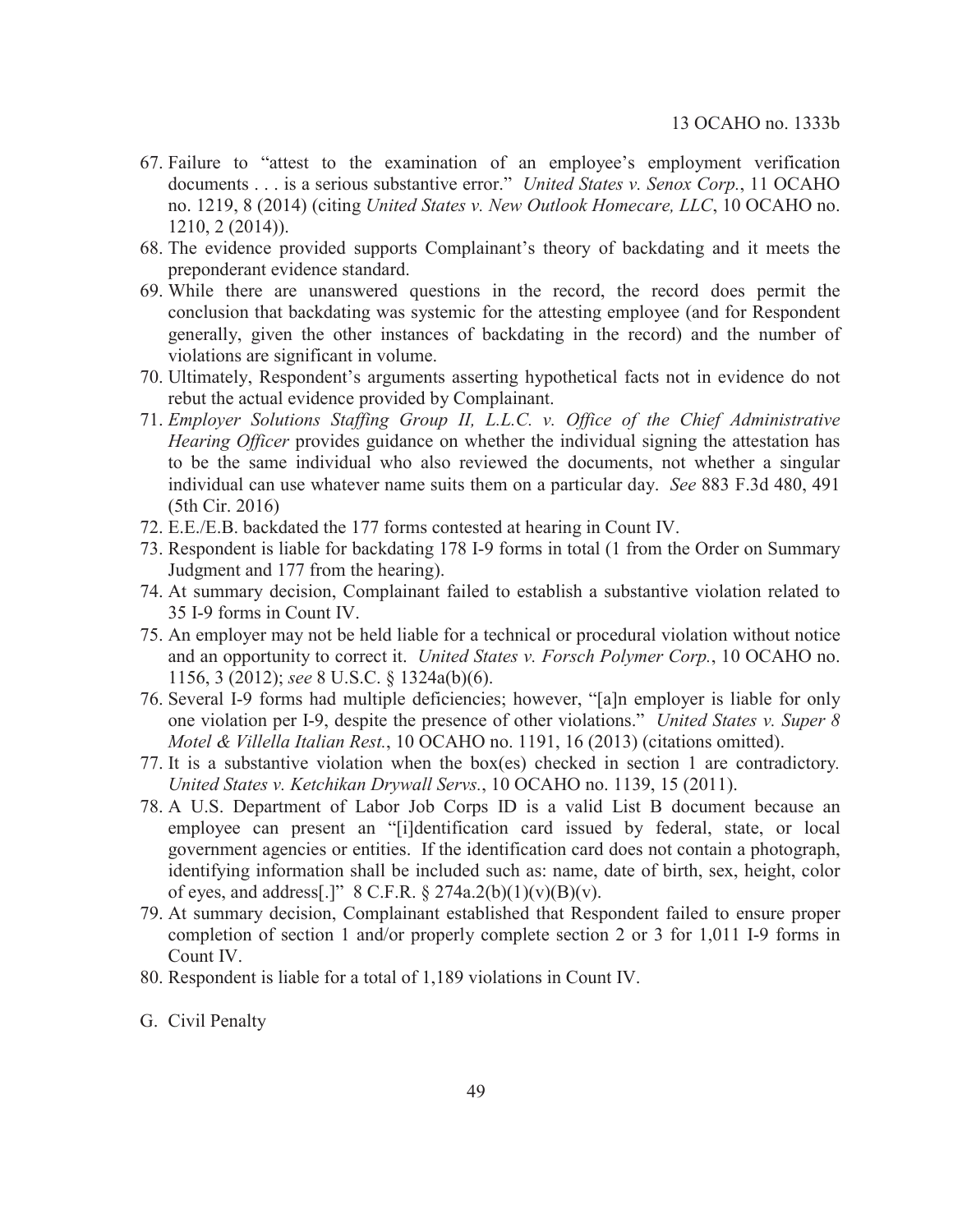- 81. The complainant has the burden of proof "as to the existence of any aggravating factors to increase the penalty[.]" *United States v. Durable, Inc.*, 11 OCAHO no. 1231, 5 (2014) (affirmance by CAHO).
- 82. There is no single method mandated for calculating civil money penalties for violations of 8 U.S.C. § 1324a(a)(1)(B). *United States v. Alpine Staffing, Inc.*, 12 OCAHO no. 1303, 10 (2017) (citations omitted).
- 83. 8 U.S.C. § 1324a(e)(5) requires "due consideration of the enumerated factors, it does not mandate any particular outcome of such consideration, and nothing in the statute or the regulations requires in OCAHO proceedings either that the same weight be given to each of the factors in every case, or that the weight given to any one factor is limited to any particular percentage of the total." *United States v. Alpine Staffing, Inc.*, 12 OCAHO no. 1303, 10 (2017) (citations omitted).
- 84. The failure to establish the aggravation of a statutory factor does not require mitigation of that factor. *United States v. Alpine Staffing, Inc.*, 12 OCAHO no. 1303, 10 (2017) (citations omitted).
- 85. "The civil penalties for violations of § 1324a are intended 'to set a meaningful fine to promote future compliance without being unduly punitive.'" *United States v. 1523 Ave. J Foods Inc.*, 14 OCAHO no. 1361, 3 (2020).
- 86. Congress already requires the Court to consider general public policy of leniency toward small entities' within the statutory factors, therefore the undersigned will give weight to the small size of Respondent's business only as a statutory factor. *United States v. Psychosomatic Fitness LLC*, 14 OCAHO no. 1387a, 12 n.4 (2021).
- 87. The Court mitigates the penalty based on the small business size.
- 88. The Court will treat the history of violations as a neutral factor.
- 89. Backdating may be indicative of bad faith; however, generally backdating alone does not warrant finding of bad faith. *See United States v. Holtsville 811 Inc.*, 11 OCAHO no. 1258, 8 (2015); *United States v. Imacuclean Cleaning Servs.*, LLC, 13 OCAHO no. 1327, 9 (2019); *United States v. Integrity Concrete, Inc.*, 13 OCAHO no. 1307, 13 (2017*); United States v. Metro. Warehouse, Inc.*, 10 OCAHO no. 1207, 7 (2013); *United States v. Speedy Gonzalez Constr., Inc.*, 11 OCAHO no. 1243, 6 (2015); *United States v. Visiontron Corp.*, 13 OCAHO no. 1348, 7 (2020).
- 90. "[T]he absence of bad faith does not show good faith." *United States v. Visiontron Corp.*, 13 OCAHO no. 1348, 8 (2020) (citing *United States v. Guewell*, 3 OCAHO no. 478, 814, 820 (1992)).
- 91. The Court found systemic backdating, which is a window into Respondent's disregard for the for employment verification provisions of 8 U.S.C. § 1324a; a determination which is especially troubling when the record also demonstrates that, through their own training and processes, Respondent clearly had knowledge of the standards and requirements.
- 92. Under the circumstances of these facts, and on this record, the Court could conclude that Respondent acted in bad faith, which would aggravate the penalty; however, the Court is also mindful of the burdens of proof at the civil penalty phase.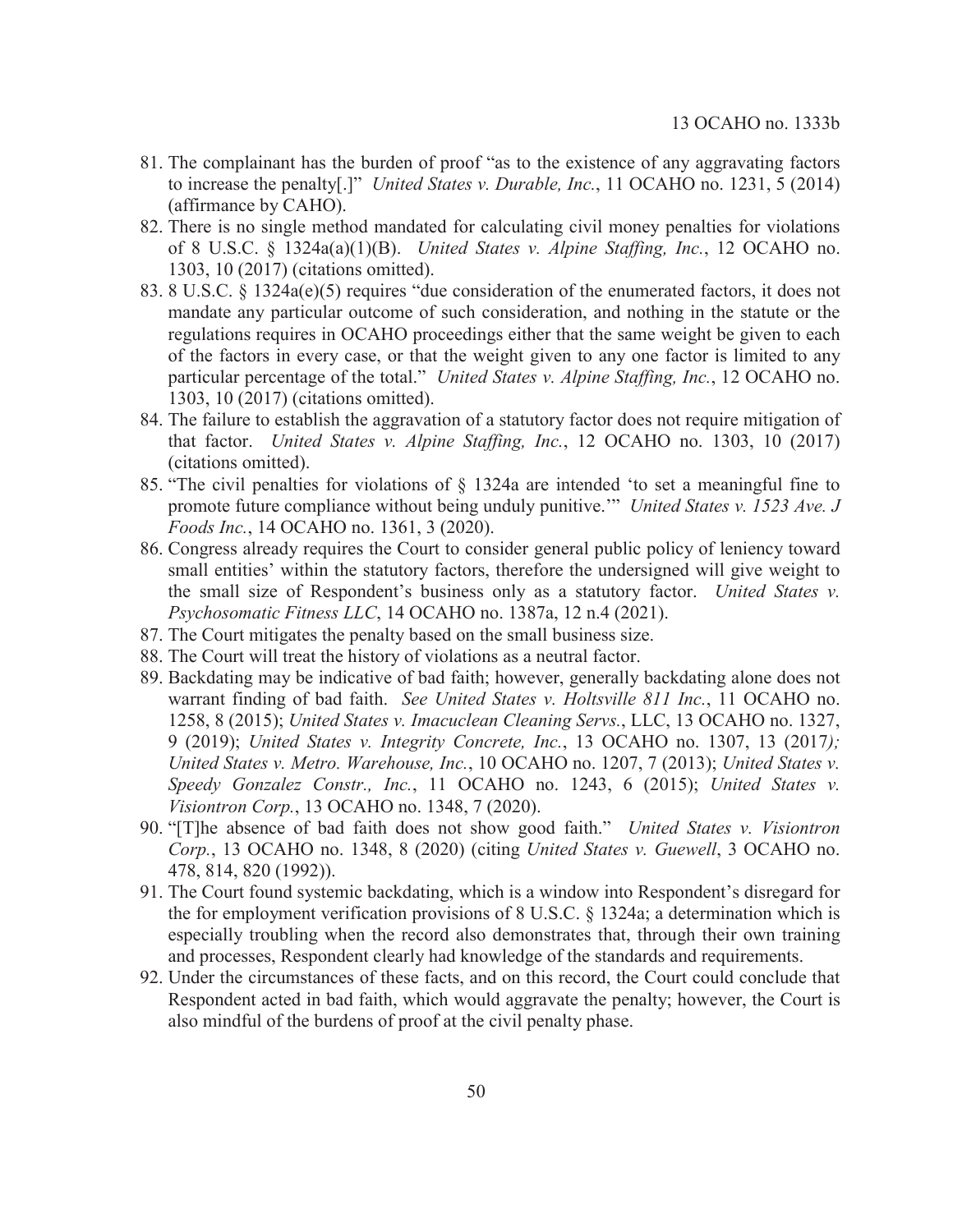- 93. Complainant recommended good faith be treated as neutral, thus signaling Complainant's conclusion it did not or would not meet its burden to aggravate this statutory factor.
- 94. The Court will defer to Complainant's assessment relative to the burden of proof and will treat the good faith factor as neutral.
- 95. Backdated forms will not have their penalty aggravated based on the bad faith factor, but they also will not have their penalty mitigated.
- 96. While there is nothing in the record to suggest Respondent has violated the INA previously, there is also nothing in the record to suggest it has ever been inspected.
- 97. "Compliance with the law is the expectation. Indeed, 'never having violated the law before does not necessarily warrant additional leniency, and it is still appropriate to treat [the history of violations factor] as a neutral one.'" *United States v. Psychosomatic Fitness LLC*, 14 OCAHO no. 1387a, 12 (2021) (citations omitted).
- 98. Given that "not all violations are equally serious[,]" "the seriousness of violations may be evaluated on a continuum[.]" *United States v. Senox Corp.*, 11 OCAHO no. 1219, 9 (2014) (citations omitted).
- 99. Backdating I-9 forms is a "very serious violation." *Occupational Res. Mgmt., Inc.*, 10 OCAHO no. 1166, at 27–28; *see United States v. Alvand, Inc.*, 2 OCAHO no. 352, 378, 402 (1991) (CAHO modified on other grounds) (treating backdating as a serious violation).
- 100.The Court concludes violations charged as backdating (178 violations in Count IV) in this case are more serious than violations involving untimely completion (Count III).
- 101.When faced with the prospect of either backdating or candidly (but untimely) completing I-9 forms, Respondent should have selected the latter option. Respondent will not be rewarded in the penalty for selecting the former.
- 102. "One of the principal reasons for imposing civil money penalties is their deterrent effect on the offending employer: a meaningful penalty enhances the probability of future compliance. A greater penalty is warranted in light of the need to deter future violations of the same character." *United States v. Jonel, Inc.*, 8 OCAHO no. 1008, 21 (1998).
- 103. "The party seeking consideration of non-statutory factors 'bears the burden of showing that the factor should be considered as a matter of equity and that the facts support a favorable exercise of discretion.'" *United States v. Integrity Concrete, Inc.*, 13 OCAHO no. 1307, 17 (2017) (quoting *United States v. Buffalo Transp., Inc.*, 11 OCAHO no. 1263, 10 (2015)).
- 104.As to the legal fees, Respondent has met its burden with respect to the quantum of evidence required for the Court to consider this non-statutory factor.
- 105.Respondent should not have to expend funds to gain access to a statutorily-provided right to a hearing.
- 106.As a matter of equity, the Court considers the expenditure of the identified legal fees.
- 107.Respondent provided sufficient evidence for consideration the non-statutory factor of inability to pay.
- 108.The evidence presented by Respondent does not demonstrate its inability to pay.
- 109.Cash flow is a relevant data-point, but in this case, it is not an analysis-dispositive factor.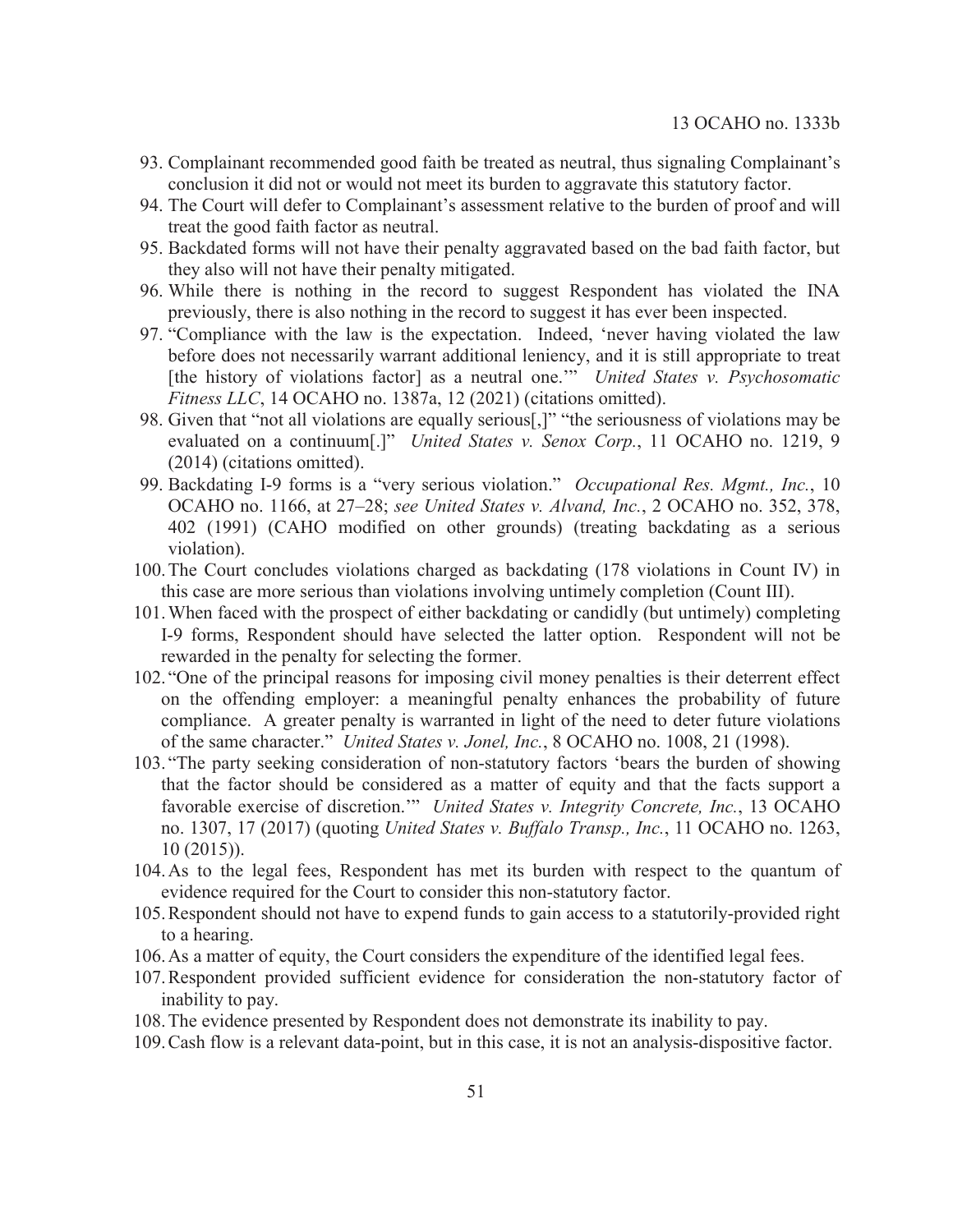- 110.Cash flow can be skewed by non-recurring expenses (as was the case here).
- 111.Just as tax losses alone cannot establish inability to pay, cash flow data alone cannot establish inability to pay.
- 112.The Court determines gross receipts and gross profits have significant utility to a trendoriented analysis - these increased from 2018 to present. The Court also considered Respondent's expansion to additional locations during the pendency of Complainant's inspection and this instant litigation.
- 113.The Court will not mitigate the penalty based on the proposed non-statutory factor of inability to pay.
- 114.Within the universe of untimely or incorrectly completed I-9 forms in this case, the Court carves out those forms which were backdated by employee E.B./E.E. as meriting further penalty consideration.
- 115.Timely completion of I-9 forms is the standard.
- 116.An employer who has failed to timely complete an I-9 form in many instances has a choice – to, with full candor, complete the form and date it on the day of completion; or to backdate the form to make it appear as if it was timely completed. The first option will undoubtedly generate a civil penalty upon inspection. The second option, which lacks candor, could result in no penalty should the auditor not catch the backdated forms.
- 117.Employers should be encouraged to act with candor.
- 118.This final order presents an opportunity to impress upon this Respondent, the importance of candor in the I-9 form process. Accordingly, backdated forms (in Count IV) will merit a higher civil penalty than the untimely completed forms (in Count III).

#### SO ORDERED.

Dated and entered on January 6, 2022.

 Honorable Andrea R. Carroll-Tipton Administrative Law Judge